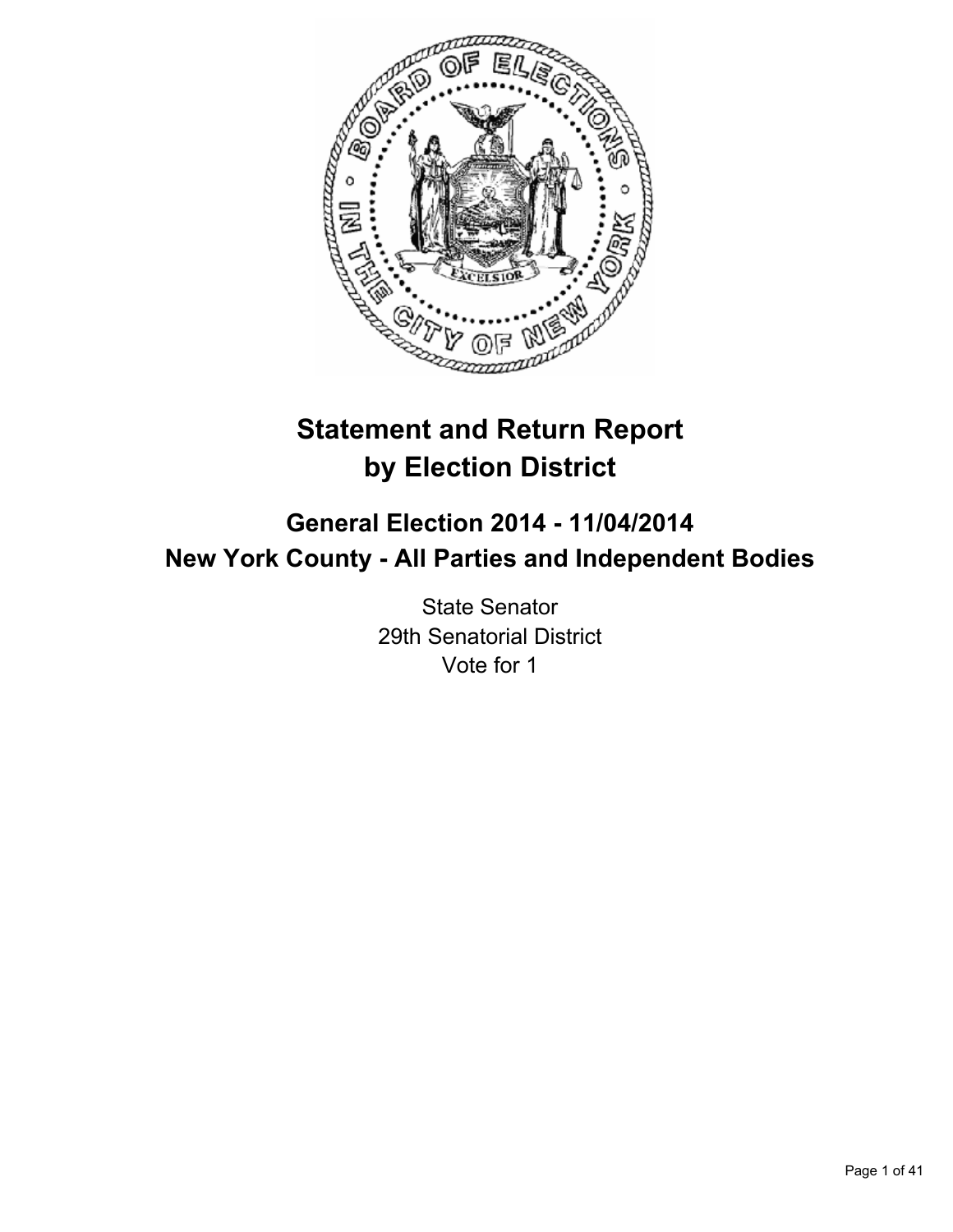

| PUBLIC COUNTER                                           | 297 |
|----------------------------------------------------------|-----|
| <b>EMERGENCY</b>                                         | 0   |
| ABSENTEE/MILITARY                                        | 10  |
| <b>FEDERAL</b>                                           | 5   |
| AFFIDAVIT                                                | 3   |
| <b>Total Ballots</b>                                     | 315 |
| Less - Inapplicable Federal/Special Presidential Ballots | (5) |
| <b>Total Applicable Ballots</b>                          | 310 |
| JOSE M. SERRANO (DEMOCRATIC)                             | 211 |
| KEVIN BARRETT (REPUBLICAN)                               | 44  |
| <b>KEVIN BARRETT (CONSERVATIVE)</b>                      | 8   |
| JOSE M. SERRANO (WORKING FAMILIES)                       | 33  |
| <b>Total Votes</b>                                       | 296 |
| Unrecorded                                               | 14  |

| <b>PUBLIC COUNTER</b>                                    | 261  |
|----------------------------------------------------------|------|
| EMERGENCY                                                | 0    |
| ABSENTEE/MILITARY                                        | 6    |
| FEDERAL                                                  | 12   |
| AFFIDAVIT                                                | 4    |
| <b>Total Ballots</b>                                     | 283  |
| Less - Inapplicable Federal/Special Presidential Ballots | (12) |
| <b>Total Applicable Ballots</b>                          | 271  |
| JOSE M. SERRANO (DEMOCRATIC)                             | 172  |
| <b>KEVIN BARRETT (REPUBLICAN)</b>                        | 44   |
| KEVIN BARRETT (CONSERVATIVE)                             | 6    |
| JOSE M. SERRANO (WORKING FAMILIES)                       | 31   |
| UNATTRIBUTABLE WRITE-IN (WRITE-IN)                       | 1    |
| <b>Total Votes</b>                                       | 254  |
| Unrecorded                                               | 17   |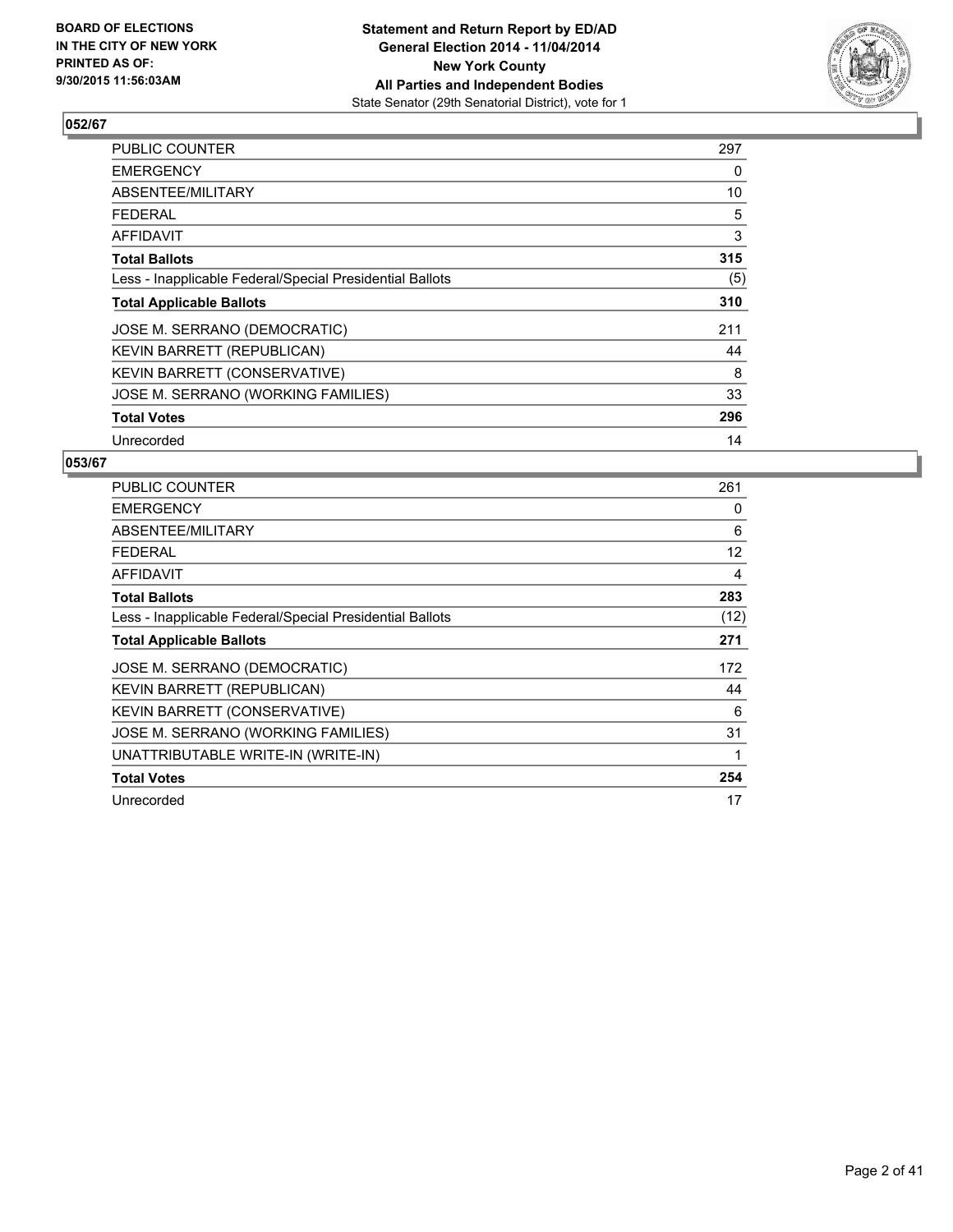

| PUBLIC COUNTER                                           | 281            |
|----------------------------------------------------------|----------------|
| <b>EMERGENCY</b>                                         | 0              |
| ABSENTEE/MILITARY                                        | 9              |
| <b>FEDERAL</b>                                           | $\overline{2}$ |
| AFFIDAVIT                                                | 3              |
| <b>Total Ballots</b>                                     | 295            |
| Less - Inapplicable Federal/Special Presidential Ballots | (2)            |
| <b>Total Applicable Ballots</b>                          | 293            |
| JOSE M. SERRANO (DEMOCRATIC)                             | 176            |
| KEVIN BARRETT (REPUBLICAN)                               | 56             |
| KEVIN BARRETT (CONSERVATIVE)                             | 4              |
| JOSE M. SERRANO (WORKING FAMILIES)                       | 21             |
| UNATTRIBUTABLE WRITE-IN (WRITE-IN)                       | 1              |
| <b>Total Votes</b>                                       | 258            |
| Unrecorded                                               | 35             |

#### **055/67**

| <b>PUBLIC COUNTER</b>                                    | 168 |
|----------------------------------------------------------|-----|
| <b>EMERGENCY</b>                                         | 0   |
| ABSENTEE/MILITARY                                        | 3   |
| <b>FEDERAL</b>                                           | 6   |
| AFFIDAVIT                                                | 1   |
| <b>Total Ballots</b>                                     | 178 |
| Less - Inapplicable Federal/Special Presidential Ballots | (6) |
| <b>Total Applicable Ballots</b>                          | 172 |
| JOSE M. SERRANO (DEMOCRATIC)                             | 103 |
| KEVIN BARRETT (REPUBLICAN)                               | 37  |
| KEVIN BARRETT (CONSERVATIVE)                             | 3   |
| JOSE M. SERRANO (WORKING FAMILIES)                       | 20  |
| <b>Total Votes</b>                                       | 163 |
| Unrecorded                                               | 9   |

| <b>PUBLIC COUNTER</b>                                    | 255 |
|----------------------------------------------------------|-----|
| <b>EMERGENCY</b>                                         | 0   |
| ABSENTEE/MILITARY                                        | 3   |
| <b>FEDERAL</b>                                           | 5   |
| AFFIDAVIT                                                | 0   |
| <b>Total Ballots</b>                                     | 263 |
| Less - Inapplicable Federal/Special Presidential Ballots | (5) |
| <b>Total Applicable Ballots</b>                          | 258 |
| JOSE M. SERRANO (DEMOCRATIC)                             | 158 |
| KEVIN BARRETT (REPUBLICAN)                               | 35  |
| KEVIN BARRETT (CONSERVATIVE)                             | 6   |
| JOSE M. SERRANO (WORKING FAMILIES)                       | 46  |
| <b>Total Votes</b>                                       | 245 |
| Unrecorded                                               | 13  |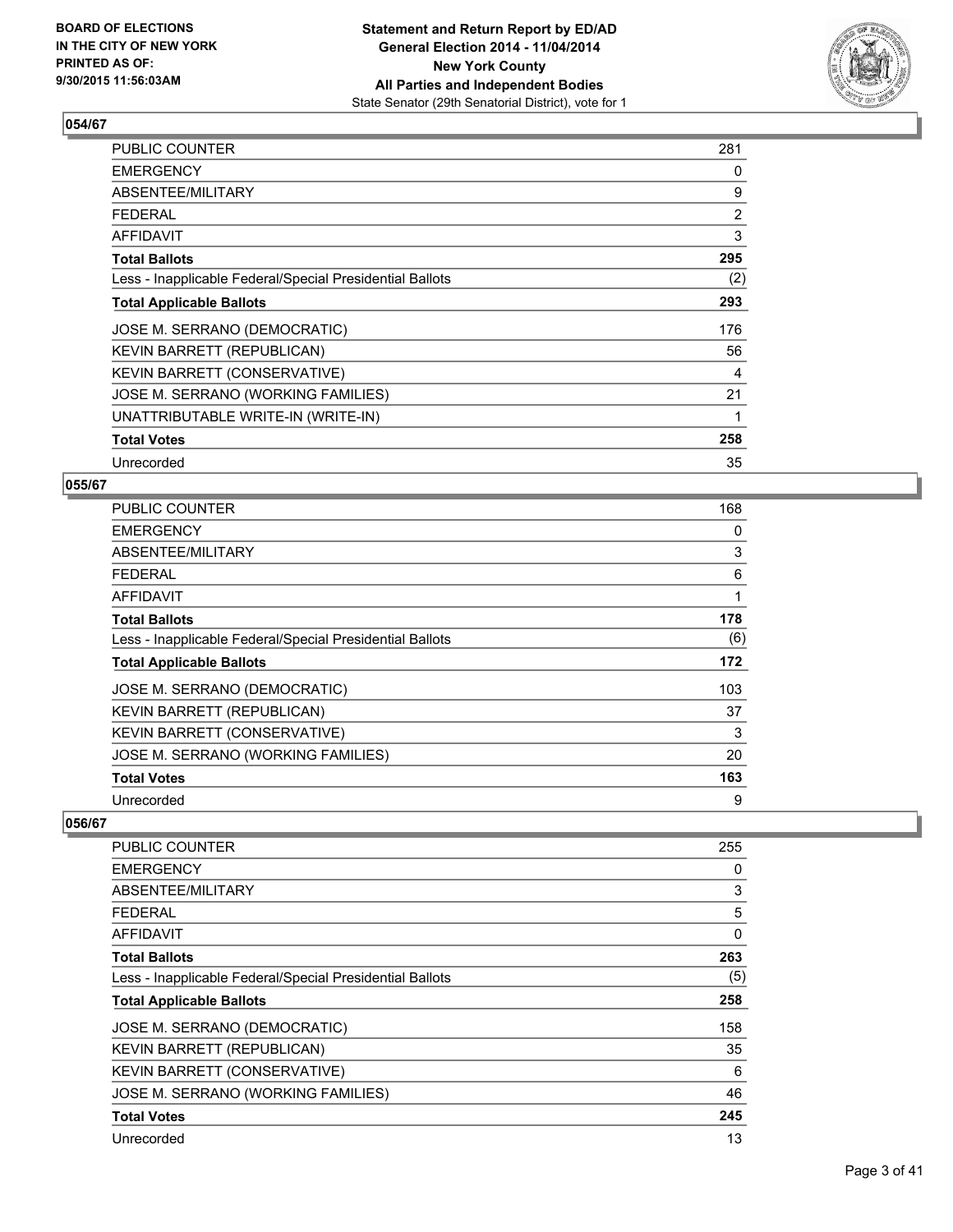

| <b>PUBLIC COUNTER</b>                                    | 287 |
|----------------------------------------------------------|-----|
| <b>EMERGENCY</b>                                         | 0   |
| ABSENTEE/MILITARY                                        | 5   |
| <b>FEDERAL</b>                                           | 0   |
| AFFIDAVIT                                                | 2   |
| <b>Total Ballots</b>                                     | 294 |
| Less - Inapplicable Federal/Special Presidential Ballots | 0   |
| <b>Total Applicable Ballots</b>                          | 294 |
| JOSE M. SERRANO (DEMOCRATIC)                             | 180 |
| KEVIN BARRETT (REPUBLICAN)                               | 54  |
| <b>KEVIN BARRETT (CONSERVATIVE)</b>                      | 6   |
| JOSE M. SERRANO (WORKING FAMILIES)                       | 34  |
| <b>Total Votes</b>                                       | 274 |
| Unrecorded                                               | 20  |

| <b>PUBLIC COUNTER</b>                                    | 210            |
|----------------------------------------------------------|----------------|
| <b>EMERGENCY</b>                                         | 0              |
| ABSENTEE/MILITARY                                        | $\overline{7}$ |
| FEDERAL                                                  | 10             |
| <b>AFFIDAVIT</b>                                         |                |
| <b>Total Ballots</b>                                     | 228            |
| Less - Inapplicable Federal/Special Presidential Ballots | (10)           |
| <b>Total Applicable Ballots</b>                          | 218            |
| JOSE M. SERRANO (DEMOCRATIC)                             | 150            |
| <b>KEVIN BARRETT (REPUBLICAN)</b>                        | 29             |
| KEVIN BARRETT (CONSERVATIVE)                             | 4              |
| JOSE M. SERRANO (WORKING FAMILIES)                       | 20             |
| <b>Total Votes</b>                                       | 203            |
| Unrecorded                                               | 15             |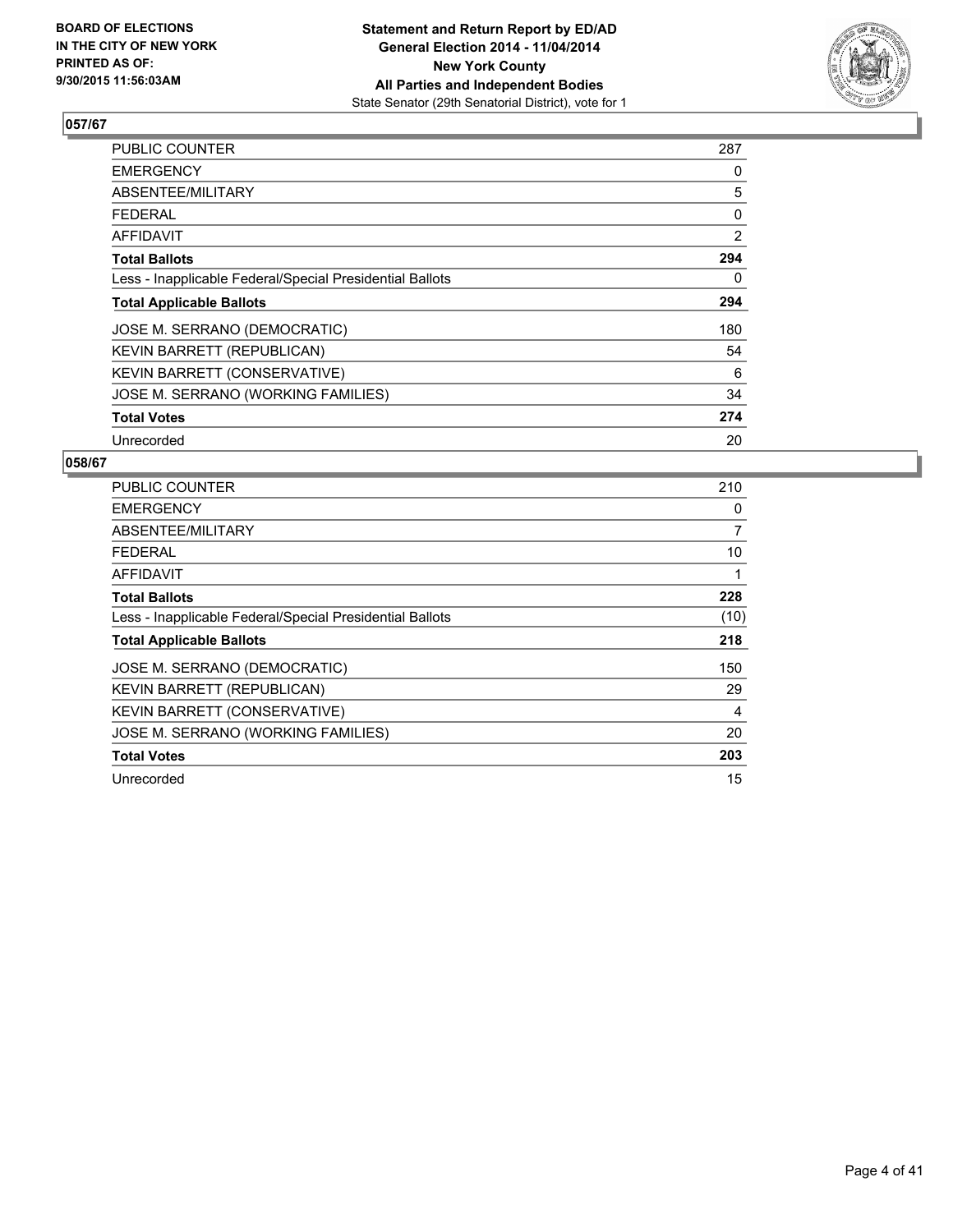

| PUBLIC COUNTER                                           | 394 |
|----------------------------------------------------------|-----|
| <b>EMERGENCY</b>                                         | 0   |
| ABSENTEE/MILITARY                                        | 6   |
| <b>FEDERAL</b>                                           | 3   |
| <b>AFFIDAVIT</b>                                         | 4   |
| <b>Total Ballots</b>                                     | 407 |
| Less - Inapplicable Federal/Special Presidential Ballots | (3) |
| <b>Total Applicable Ballots</b>                          | 404 |
| JOSE M. SERRANO (DEMOCRATIC)                             | 269 |
| KEVIN BARRETT (REPUBLICAN)                               | 40  |
| <b>KEVIN BARRETT (CONSERVATIVE)</b>                      | 5   |
| JOSE M. SERRANO (WORKING FAMILIES)                       | 54  |
| LEONARD RUTHKOWITZ (WRITE-IN)                            | 1   |
| SARAH LIPKIS (WRITE-IN)                                  | 1   |
| <b>Total Votes</b>                                       | 370 |
| Unrecorded                                               | 34  |

| <b>PUBLIC COUNTER</b>                                    | 281 |
|----------------------------------------------------------|-----|
| <b>EMERGENCY</b>                                         | 0   |
| ABSENTEE/MILITARY                                        | 7   |
| FEDERAL                                                  | 5   |
| AFFIDAVIT                                                | 9   |
| <b>Total Ballots</b>                                     | 302 |
| Less - Inapplicable Federal/Special Presidential Ballots | (5) |
| <b>Total Applicable Ballots</b>                          | 297 |
| JOSE M. SERRANO (DEMOCRATIC)                             | 179 |
| KEVIN BARRETT (REPUBLICAN)                               | 57  |
| KEVIN BARRETT (CONSERVATIVE)                             | 8   |
| JOSE M. SERRANO (WORKING FAMILIES)                       | 35  |
| <b>Total Votes</b>                                       | 279 |
| Unrecorded                                               | 18  |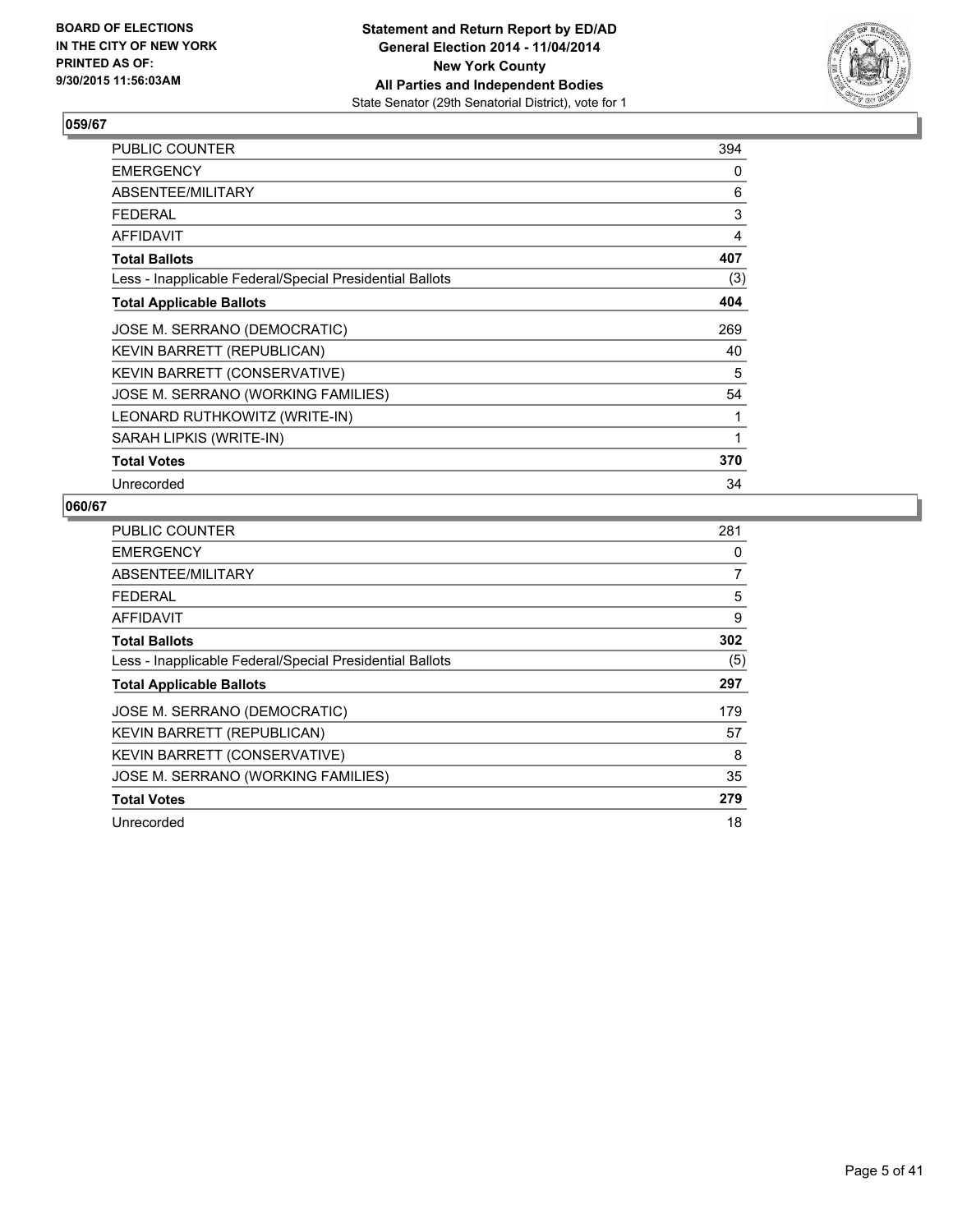

| PUBLIC COUNTER                                           | 296            |
|----------------------------------------------------------|----------------|
| <b>EMERGENCY</b>                                         | 0              |
| ABSENTEE/MILITARY                                        | 6              |
| <b>FEDERAL</b>                                           | $\overline{2}$ |
| <b>AFFIDAVIT</b>                                         | 5              |
| <b>Total Ballots</b>                                     | 309            |
| Less - Inapplicable Federal/Special Presidential Ballots | (2)            |
| <b>Total Applicable Ballots</b>                          | 307            |
| JOSE M. SERRANO (DEMOCRATIC)                             | 184            |
| KEVIN BARRETT (REPUBLICAN)                               | 48             |
| KEVIN BARRETT (CONSERVATIVE)                             | 8              |
| JOSE M. SERRANO (WORKING FAMILIES)                       | 43             |
| <b>Total Votes</b>                                       | 283            |
| Unrecorded                                               | 24             |

## **062/67**

| <b>PUBLIC COUNTER</b>                                    | 222  |
|----------------------------------------------------------|------|
| <b>EMERGENCY</b>                                         | 0    |
| ABSENTEE/MILITARY                                        | 6    |
| <b>FEDERAL</b>                                           | 11   |
| AFFIDAVIT                                                |      |
| <b>Total Ballots</b>                                     | 240  |
| Less - Inapplicable Federal/Special Presidential Ballots | (11) |
| <b>Total Applicable Ballots</b>                          | 229  |
| JOSE M. SERRANO (DEMOCRATIC)                             | 169  |
| KEVIN BARRETT (REPUBLICAN)                               | 28   |
| <b>KEVIN BARRETT (CONSERVATIVE)</b>                      | 5    |
| JOSE M. SERRANO (WORKING FAMILIES)                       | 14   |
| <b>Total Votes</b>                                       | 216  |
| Unrecorded                                               | 13   |

| PUBLIC COUNTER                                           | 197 |
|----------------------------------------------------------|-----|
| <b>EMERGENCY</b>                                         | 0   |
| ABSENTEE/MILITARY                                        | 4   |
| <b>FEDERAL</b>                                           | 4   |
| AFFIDAVIT                                                | 5   |
| Total Ballots                                            | 210 |
| Less - Inapplicable Federal/Special Presidential Ballots | (4) |
| <b>Total Applicable Ballots</b>                          | 206 |
| JOSE M. SERRANO (DEMOCRATIC)                             | 138 |
| KEVIN BARRETT (REPUBLICAN)                               | 31  |
| KEVIN BARRETT (CONSERVATIVE)                             | 6   |
| JOSE M. SERRANO (WORKING FAMILIES)                       | 17  |
| <b>Total Votes</b>                                       | 192 |
| Unrecorded                                               | 14  |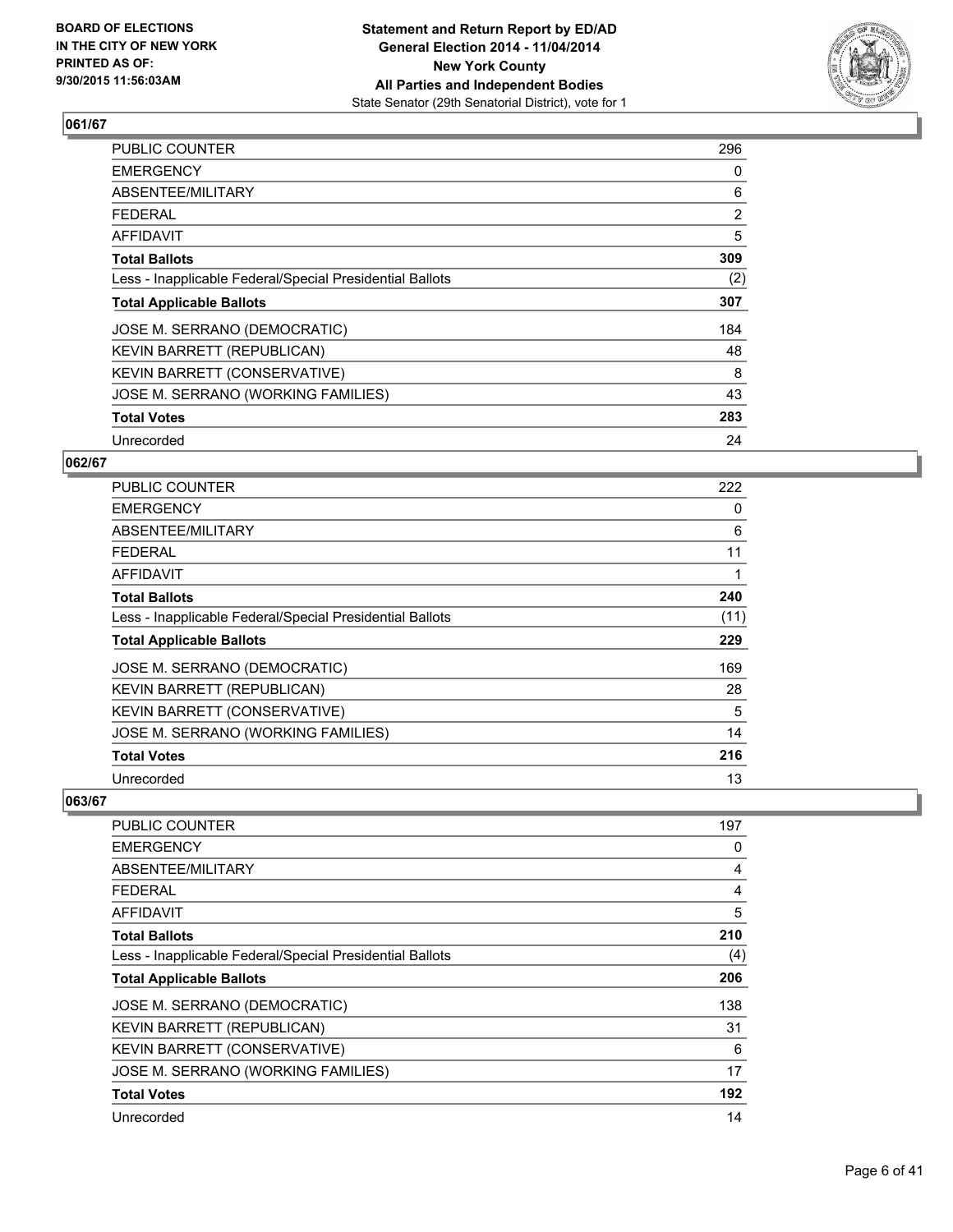

| <b>PUBLIC COUNTER</b>                                    | 228 |
|----------------------------------------------------------|-----|
| <b>EMERGENCY</b>                                         | 0   |
| ABSENTEE/MILITARY                                        | 9   |
| <b>FEDERAL</b>                                           |     |
| <b>AFFIDAVIT</b>                                         |     |
| <b>Total Ballots</b>                                     | 239 |
| Less - Inapplicable Federal/Special Presidential Ballots | (1) |
| <b>Total Applicable Ballots</b>                          | 238 |
| JOSE M. SERRANO (DEMOCRATIC)                             | 147 |
| KEVIN BARRETT (REPUBLICAN)                               | 31  |
| KEVIN BARRETT (CONSERVATIVE)                             | 4   |
| JOSE M. SERRANO (WORKING FAMILIES)                       | 44  |
| <b>Total Votes</b>                                       | 226 |
| Unrecorded                                               | 12  |

## **065/67**

| <b>PUBLIC COUNTER</b>                                    | 300 |
|----------------------------------------------------------|-----|
| <b>EMERGENCY</b>                                         | 0   |
| ABSENTEE/MILITARY                                        | 10  |
| FEDERAL                                                  | 3   |
| AFFIDAVIT                                                | 2   |
| <b>Total Ballots</b>                                     | 315 |
| Less - Inapplicable Federal/Special Presidential Ballots | (3) |
| <b>Total Applicable Ballots</b>                          | 312 |
| JOSE M. SERRANO (DEMOCRATIC)                             | 202 |
| KEVIN BARRETT (REPUBLICAN)                               | 40  |
| <b>KEVIN BARRETT (CONSERVATIVE)</b>                      | 2   |
| JOSE M. SERRANO (WORKING FAMILIES)                       | 49  |
| <b>Total Votes</b>                                       | 293 |
| Unrecorded                                               | 19  |

| <b>PUBLIC COUNTER</b>                                    | 236 |
|----------------------------------------------------------|-----|
| <b>EMERGENCY</b>                                         | 0   |
| ABSENTEE/MILITARY                                        | 35  |
| <b>FEDERAL</b>                                           | 6   |
| AFFIDAVIT                                                | 2   |
| <b>Total Ballots</b>                                     | 279 |
| Less - Inapplicable Federal/Special Presidential Ballots | (6) |
| <b>Total Applicable Ballots</b>                          | 273 |
| JOSE M. SERRANO (DEMOCRATIC)                             | 173 |
| KEVIN BARRETT (REPUBLICAN)                               | 36  |
| <b>KEVIN BARRETT (CONSERVATIVE)</b>                      | 5   |
| JOSE M. SERRANO (WORKING FAMILIES)                       | 42  |
| <b>Total Votes</b>                                       | 256 |
| Unrecorded                                               | 17  |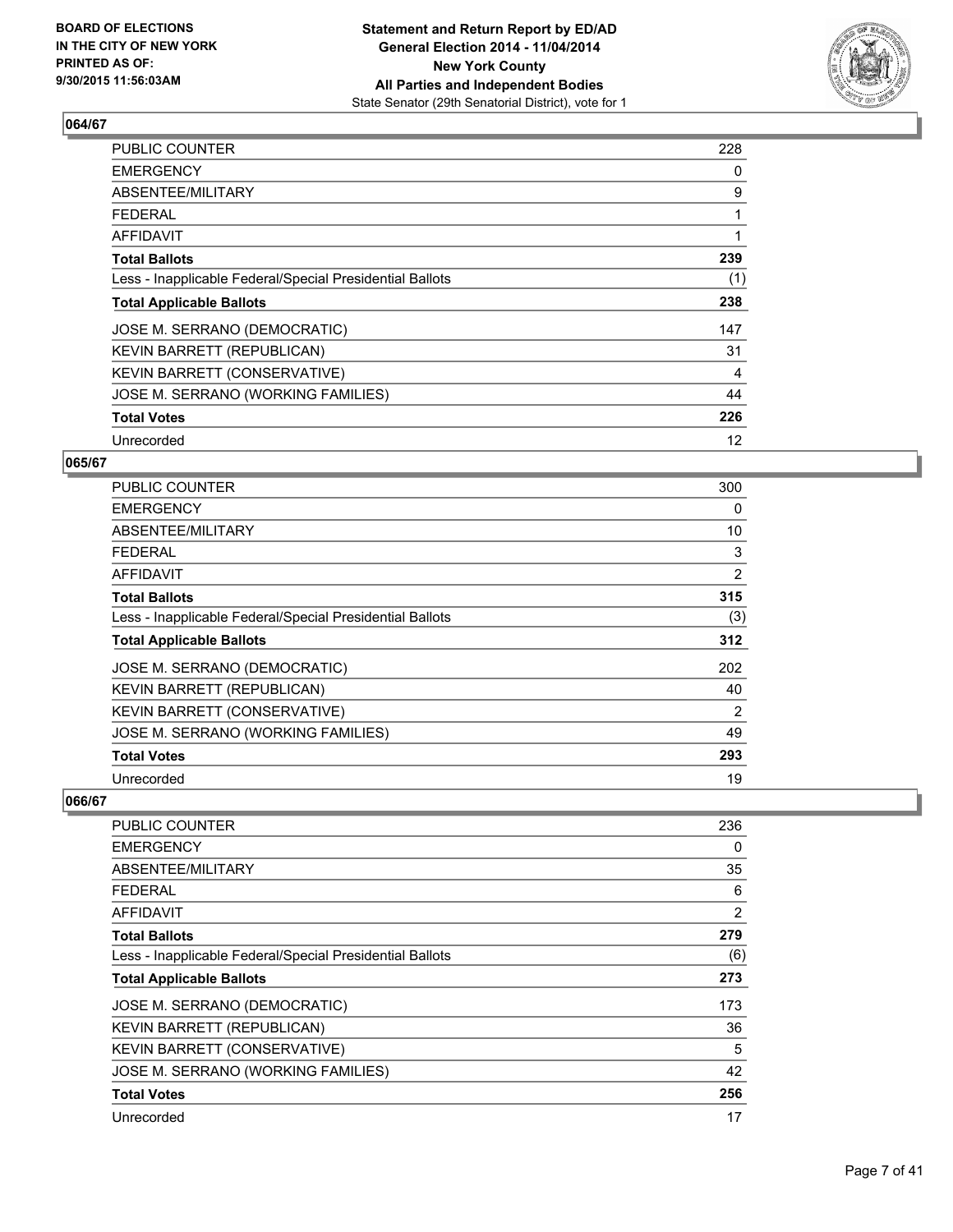

| <b>PUBLIC COUNTER</b>                                    | 352 |
|----------------------------------------------------------|-----|
| <b>EMERGENCY</b>                                         | 0   |
| ABSENTEE/MILITARY                                        | 6   |
| <b>FEDERAL</b>                                           | 8   |
| AFFIDAVIT                                                | 7   |
| <b>Total Ballots</b>                                     | 373 |
| Less - Inapplicable Federal/Special Presidential Ballots | (8) |
| <b>Total Applicable Ballots</b>                          | 365 |
| JOSE M. SERRANO (DEMOCRATIC)                             | 236 |
| <b>KEVIN BARRETT (REPUBLICAN)</b>                        | 40  |
| KEVIN BARRETT (CONSERVATIVE)                             | 6   |
| JOSE M. SERRANO (WORKING FAMILIES)                       | 58  |
| <b>GLEN GOLUB (WRITE-IN)</b>                             | 1   |
| <b>Total Votes</b>                                       | 341 |
| Unrecorded                                               | 24  |

## **069/67**

| <b>PUBLIC COUNTER</b>                                    | 413 |
|----------------------------------------------------------|-----|
| <b>EMERGENCY</b>                                         | 0   |
| ABSENTEE/MILITARY                                        | 8   |
| <b>FEDERAL</b>                                           | 7   |
| AFFIDAVIT                                                | 7   |
| <b>Total Ballots</b>                                     | 435 |
| Less - Inapplicable Federal/Special Presidential Ballots | (7) |
| <b>Total Applicable Ballots</b>                          | 428 |
| JOSE M. SERRANO (DEMOCRATIC)                             | 278 |
| KEVIN BARRETT (REPUBLICAN)                               | 47  |
| KEVIN BARRETT (CONSERVATIVE)                             | 4   |
| JOSE M. SERRANO (WORKING FAMILIES)                       | 78  |
| <b>Total Votes</b>                                       | 407 |
| Unrecorded                                               | 21  |

| <b>PUBLIC COUNTER</b>                                    | 226            |
|----------------------------------------------------------|----------------|
| <b>EMERGENCY</b>                                         | 0              |
| ABSENTEE/MILITARY                                        | $\overline{2}$ |
| <b>FEDERAL</b>                                           | 7              |
| AFFIDAVIT                                                | 2              |
| <b>Total Ballots</b>                                     | 237            |
| Less - Inapplicable Federal/Special Presidential Ballots | (7)            |
| <b>Total Applicable Ballots</b>                          | 230            |
| JOSE M. SERRANO (DEMOCRATIC)                             | 153            |
| KEVIN BARRETT (REPUBLICAN)                               | 23             |
| KEVIN BARRETT (CONSERVATIVE)                             | 5              |
| JOSE M. SERRANO (WORKING FAMILIES)                       | 36             |
| <b>Total Votes</b>                                       | 217            |
| Unrecorded                                               | 13             |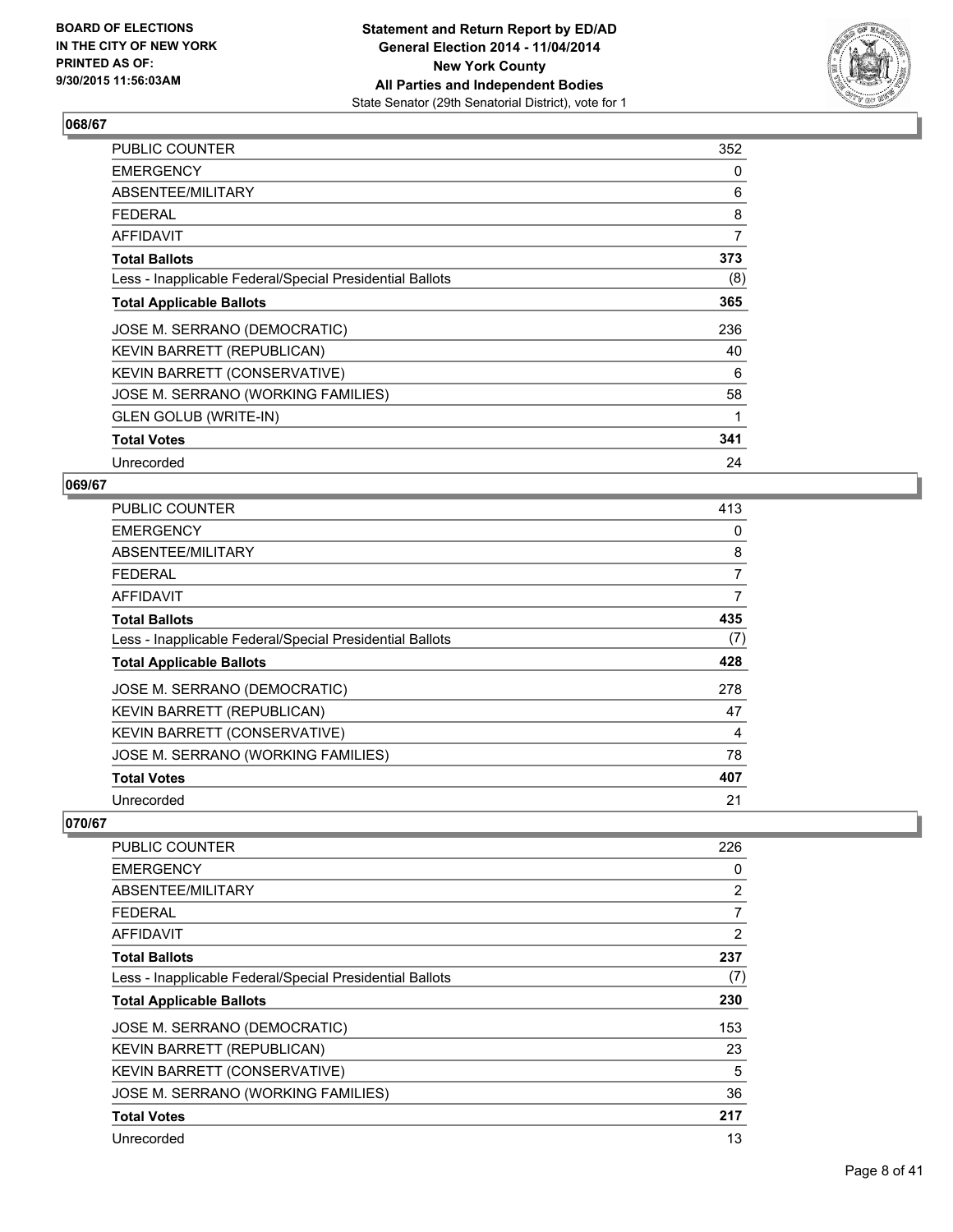

| <b>PUBLIC COUNTER</b>                                    | 230 |
|----------------------------------------------------------|-----|
| <b>EMERGENCY</b>                                         | 0   |
| ABSENTEE/MILITARY                                        |     |
| <b>FEDERAL</b>                                           | 8   |
| AFFIDAVIT                                                | 1   |
| <b>Total Ballots</b>                                     | 240 |
| Less - Inapplicable Federal/Special Presidential Ballots | (8) |
| <b>Total Applicable Ballots</b>                          | 232 |
| JOSE M. SERRANO (DEMOCRATIC)                             | 151 |
| KEVIN BARRETT (REPUBLICAN)                               | 37  |
| KEVIN BARRETT (CONSERVATIVE)                             | 3   |
| JOSE M. SERRANO (WORKING FAMILIES)                       | 28  |
| UNATTRIBUTABLE WRITE-IN (WRITE-IN)                       | 2   |
| <b>Total Votes</b>                                       | 221 |
| Unrecorded                                               | 11  |

| <b>PUBLIC COUNTER</b>                                    | 369 |
|----------------------------------------------------------|-----|
| <b>EMERGENCY</b>                                         | 0   |
| ABSENTEE/MILITARY                                        | 14  |
| <b>FEDERAL</b>                                           | 8   |
| <b>AFFIDAVIT</b>                                         | 2   |
| <b>Total Ballots</b>                                     | 393 |
| Less - Inapplicable Federal/Special Presidential Ballots | (8) |
| <b>Total Applicable Ballots</b>                          | 385 |
| JOSE M. SERRANO (DEMOCRATIC)                             | 245 |
| KEVIN BARRETT (REPUBLICAN)                               | 57  |
| KEVIN BARRETT (CONSERVATIVE)                             | 5   |
| JOSE M. SERRANO (WORKING FAMILIES)                       | 46  |
| <b>GREG NEU (WRITE-IN)</b>                               | 1   |
| JOSE M SERRANO (WRITE-IN)                                | 1   |
| <b>Total Votes</b>                                       | 355 |
| Unrecorded                                               | 30  |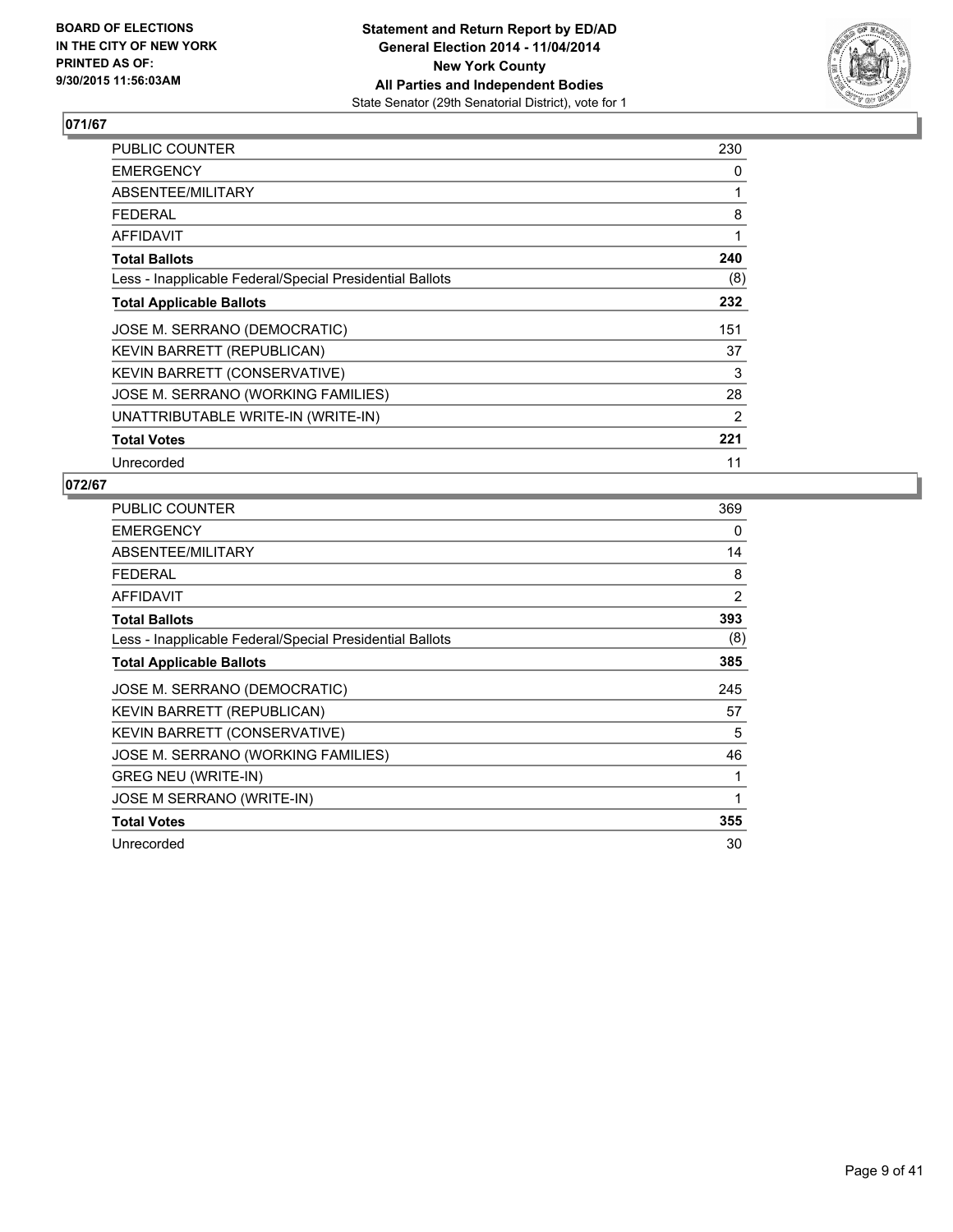

| <b>PUBLIC COUNTER</b>                                    | 228            |
|----------------------------------------------------------|----------------|
| <b>EMERGENCY</b>                                         | 0              |
| ABSENTEE/MILITARY                                        | $\overline{7}$ |
| <b>FEDERAL</b>                                           | 10             |
| <b>AFFIDAVIT</b>                                         | 1              |
| <b>Total Ballots</b>                                     | 246            |
| Less - Inapplicable Federal/Special Presidential Ballots | (10)           |
| <b>Total Applicable Ballots</b>                          | 236            |
| JOSE M. SERRANO (DEMOCRATIC)                             | 153            |
| KEVIN BARRETT (REPUBLICAN)                               | 26             |
| KEVIN BARRETT (CONSERVATIVE)                             | 8              |
| JOSE M. SERRANO (WORKING FAMILIES)                       | 39             |
| <b>Total Votes</b>                                       | 226            |
| Unrecorded                                               | 10             |

| <b>PUBLIC COUNTER</b>                                    | 361 |
|----------------------------------------------------------|-----|
| <b>EMERGENCY</b>                                         | 0   |
| <b>ABSENTEE/MILITARY</b>                                 | 14  |
| <b>FEDERAL</b>                                           | 5   |
| <b>AFFIDAVIT</b>                                         | 4   |
| <b>Total Ballots</b>                                     | 384 |
| Less - Inapplicable Federal/Special Presidential Ballots | (5) |
| <b>Total Applicable Ballots</b>                          | 379 |
| JOSE M. SERRANO (DEMOCRATIC)                             | 224 |
| <b>KEVIN BARRETT (REPUBLICAN)</b>                        | 47  |
| KEVIN BARRETT (CONSERVATIVE)                             | 8   |
| JOSE M. SERRANO (WORKING FAMILIES)                       | 72  |
| MICHAEL VENDITTO (WRITE-IN)                              | 1   |
| UNATTRIBUTABLE WRITE-IN (WRITE-IN)                       | 1   |
| <b>Total Votes</b>                                       | 353 |
|                                                          |     |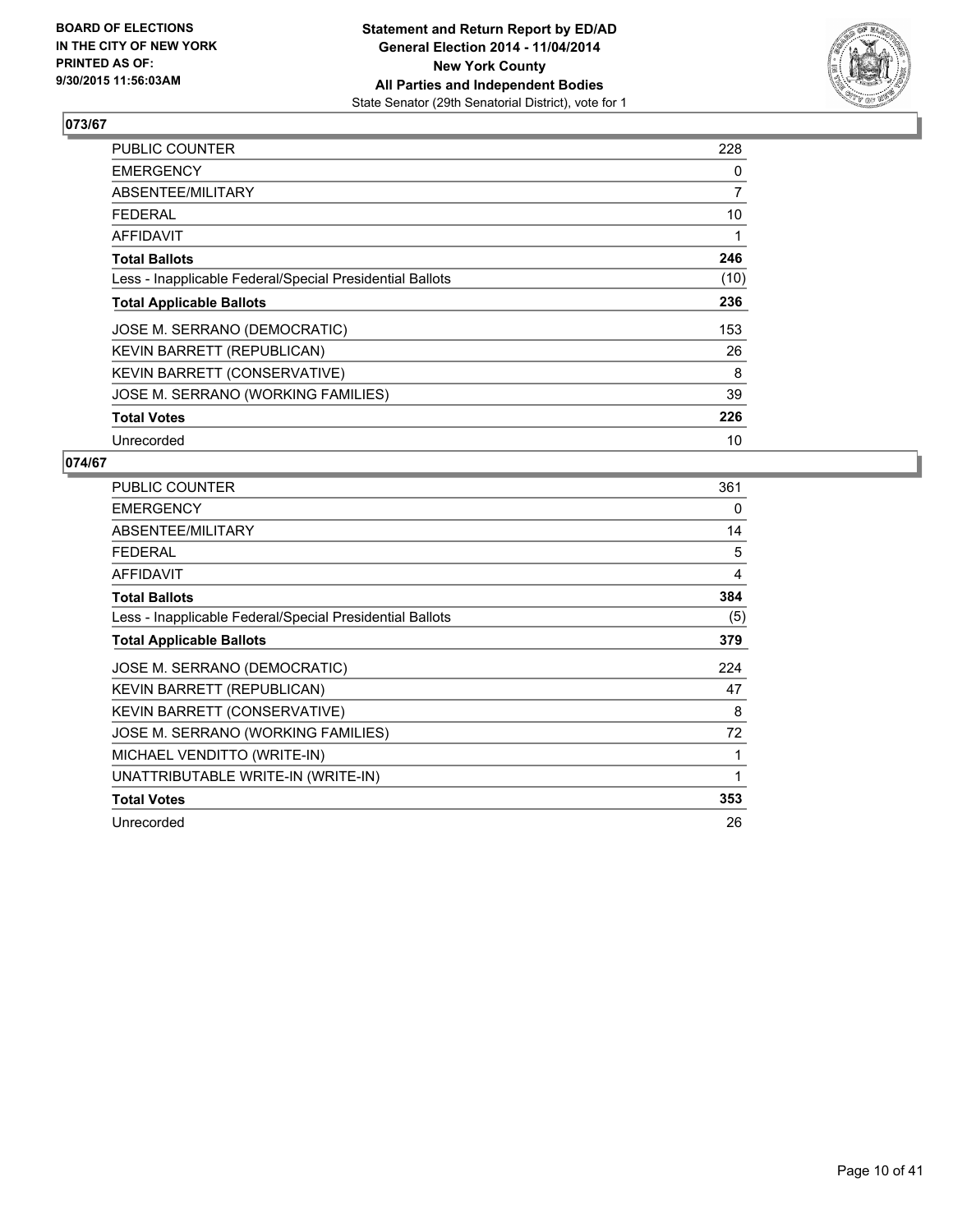

| PUBLIC COUNTER                                           | 243            |
|----------------------------------------------------------|----------------|
| <b>EMERGENCY</b>                                         | 0              |
| ABSENTEE/MILITARY                                        | 9              |
| FEDERAL                                                  | 3              |
| AFFIDAVIT                                                | $\overline{2}$ |
| <b>Total Ballots</b>                                     | 257            |
| Less - Inapplicable Federal/Special Presidential Ballots | (3)            |
| <b>Total Applicable Ballots</b>                          | 254            |
| JOSE M. SERRANO (DEMOCRATIC)                             | 157            |
| KEVIN BARRETT (REPUBLICAN)                               | 37             |
| KEVIN BARRETT (CONSERVATIVE)                             | 3              |
| JOSE M. SERRANO (WORKING FAMILIES)                       | 45             |
| ALTON MADDOX (WRITE-IN)                                  | 1              |
| <b>Total Votes</b>                                       | 243            |
| Unrecorded                                               | 11             |

| <b>PUBLIC COUNTER</b>                                    | 389 |
|----------------------------------------------------------|-----|
| <b>EMERGENCY</b>                                         | 0   |
| ABSENTEE/MILITARY                                        | 12  |
| <b>FEDERAL</b>                                           | 8   |
| AFFIDAVIT                                                | 2   |
| <b>Total Ballots</b>                                     | 411 |
| Less - Inapplicable Federal/Special Presidential Ballots | (8) |
| <b>Total Applicable Ballots</b>                          | 403 |
| JOSE M. SERRANO (DEMOCRATIC)                             | 242 |
| KEVIN BARRETT (REPUBLICAN)                               | 51  |
| KEVIN BARRETT (CONSERVATIVE)                             | 4   |
| JOSE M. SERRANO (WORKING FAMILIES)                       | 76  |
| UNATTRIBUTABLE WRITE-IN (WRITE-IN)                       | 1   |
| <b>Total Votes</b>                                       | 374 |
| Unrecorded                                               | 29  |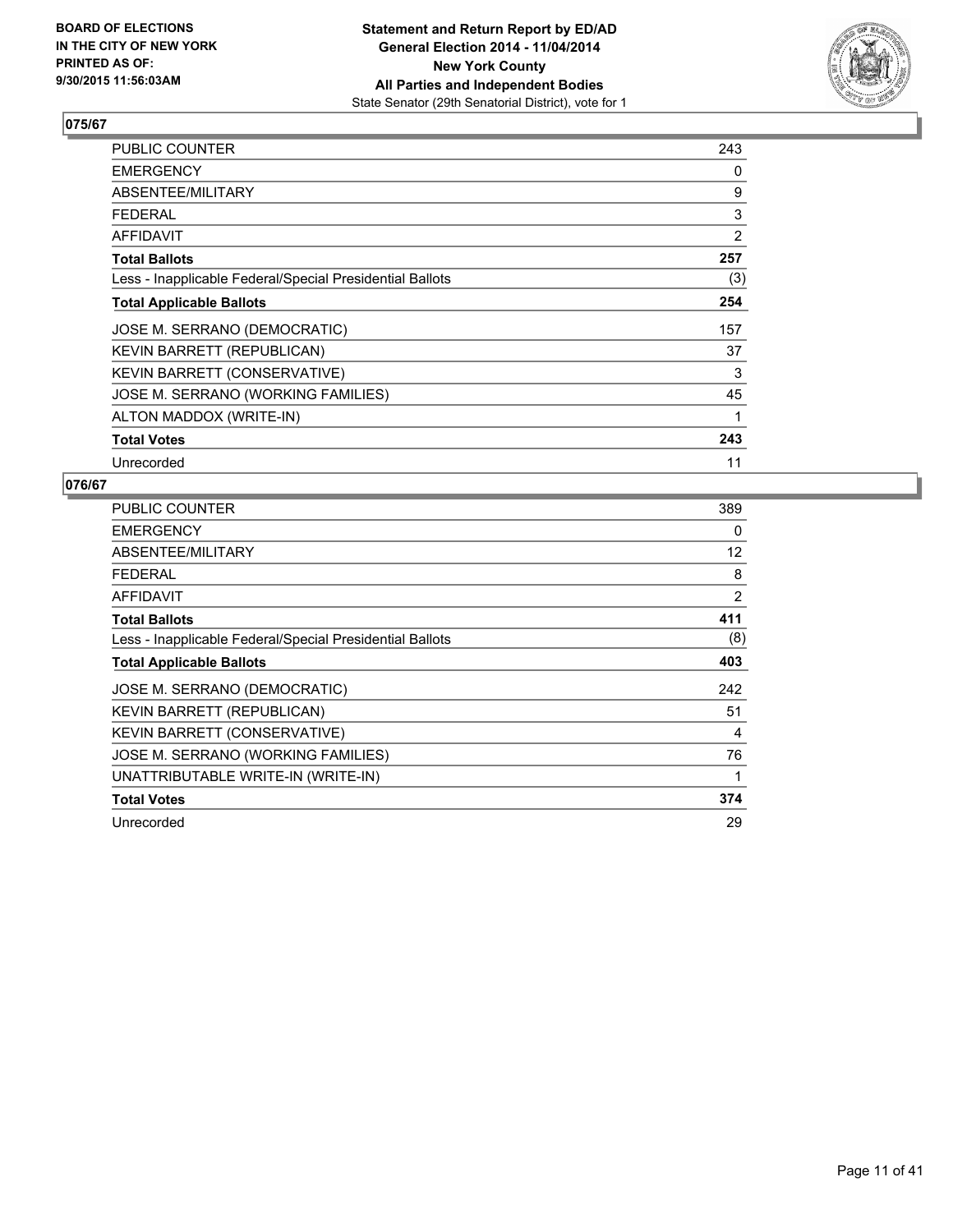

| <b>PUBLIC COUNTER</b>                                    | 231 |
|----------------------------------------------------------|-----|
| <b>EMERGENCY</b>                                         | 0   |
| ABSENTEE/MILITARY                                        | 4   |
| FEDERAL                                                  | 8   |
| <b>AFFIDAVIT</b>                                         | 8   |
| <b>Total Ballots</b>                                     | 251 |
| Less - Inapplicable Federal/Special Presidential Ballots | (8) |
| <b>Total Applicable Ballots</b>                          | 243 |
| JOSE M. SERRANO (DEMOCRATIC)                             | 158 |
| KEVIN BARRETT (REPUBLICAN)                               | 41  |
| KEVIN BARRETT (CONSERVATIVE)                             | 5   |
| JOSE M. SERRANO (WORKING FAMILIES)                       | 26  |
| <b>Total Votes</b>                                       | 230 |
| Unrecorded                                               | 13  |

## **078/67**

| PUBLIC COUNTER                                           | 317 |
|----------------------------------------------------------|-----|
| <b>EMERGENCY</b>                                         | 0   |
| ABSENTEE/MILITARY                                        | 6   |
| FEDERAL                                                  | 7   |
| AFFIDAVIT                                                | 5   |
| <b>Total Ballots</b>                                     | 335 |
| Less - Inapplicable Federal/Special Presidential Ballots | (7) |
| <b>Total Applicable Ballots</b>                          | 328 |
| JOSE M. SERRANO (DEMOCRATIC)                             | 211 |
| KEVIN BARRETT (REPUBLICAN)                               | 43  |
| <b>KEVIN BARRETT (CONSERVATIVE)</b>                      | 4   |
| JOSE M. SERRANO (WORKING FAMILIES)                       | 51  |
| <b>Total Votes</b>                                       | 309 |
| Unrecorded                                               | 19  |

| PUBLIC COUNTER                                           | 0 |
|----------------------------------------------------------|---|
| <b>EMERGENCY</b>                                         | 0 |
| <b>ABSENTEE/MILITARY</b>                                 | 0 |
| FEDERAL                                                  | 0 |
| <b>AFFIDAVIT</b>                                         | 0 |
| <b>Total Ballots</b>                                     | 0 |
| Less - Inapplicable Federal/Special Presidential Ballots | 0 |
| <b>Total Applicable Ballots</b>                          | 0 |
| JOSE M. SERRANO (DEMOCRATIC)                             | 0 |
| KEVIN BARRETT (REPUBLICAN)                               | 0 |
| KEVIN BARRETT (CONSERVATIVE)                             | 0 |
| JOSE M. SERRANO (WORKING FAMILIES)                       | 0 |
| <b>Total Votes</b>                                       | 0 |
|                                                          |   |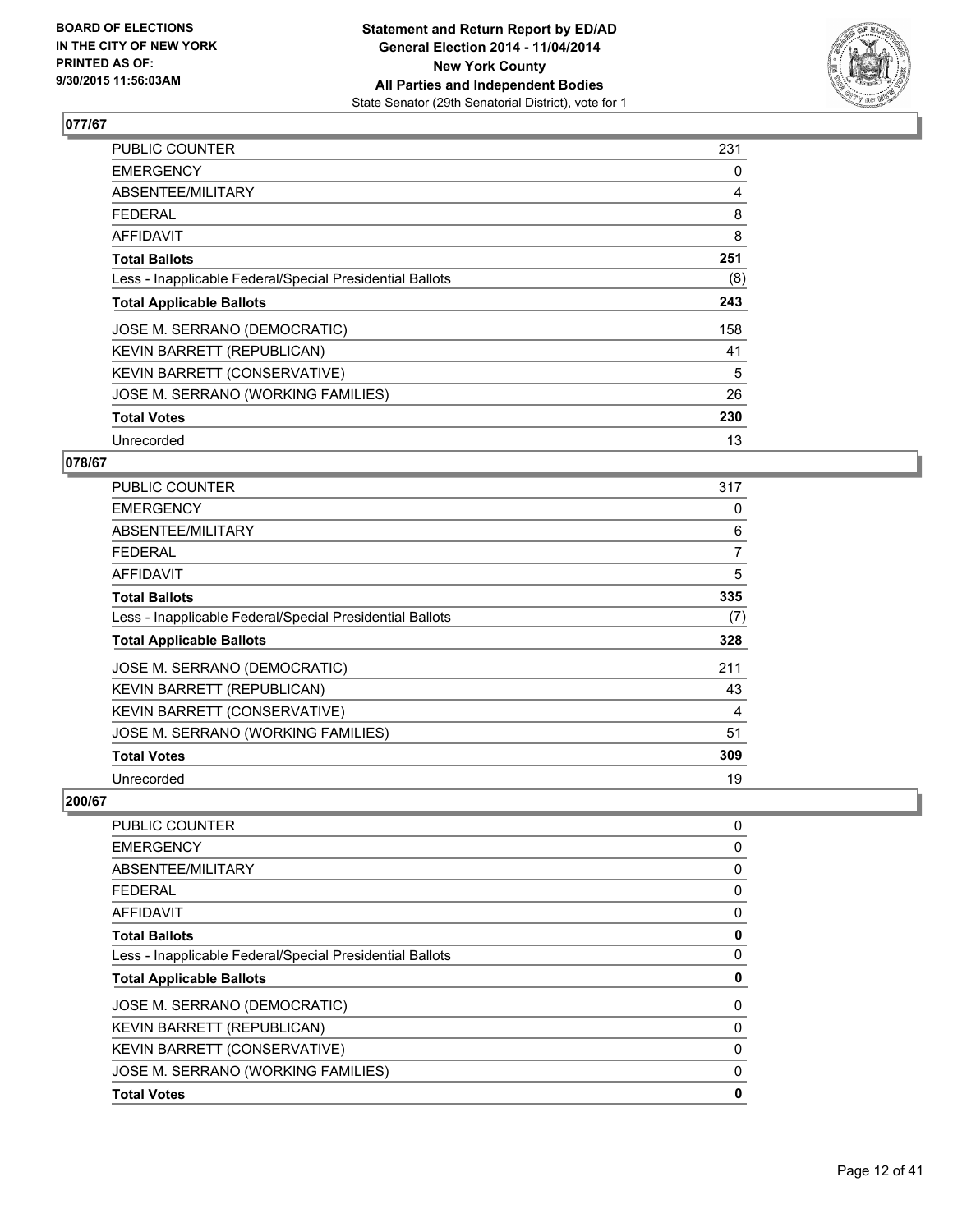

| <b>PUBLIC COUNTER</b>                                    | 216 |
|----------------------------------------------------------|-----|
| <b>EMERGENCY</b>                                         | 0   |
| ABSENTEE/MILITARY                                        | 5   |
| <b>FEDERAL</b>                                           | 0   |
| <b>AFFIDAVIT</b>                                         | 2   |
| <b>Total Ballots</b>                                     | 223 |
| Less - Inapplicable Federal/Special Presidential Ballots | 0   |
| <b>Total Applicable Ballots</b>                          | 223 |
| JOSE M. SERRANO (DEMOCRATIC)                             | 159 |
| <b>KEVIN BARRETT (REPUBLICAN)</b>                        | 18  |
| KEVIN BARRETT (CONSERVATIVE)                             | 3   |
| JOSE M. SERRANO (WORKING FAMILIES)                       | 9   |
| <b>JAMES BERGIN (WRITE-IN)</b>                           | 1   |
| <b>Total Votes</b>                                       | 190 |
| Unrecorded                                               | 33  |

| <b>PUBLIC COUNTER</b>                                    | 175 |
|----------------------------------------------------------|-----|
| <b>EMERGENCY</b>                                         | 0   |
| ABSENTEE/MILITARY                                        | 3   |
| <b>FEDERAL</b>                                           | 4   |
| AFFIDAVIT                                                | 5   |
| <b>Total Ballots</b>                                     | 187 |
| Less - Inapplicable Federal/Special Presidential Ballots | (4) |
| <b>Total Applicable Ballots</b>                          | 183 |
| JOSE M. SERRANO (DEMOCRATIC)                             | 114 |
| KEVIN BARRETT (REPUBLICAN)                               | 30  |
| KEVIN BARRETT (CONSERVATIVE)                             | 3   |
| JOSE M. SERRANO (WORKING FAMILIES)                       | 25  |
| <b>Total Votes</b>                                       | 172 |
| Unrecorded                                               | 11  |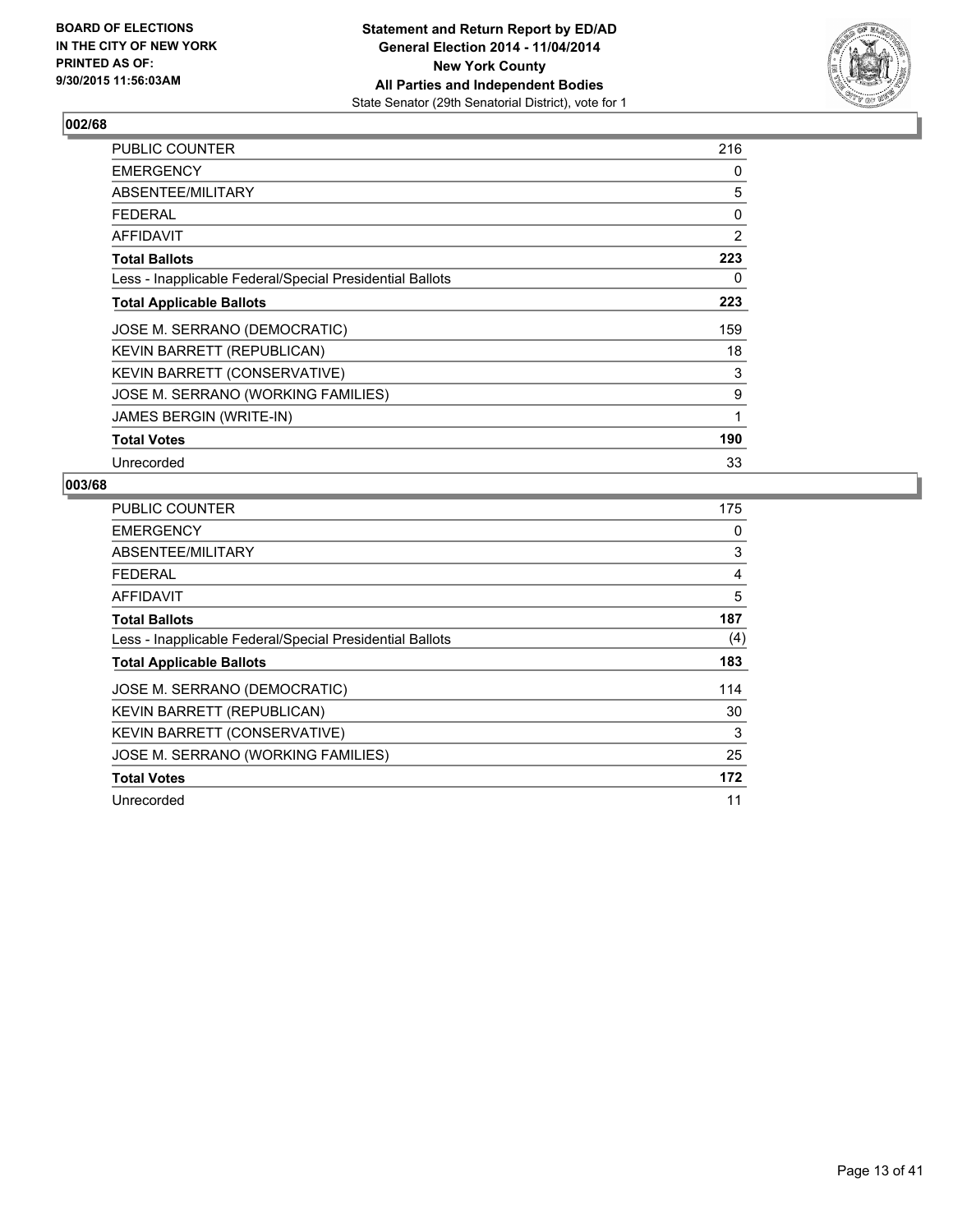

| <b>PUBLIC COUNTER</b>                                    | 329            |
|----------------------------------------------------------|----------------|
| <b>EMERGENCY</b>                                         | 0              |
| ABSENTEE/MILITARY                                        | 4              |
| <b>FEDERAL</b>                                           | $\overline{7}$ |
| AFFIDAVIT                                                | 7              |
| <b>Total Ballots</b>                                     | 347            |
| Less - Inapplicable Federal/Special Presidential Ballots | (7)            |
| <b>Total Applicable Ballots</b>                          | 340            |
| JOSE M. SERRANO (DEMOCRATIC)                             | 229            |
| KEVIN BARRETT (REPUBLICAN)                               | 62             |
| KEVIN BARRETT (CONSERVATIVE)                             | 2              |
| JOSE M. SERRANO (WORKING FAMILIES)                       | 29             |
| DON ROSENBERG (WRITE-IN)                                 | 1              |
| <b>Total Votes</b>                                       | 323            |
| Unrecorded                                               | 17             |

| <b>PUBLIC COUNTER</b>                                    | 94             |
|----------------------------------------------------------|----------------|
| EMERGENCY                                                | 0              |
| ABSENTEE/MILITARY                                        | $\overline{7}$ |
| FEDERAL                                                  | $\overline{2}$ |
| <b>AFFIDAVIT</b>                                         | $\overline{2}$ |
| <b>Total Ballots</b>                                     | 105            |
| Less - Inapplicable Federal/Special Presidential Ballots | (2)            |
|                                                          |                |
| <b>Total Applicable Ballots</b>                          | 103            |
| JOSE M. SERRANO (DEMOCRATIC)                             | 82             |
| KEVIN BARRETT (REPUBLICAN)                               | 10             |
| KEVIN BARRETT (CONSERVATIVE)                             | 0              |
| JOSE M. SERRANO (WORKING FAMILIES)                       | 5              |
| <b>Total Votes</b>                                       | 97             |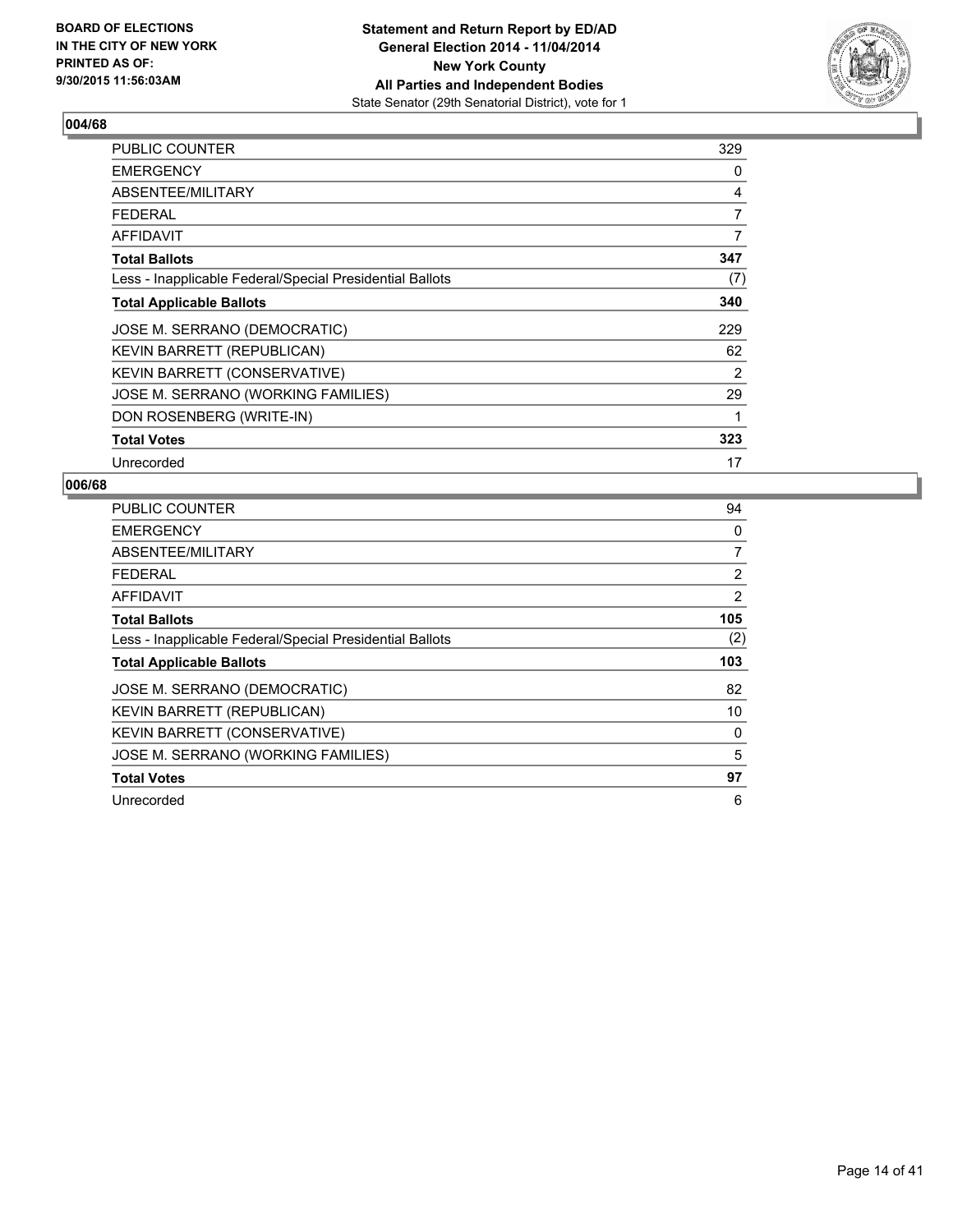

| <b>PUBLIC COUNTER</b>                                    | 210  |
|----------------------------------------------------------|------|
| <b>EMERGENCY</b>                                         | 0    |
| ABSENTEE/MILITARY                                        | 8    |
| <b>FEDERAL</b>                                           | 10   |
| <b>AFFIDAVIT</b>                                         | 3    |
| <b>Total Ballots</b>                                     | 231  |
| Less - Inapplicable Federal/Special Presidential Ballots | (10) |
| <b>Total Applicable Ballots</b>                          | 221  |
| JOSE M. SERRANO (DEMOCRATIC)                             | 121  |
| KEVIN BARRETT (REPUBLICAN)                               | 65   |
| KEVIN BARRETT (CONSERVATIVE)                             | 4    |
| JOSE M. SERRANO (WORKING FAMILIES)                       | 17   |
| EDWARD M. BRADY (WRITE-IN)                               | 1    |
| <b>Total Votes</b>                                       | 208  |
| Unrecorded                                               | 13   |

| <b>PUBLIC COUNTER</b>                                    | 213  |
|----------------------------------------------------------|------|
| <b>EMERGENCY</b>                                         | 0    |
| ABSENTEE/MILITARY                                        | 8    |
| <b>FEDERAL</b>                                           | 10   |
| AFFIDAVIT                                                | 3    |
| <b>Total Ballots</b>                                     | 234  |
| Less - Inapplicable Federal/Special Presidential Ballots | (10) |
| <b>Total Applicable Ballots</b>                          | 224  |
| JOSE M. SERRANO (DEMOCRATIC)                             | 119  |
| KEVIN BARRETT (REPUBLICAN)                               | 75   |
| KEVIN BARRETT (CONSERVATIVE)                             | 5    |
| JOSE M. SERRANO (WORKING FAMILIES)                       | 9    |
| <b>Total Votes</b>                                       | 208  |
| Unrecorded                                               | 16   |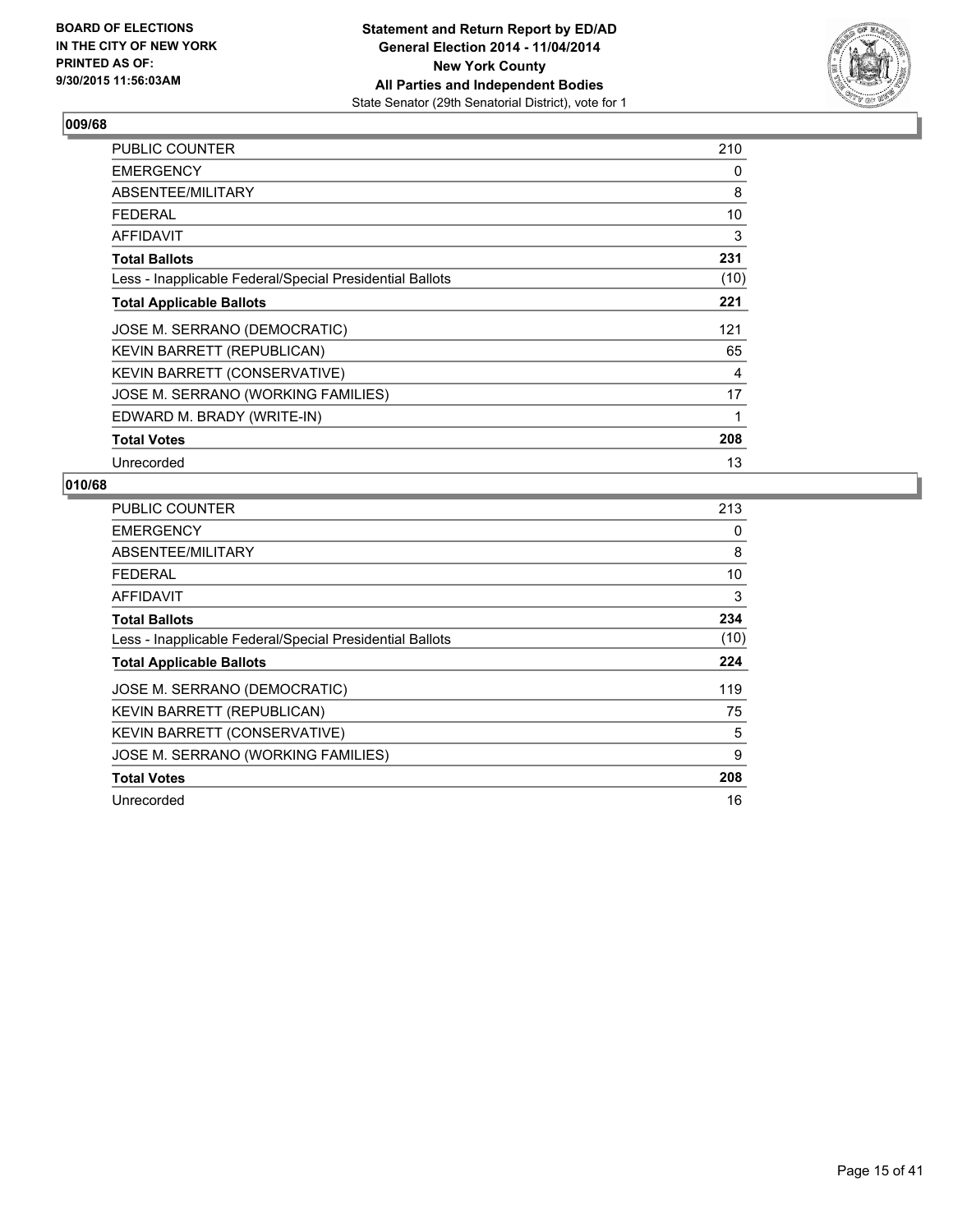

| PUBLIC COUNTER                                           | 293  |
|----------------------------------------------------------|------|
| <b>EMERGENCY</b>                                         | 0    |
| ABSENTEE/MILITARY                                        | 15   |
| <b>FEDERAL</b>                                           | 14   |
| <b>AFFIDAVIT</b>                                         | 8    |
| <b>Total Ballots</b>                                     | 330  |
| Less - Inapplicable Federal/Special Presidential Ballots | (14) |
| <b>Total Applicable Ballots</b>                          | 316  |
| JOSE M. SERRANO (DEMOCRATIC)                             | 173  |
| KEVIN BARRETT (REPUBLICAN)                               | 99   |
| KEVIN BARRETT (CONSERVATIVE)                             | 3    |
| JOSE M. SERRANO (WORKING FAMILIES)                       | 22   |
| CAROLINE MAZO (WRITE-IN)                                 | 1    |
| <b>Total Votes</b>                                       | 298  |
| Unrecorded                                               | 18   |

## **012/68**

| <b>PUBLIC COUNTER</b>                                    | 164 |
|----------------------------------------------------------|-----|
| <b>EMERGENCY</b>                                         | 0   |
| ABSENTEE/MILITARY                                        | 3   |
| <b>FEDERAL</b>                                           | 6   |
| AFFIDAVIT                                                | 5   |
| <b>Total Ballots</b>                                     | 178 |
| Less - Inapplicable Federal/Special Presidential Ballots | (6) |
| <b>Total Applicable Ballots</b>                          | 172 |
| JOSE M. SERRANO (DEMOCRATIC)                             | 102 |
| KEVIN BARRETT (REPUBLICAN)                               | 41  |
| KEVIN BARRETT (CONSERVATIVE)                             | 4   |
| JOSE M. SERRANO (WORKING FAMILIES)                       | 15  |
| <b>Total Votes</b>                                       | 162 |
| Unrecorded                                               | 10  |

| PUBLIC COUNTER                                           | 144 |
|----------------------------------------------------------|-----|
| <b>EMERGENCY</b>                                         | 0   |
| ABSENTEE/MILITARY                                        | 0   |
| <b>FEDERAL</b>                                           | 1   |
| AFFIDAVIT                                                | 4   |
| <b>Total Ballots</b>                                     | 149 |
| Less - Inapplicable Federal/Special Presidential Ballots | (1) |
| <b>Total Applicable Ballots</b>                          | 148 |
| JOSE M. SERRANO (DEMOCRATIC)                             | 96  |
| KEVIN BARRETT (REPUBLICAN)                               | 30  |
| KEVIN BARRETT (CONSERVATIVE)                             | 3   |
| JOSE M. SERRANO (WORKING FAMILIES)                       | 11  |
| <b>Total Votes</b>                                       | 140 |
| Unrecorded                                               | 8   |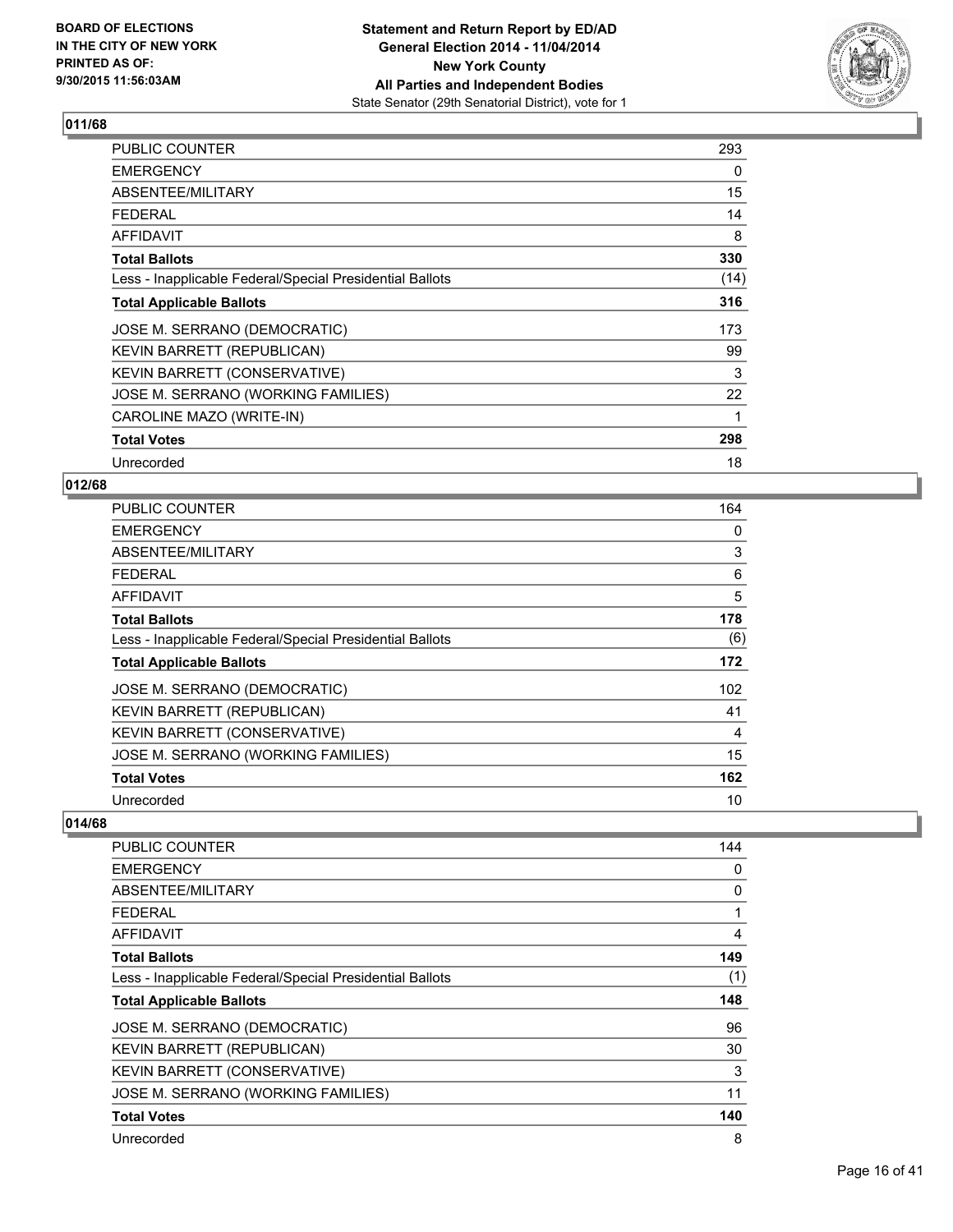

| <b>PUBLIC COUNTER</b>                                    | 221 |
|----------------------------------------------------------|-----|
| <b>EMERGENCY</b>                                         | 0   |
| ABSENTEE/MILITARY                                        | 6   |
| <b>FEDERAL</b>                                           |     |
| <b>AFFIDAVIT</b>                                         | 7   |
| <b>Total Ballots</b>                                     | 235 |
| Less - Inapplicable Federal/Special Presidential Ballots | (1) |
| <b>Total Applicable Ballots</b>                          | 234 |
| JOSE M. SERRANO (DEMOCRATIC)                             | 162 |
| KEVIN BARRETT (REPUBLICAN)                               | 37  |
| <b>KEVIN BARRETT (CONSERVATIVE)</b>                      | 8   |
| JOSE M. SERRANO (WORKING FAMILIES)                       | 17  |
| <b>Total Votes</b>                                       | 224 |
| Unrecorded                                               | 10  |

## **016/68**

| <b>PUBLIC COUNTER</b>                                    | 110 |
|----------------------------------------------------------|-----|
| <b>EMERGENCY</b>                                         | 0   |
| ABSENTEE/MILITARY                                        | 3   |
| <b>FEDERAL</b>                                           | 0   |
| AFFIDAVIT                                                | 0   |
| <b>Total Ballots</b>                                     | 113 |
| Less - Inapplicable Federal/Special Presidential Ballots | 0   |
| <b>Total Applicable Ballots</b>                          | 113 |
| JOSE M. SERRANO (DEMOCRATIC)                             | 97  |
| KEVIN BARRETT (REPUBLICAN)                               | 8   |
| KEVIN BARRETT (CONSERVATIVE)                             |     |
| JOSE M. SERRANO (WORKING FAMILIES)                       | 2   |
| <b>Total Votes</b>                                       | 108 |
| Unrecorded                                               | 5   |

| PUBLIC COUNTER                                           | 112 |
|----------------------------------------------------------|-----|
| <b>EMERGENCY</b>                                         | 0   |
| ABSENTEE/MILITARY                                        | 2   |
| <b>FEDERAL</b>                                           | 0   |
| AFFIDAVIT                                                | 2   |
| <b>Total Ballots</b>                                     | 116 |
| Less - Inapplicable Federal/Special Presidential Ballots | 0   |
| <b>Total Applicable Ballots</b>                          | 116 |
| JOSE M. SERRANO (DEMOCRATIC)                             | 93  |
| KEVIN BARRETT (REPUBLICAN)                               | 5   |
| KEVIN BARRETT (CONSERVATIVE)                             |     |
| JOSE M. SERRANO (WORKING FAMILIES)                       | 8   |
| <b>Total Votes</b>                                       | 107 |
| Unrecorded                                               | 9   |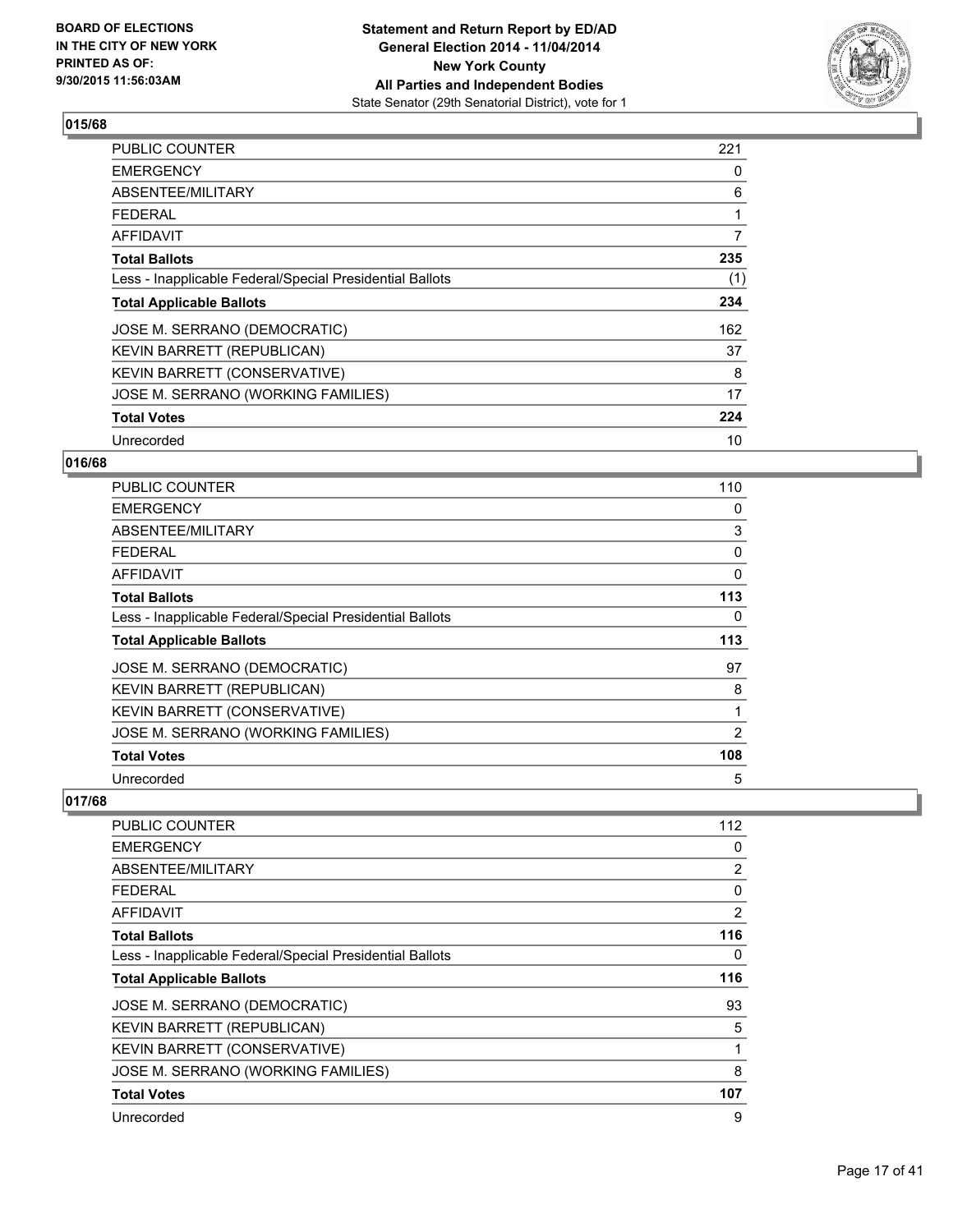

| <b>PUBLIC COUNTER</b>                                    | 167 |
|----------------------------------------------------------|-----|
| <b>EMERGENCY</b>                                         | 0   |
| ABSENTEE/MILITARY                                        | 5   |
| <b>FEDERAL</b>                                           | 0   |
| <b>AFFIDAVIT</b>                                         | 5   |
| <b>Total Ballots</b>                                     | 177 |
| Less - Inapplicable Federal/Special Presidential Ballots | 0   |
| <b>Total Applicable Ballots</b>                          | 177 |
| JOSE M. SERRANO (DEMOCRATIC)                             | 133 |
| KEVIN BARRETT (REPUBLICAN)                               | 6   |
| KEVIN BARRETT (CONSERVATIVE)                             | 0   |
| JOSE M. SERRANO (WORKING FAMILIES)                       | 15  |
| <b>Total Votes</b>                                       | 154 |
| Unrecorded                                               | 23  |

## **019/68**

| PUBLIC COUNTER                                           | 152 |
|----------------------------------------------------------|-----|
| <b>EMERGENCY</b>                                         | 0   |
| ABSENTEE/MILITARY                                        | 7   |
| <b>FEDERAL</b>                                           | 0   |
| AFFIDAVIT                                                | 3   |
| <b>Total Ballots</b>                                     | 162 |
| Less - Inapplicable Federal/Special Presidential Ballots | 0   |
| <b>Total Applicable Ballots</b>                          | 162 |
| JOSE M. SERRANO (DEMOCRATIC)                             | 131 |
| KEVIN BARRETT (REPUBLICAN)                               | 9   |
| <b>KEVIN BARRETT (CONSERVATIVE)</b>                      | 3   |
| JOSE M. SERRANO (WORKING FAMILIES)                       | 5   |
| <b>Total Votes</b>                                       | 148 |
| Unrecorded                                               | 14  |

| 68  |
|-----|
| 0   |
|     |
|     |
| 0   |
| 70  |
| (1) |
| 69  |
| 45  |
| 7   |
| 3   |
| 11  |
| 66  |
| 3   |
|     |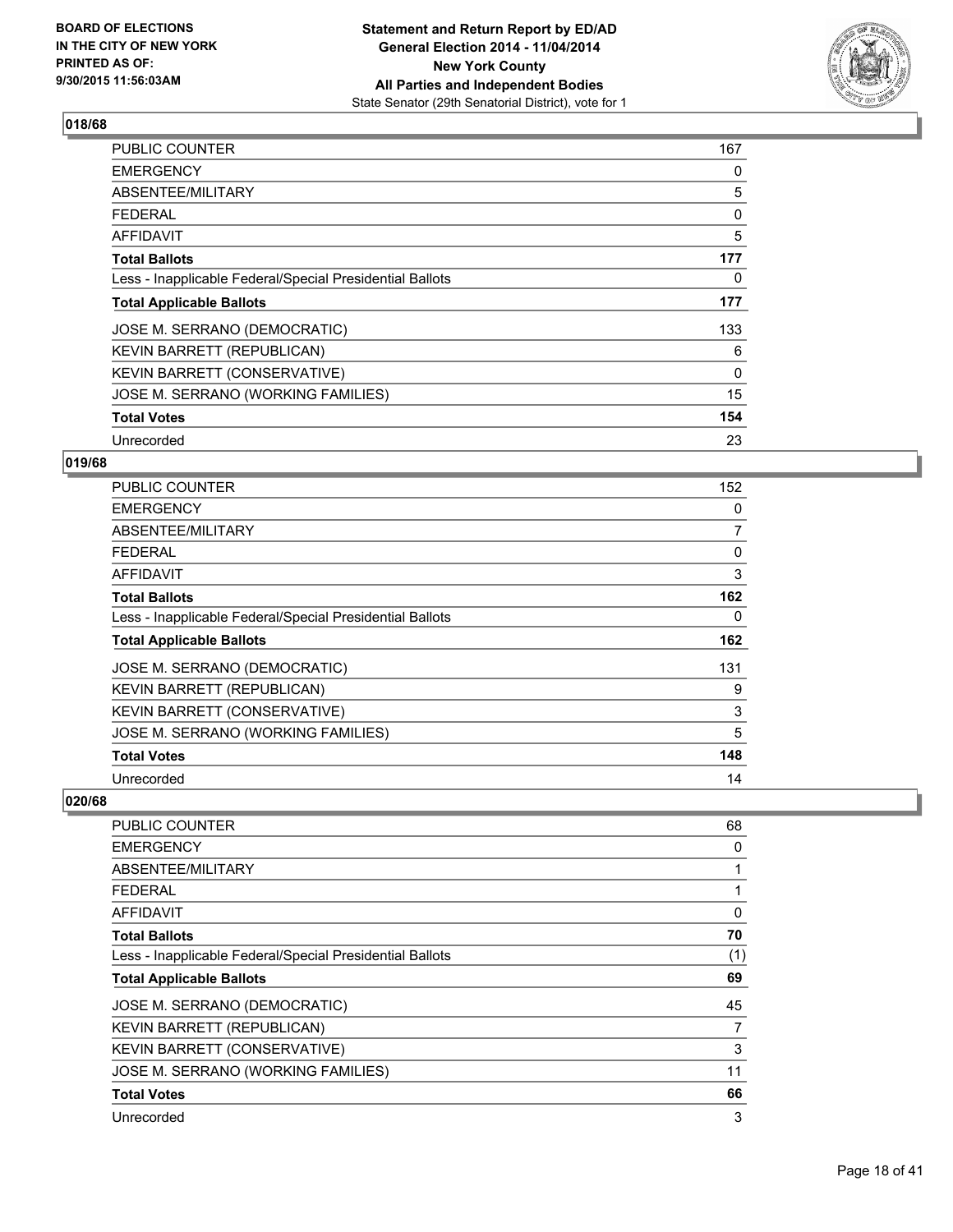

| <b>PUBLIC COUNTER</b>                                    | 152            |
|----------------------------------------------------------|----------------|
| <b>EMERGENCY</b>                                         | 0              |
| ABSENTEE/MILITARY                                        | $\overline{2}$ |
| <b>FEDERAL</b>                                           | 0              |
| <b>AFFIDAVIT</b>                                         | 3              |
| <b>Total Ballots</b>                                     | 157            |
| Less - Inapplicable Federal/Special Presidential Ballots | 0              |
| <b>Total Applicable Ballots</b>                          | 157            |
| JOSE M. SERRANO (DEMOCRATIC)                             | 126            |
| KEVIN BARRETT (REPUBLICAN)                               | $\overline{2}$ |
| KEVIN BARRETT (CONSERVATIVE)                             | 1              |
| JOSE M. SERRANO (WORKING FAMILIES)                       | 6              |
| <b>Total Votes</b>                                       | 135            |
| Unrecorded                                               | 22             |

## **022/68**

| PUBLIC COUNTER                                           | 100 |
|----------------------------------------------------------|-----|
| <b>EMERGENCY</b>                                         | 0   |
| ABSENTEE/MILITARY                                        | 3   |
| <b>FEDERAL</b>                                           | 0   |
| AFFIDAVIT                                                | 2   |
| <b>Total Ballots</b>                                     | 105 |
| Less - Inapplicable Federal/Special Presidential Ballots | 0   |
| <b>Total Applicable Ballots</b>                          | 105 |
| JOSE M. SERRANO (DEMOCRATIC)                             | 71  |
| <b>KEVIN BARRETT (REPUBLICAN)</b>                        | 8   |
| <b>KEVIN BARRETT (CONSERVATIVE)</b>                      | 2   |
| JOSE M. SERRANO (WORKING FAMILIES)                       | 11  |
| <b>Total Votes</b>                                       | 92  |
| Unrecorded                                               | 13  |

| PUBLIC COUNTER                                           | 194 |
|----------------------------------------------------------|-----|
| <b>EMERGENCY</b>                                         | 0   |
| ABSENTEE/MILITARY                                        | 7   |
| <b>FEDERAL</b>                                           | 0   |
| <b>AFFIDAVIT</b>                                         | 3   |
| <b>Total Ballots</b>                                     | 204 |
| Less - Inapplicable Federal/Special Presidential Ballots | 0   |
| <b>Total Applicable Ballots</b>                          | 204 |
| JOSE M. SERRANO (DEMOCRATIC)                             | 146 |
| KEVIN BARRETT (REPUBLICAN)                               | 11  |
| KEVIN BARRETT (CONSERVATIVE)                             | 1   |
| JOSE M. SERRANO (WORKING FAMILIES)                       | 21  |
| NOEL LEADER (WRITE-IN)                                   | 1   |
| <b>Total Votes</b>                                       | 180 |
| Unrecorded                                               | 24  |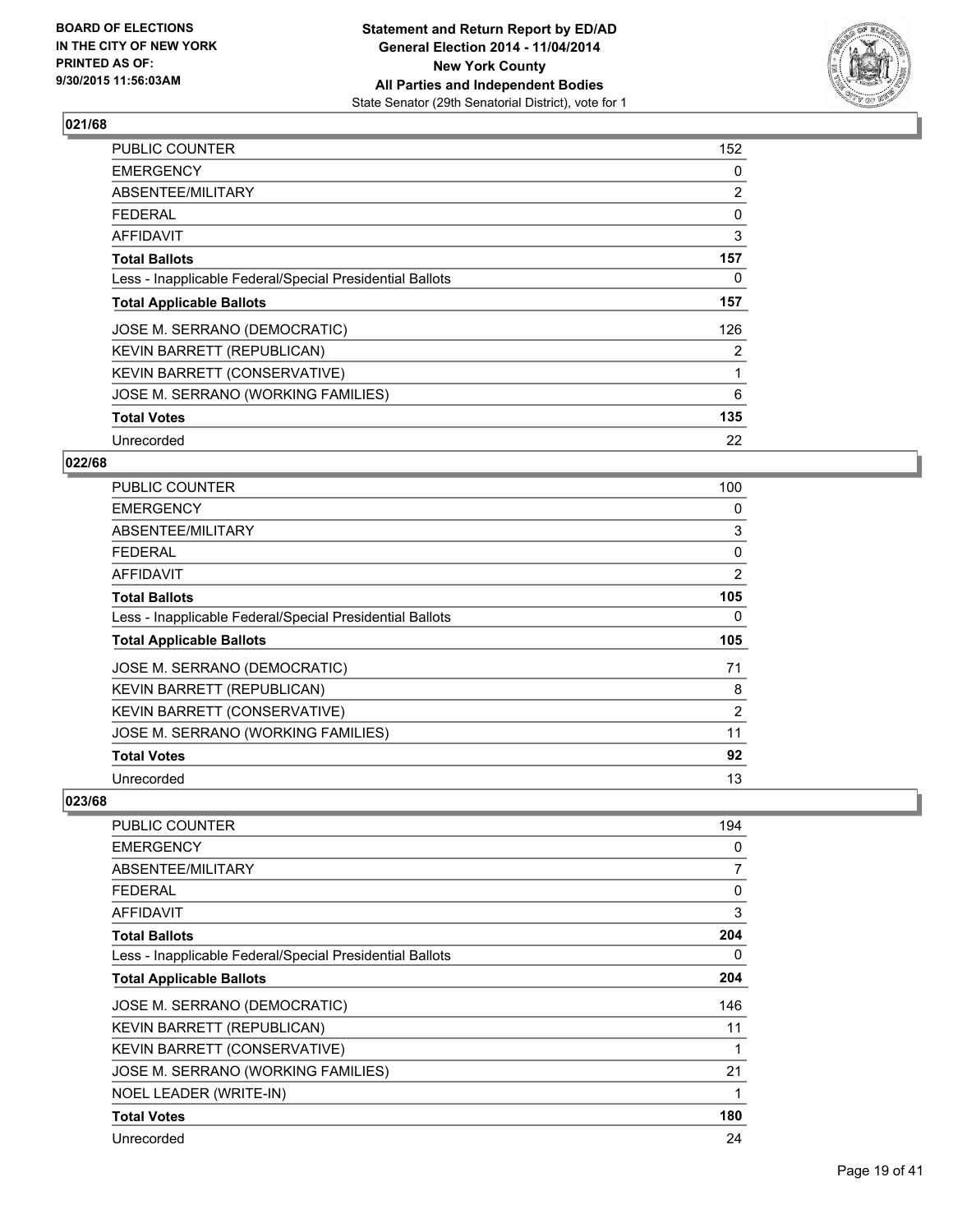

| <b>PUBLIC COUNTER</b>                                    | 184 |
|----------------------------------------------------------|-----|
| <b>EMERGENCY</b>                                         | 0   |
| ABSENTEE/MILITARY                                        | 5   |
| <b>FEDERAL</b>                                           | 1   |
| <b>AFFIDAVIT</b>                                         | 2   |
| <b>Total Ballots</b>                                     | 192 |
| Less - Inapplicable Federal/Special Presidential Ballots | (1) |
| <b>Total Applicable Ballots</b>                          | 191 |
| JOSE M. SERRANO (DEMOCRATIC)                             | 148 |
| KEVIN BARRETT (REPUBLICAN)                               | 7   |
| KEVIN BARRETT (CONSERVATIVE)                             | 0   |
| JOSE M. SERRANO (WORKING FAMILIES)                       | 14  |
| <b>Total Votes</b>                                       | 169 |
| Unrecorded                                               | 22  |

| <b>PUBLIC COUNTER</b>                                    | 67             |
|----------------------------------------------------------|----------------|
| <b>EMERGENCY</b>                                         | 0              |
| ABSENTEE/MILITARY                                        | $\overline{2}$ |
| <b>FEDERAL</b>                                           | 0              |
| <b>AFFIDAVIT</b>                                         | 4              |
| <b>Total Ballots</b>                                     | 73             |
| Less - Inapplicable Federal/Special Presidential Ballots | 0              |
| <b>Total Applicable Ballots</b>                          | 73             |
| JOSE M. SERRANO (DEMOCRATIC)                             | 43             |
| KEVIN BARRETT (REPUBLICAN)                               | 3              |
| KEVIN BARRETT (CONSERVATIVE)                             | 4              |
| JOSE M. SERRANO (WORKING FAMILIES)                       | 16             |
| LOUIS A. MALAVE (WRITE-IN)                               | 1              |
| UNATTRIBUTABLE WRITE-IN (WRITE-IN)                       | 1              |
| <b>Total Votes</b>                                       | 68             |
| Unrecorded                                               | 5              |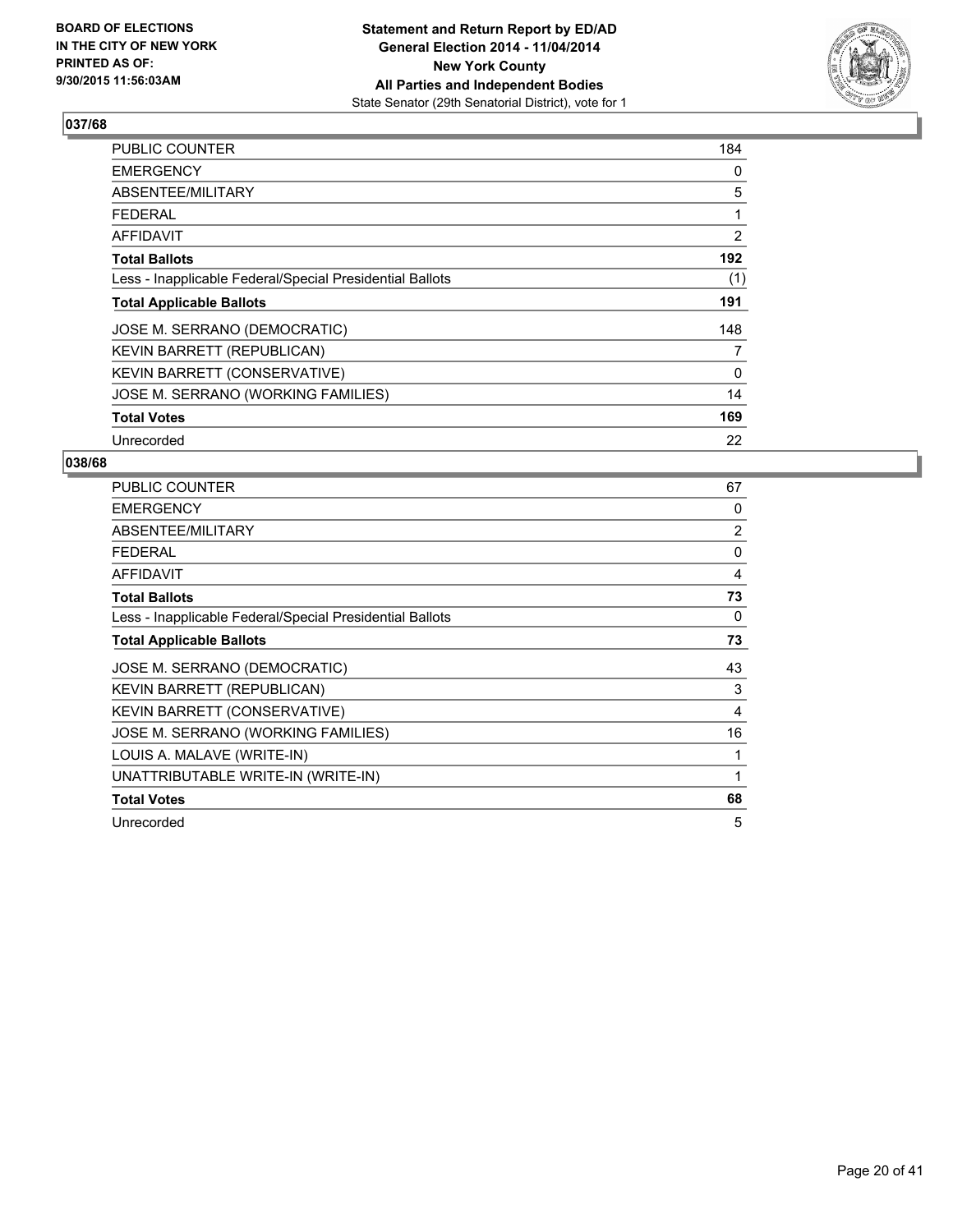

| <b>PUBLIC COUNTER</b>                                    | 153 |
|----------------------------------------------------------|-----|
| <b>EMERGENCY</b>                                         | 0   |
| ABSENTEE/MILITARY                                        | 4   |
| <b>FEDERAL</b>                                           |     |
| AFFIDAVIT                                                | 2   |
| <b>Total Ballots</b>                                     | 160 |
| Less - Inapplicable Federal/Special Presidential Ballots | (1) |
| <b>Total Applicable Ballots</b>                          | 159 |
| JOSE M. SERRANO (DEMOCRATIC)                             | 130 |
| KEVIN BARRETT (REPUBLICAN)                               | 9   |
| KEVIN BARRETT (CONSERVATIVE)                             | 1   |
| JOSE M. SERRANO (WORKING FAMILIES)                       | 9   |
| <b>Total Votes</b>                                       | 149 |
| Unrecorded                                               | 10  |

## **040/68**

| <b>PUBLIC COUNTER</b>                                    | 245            |
|----------------------------------------------------------|----------------|
| <b>EMERGENCY</b>                                         | 0              |
| ABSENTEE/MILITARY                                        | 5              |
| <b>FEDERAL</b>                                           | $\overline{2}$ |
| AFFIDAVIT                                                | 3              |
| <b>Total Ballots</b>                                     | 255            |
| Less - Inapplicable Federal/Special Presidential Ballots | (2)            |
| <b>Total Applicable Ballots</b>                          | 253            |
| JOSE M. SERRANO (DEMOCRATIC)                             | 198            |
| KEVIN BARRETT (REPUBLICAN)                               | 14             |
| KEVIN BARRETT (CONSERVATIVE)                             | 0              |
| JOSE M. SERRANO (WORKING FAMILIES)                       | 12             |
| <b>Total Votes</b>                                       | 224            |
| Unrecorded                                               | 29             |

| 264 |
|-----|
|     |
| 10  |
|     |
| 4   |
| 280 |
| (1) |
| 279 |
| 227 |
| 12  |
| 3   |
| 16  |
| 258 |
| 21  |
|     |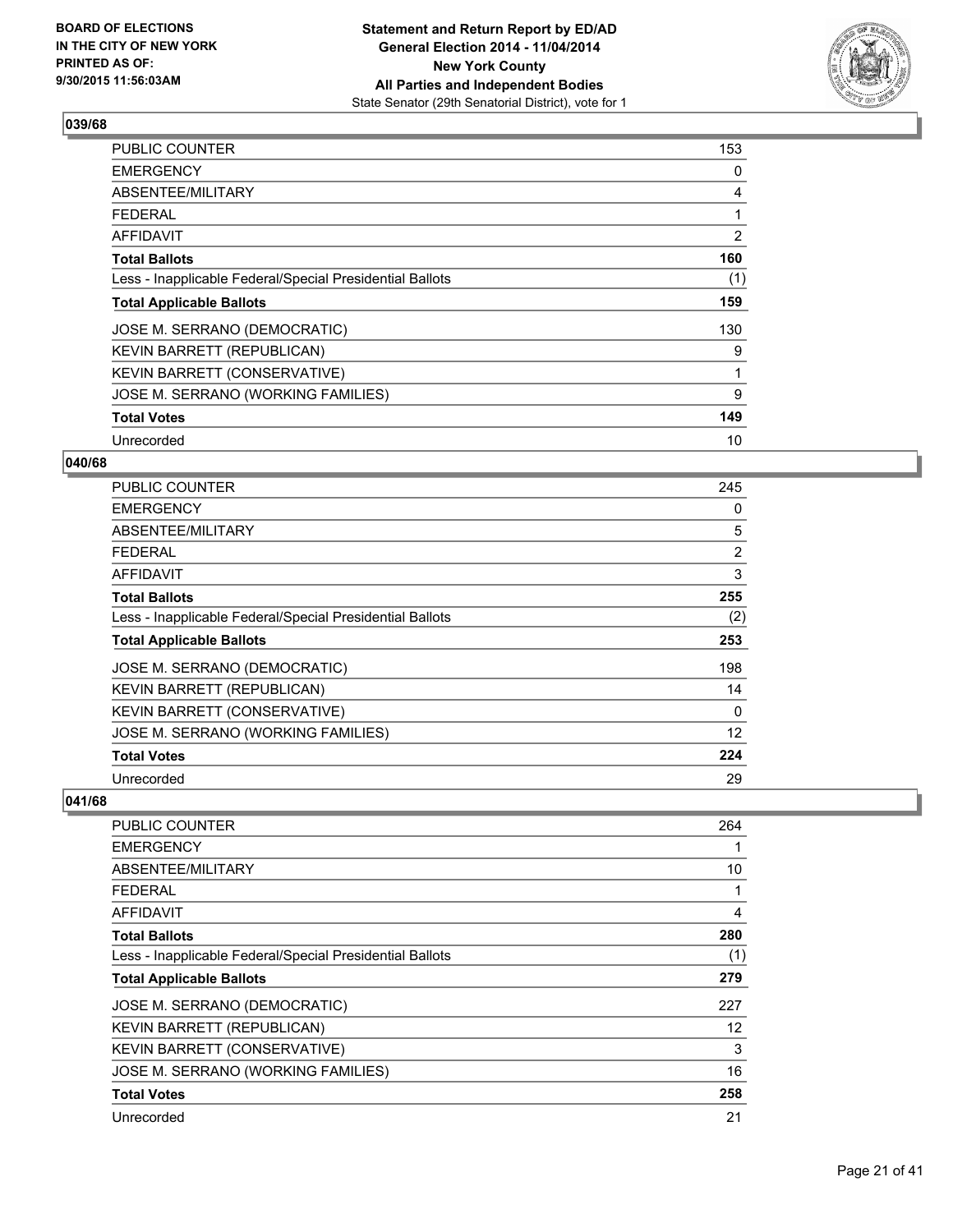

| <b>PUBLIC COUNTER</b>                                    | 168 |
|----------------------------------------------------------|-----|
| <b>EMERGENCY</b>                                         | 0   |
| ABSENTEE/MILITARY                                        | 5   |
| <b>FEDERAL</b>                                           | 0   |
| <b>AFFIDAVIT</b>                                         | 2   |
| <b>Total Ballots</b>                                     | 175 |
| Less - Inapplicable Federal/Special Presidential Ballots | 0   |
| <b>Total Applicable Ballots</b>                          | 175 |
| JOSE M. SERRANO (DEMOCRATIC)                             | 146 |
| KEVIN BARRETT (REPUBLICAN)                               | 4   |
| <b>KEVIN BARRETT (CONSERVATIVE)</b>                      | 3   |
| JOSE M. SERRANO (WORKING FAMILIES)                       | 4   |
| <b>Total Votes</b>                                       | 157 |
| Unrecorded                                               | 18  |

## **043/68**

| <b>PUBLIC COUNTER</b>                                    | 170            |
|----------------------------------------------------------|----------------|
| <b>EMERGENCY</b>                                         | 0              |
| ABSENTEE/MILITARY                                        | $\overline{2}$ |
| <b>FEDERAL</b>                                           | 0              |
| AFFIDAVIT                                                | 3              |
| <b>Total Ballots</b>                                     | 175            |
| Less - Inapplicable Federal/Special Presidential Ballots | 0              |
| <b>Total Applicable Ballots</b>                          | 175            |
| JOSE M. SERRANO (DEMOCRATIC)                             | 128            |
| KEVIN BARRETT (REPUBLICAN)                               | 11             |
| KEVIN BARRETT (CONSERVATIVE)                             | 0              |
| JOSE M. SERRANO (WORKING FAMILIES)                       | 16             |
| <b>Total Votes</b>                                       | 155            |
| Unrecorded                                               | 20             |

| PUBLIC COUNTER                                           | 147          |
|----------------------------------------------------------|--------------|
| <b>EMERGENCY</b>                                         | 0            |
| ABSENTEE/MILITARY                                        | $\mathbf{1}$ |
| <b>FEDERAL</b>                                           | 0            |
| AFFIDAVIT                                                | 1            |
| <b>Total Ballots</b>                                     | 149          |
| Less - Inapplicable Federal/Special Presidential Ballots | 0            |
| <b>Total Applicable Ballots</b>                          | 149          |
| JOSE M. SERRANO (DEMOCRATIC)                             | 109          |
| <b>KEVIN BARRETT (REPUBLICAN)</b>                        | 6            |
| <b>KEVIN BARRETT (CONSERVATIVE)</b>                      | 0            |
| JOSE M. SERRANO (WORKING FAMILIES)                       | 5            |
| <b>Total Votes</b>                                       | 120          |
| Unrecorded                                               | 29           |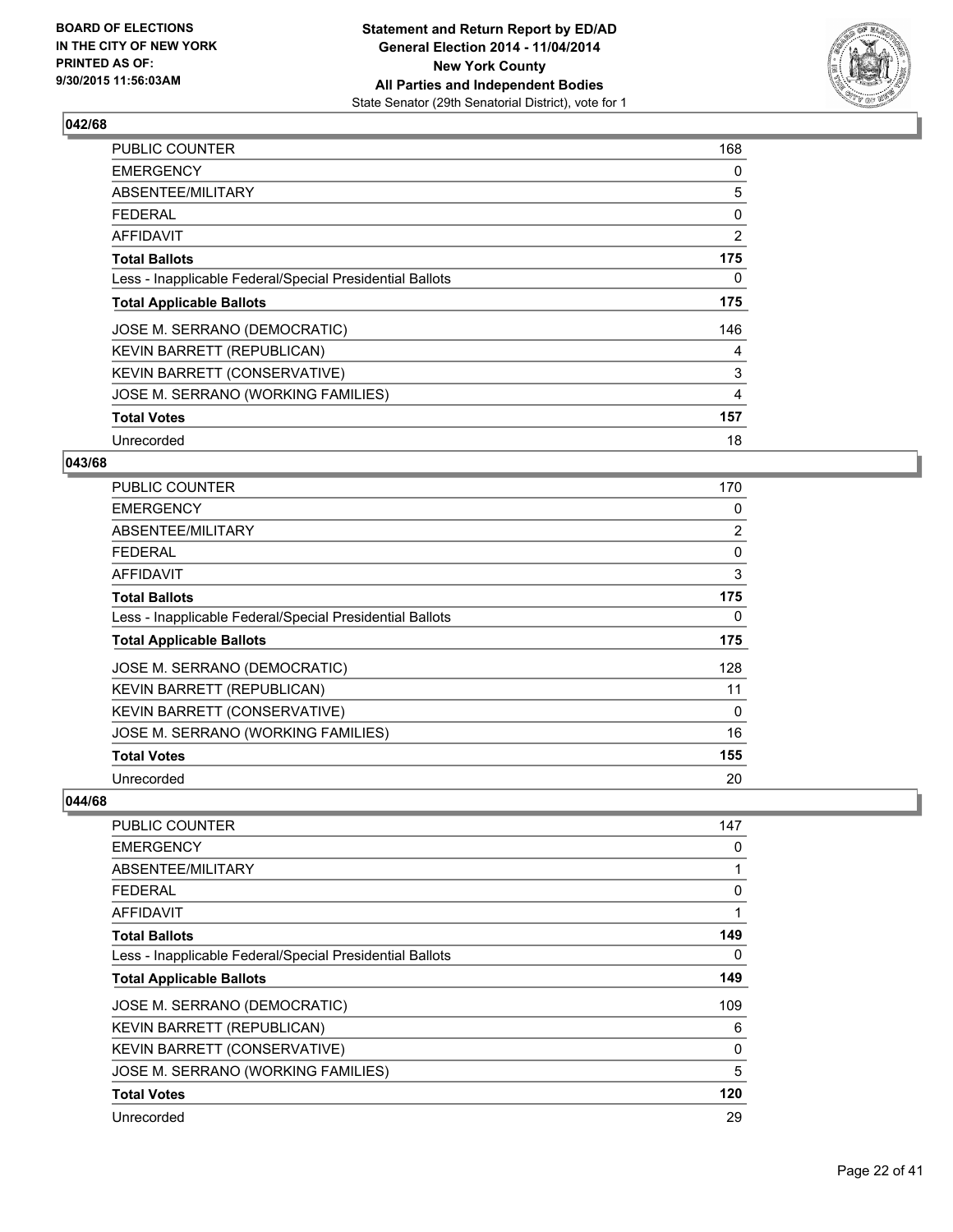

| <b>PUBLIC COUNTER</b>                                    | 91 |
|----------------------------------------------------------|----|
| <b>EMERGENCY</b>                                         | 0  |
| ABSENTEE/MILITARY                                        | 0  |
| <b>FEDERAL</b>                                           | 0  |
| <b>AFFIDAVIT</b>                                         | 1  |
| <b>Total Ballots</b>                                     | 92 |
| Less - Inapplicable Federal/Special Presidential Ballots | 0  |
| <b>Total Applicable Ballots</b>                          | 92 |
| JOSE M. SERRANO (DEMOCRATIC)                             | 74 |
| KEVIN BARRETT (REPUBLICAN)                               | 0  |
| KEVIN BARRETT (CONSERVATIVE)                             |    |
| JOSE M. SERRANO (WORKING FAMILIES)                       | 3  |
| <b>Total Votes</b>                                       | 78 |
| Unrecorded                                               | 14 |

## **046/68**

| <b>PUBLIC COUNTER</b>                                    | 151            |
|----------------------------------------------------------|----------------|
| <b>EMERGENCY</b>                                         | 0              |
| ABSENTEE/MILITARY                                        | $\overline{2}$ |
| <b>FEDERAL</b>                                           | 0              |
| <b>AFFIDAVIT</b>                                         | 9              |
| <b>Total Ballots</b>                                     | 162            |
| Less - Inapplicable Federal/Special Presidential Ballots | 0              |
| <b>Total Applicable Ballots</b>                          | 162            |
| JOSE M. SERRANO (DEMOCRATIC)                             | 127            |
| KEVIN BARRETT (REPUBLICAN)                               | 8              |
| KEVIN BARRETT (CONSERVATIVE)                             | 4              |
| JOSE M. SERRANO (WORKING FAMILIES)                       | 4              |
| <b>Total Votes</b>                                       | 143            |
| Unrecorded                                               | 19             |

| PUBLIC COUNTER                                           | 166 |
|----------------------------------------------------------|-----|
| <b>EMERGENCY</b>                                         | 0   |
| ABSENTEE/MILITARY                                        | 4   |
| <b>FEDERAL</b>                                           | 0   |
| AFFIDAVIT                                                | 6   |
| <b>Total Ballots</b>                                     | 176 |
| Less - Inapplicable Federal/Special Presidential Ballots | 0   |
| <b>Total Applicable Ballots</b>                          | 176 |
| JOSE M. SERRANO (DEMOCRATIC)                             | 114 |
| KEVIN BARRETT (REPUBLICAN)                               | 15  |
| KEVIN BARRETT (CONSERVATIVE)                             | 4   |
| JOSE M. SERRANO (WORKING FAMILIES)                       | 19  |
| <b>Total Votes</b>                                       | 152 |
| Unrecorded                                               | 24  |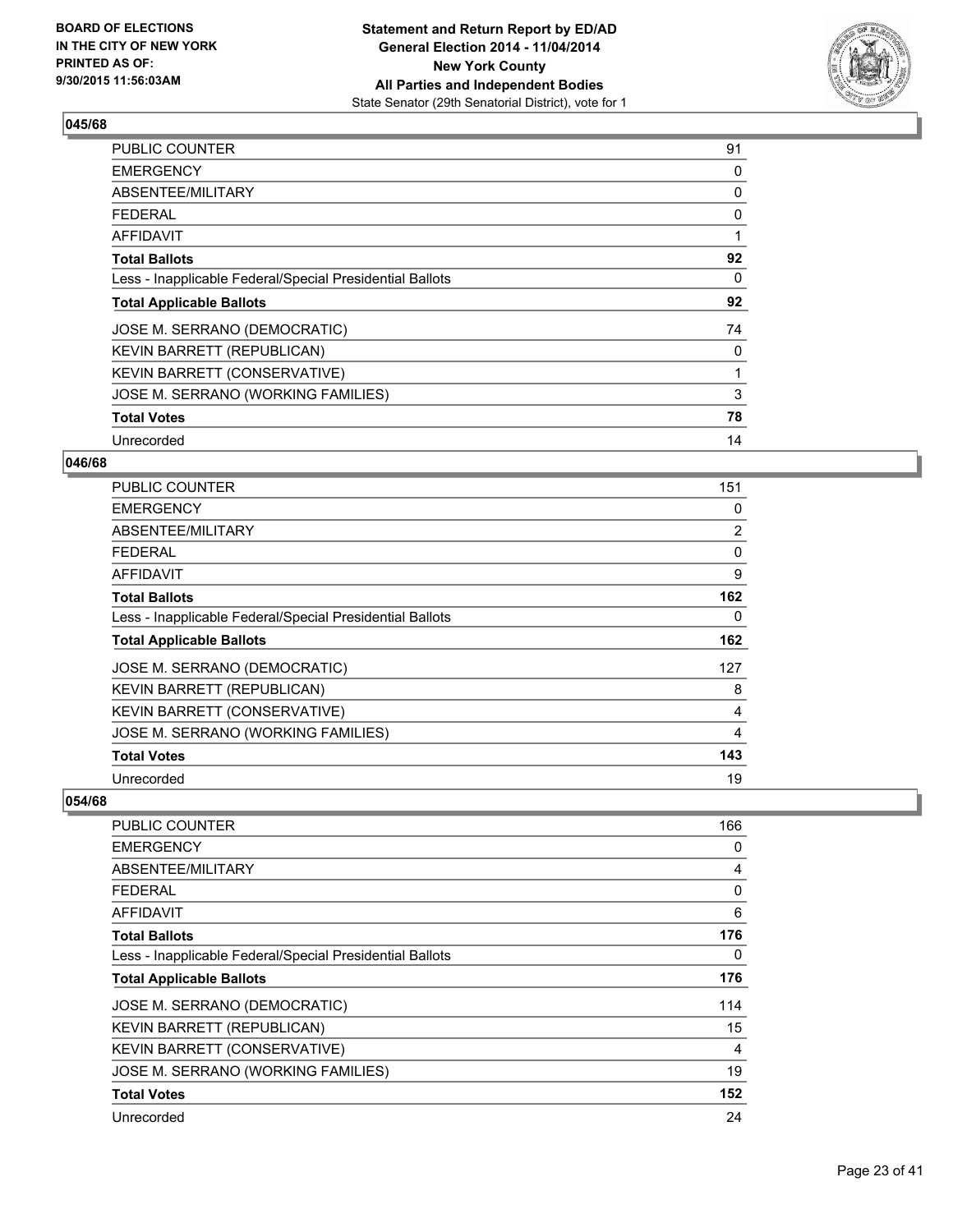

| <b>PUBLIC COUNTER</b>                                    | 141 |
|----------------------------------------------------------|-----|
| <b>EMERGENCY</b>                                         | 0   |
| ABSENTEE/MILITARY                                        | 4   |
| <b>FEDERAL</b>                                           | 0   |
| <b>AFFIDAVIT</b>                                         | 4   |
| <b>Total Ballots</b>                                     | 149 |
| Less - Inapplicable Federal/Special Presidential Ballots | 0   |
| <b>Total Applicable Ballots</b>                          | 149 |
| JOSE M. SERRANO (DEMOCRATIC)                             | 106 |
| <b>KEVIN BARRETT (REPUBLICAN)</b>                        | 11  |
| <b>KEVIN BARRETT (CONSERVATIVE)</b>                      | 0   |
| JOSE M. SERRANO (WORKING FAMILIES)                       | 12  |
| <b>Total Votes</b>                                       | 129 |
| Unrecorded                                               | 20  |

## **071/68**

| PUBLIC COUNTER                                           | 143 |
|----------------------------------------------------------|-----|
| <b>EMERGENCY</b>                                         | 0   |
| ABSENTEE/MILITARY                                        | 7   |
| <b>FEDERAL</b>                                           | 1   |
| AFFIDAVIT                                                |     |
| <b>Total Ballots</b>                                     | 152 |
| Less - Inapplicable Federal/Special Presidential Ballots | (1) |
| <b>Total Applicable Ballots</b>                          | 151 |
| JOSE M. SERRANO (DEMOCRATIC)                             | 100 |
| KEVIN BARRETT (REPUBLICAN)                               | 5   |
| <b>KEVIN BARRETT (CONSERVATIVE)</b>                      | 1   |
| JOSE M. SERRANO (WORKING FAMILIES)                       | 24  |
| <b>Total Votes</b>                                       | 130 |
| Unrecorded                                               | 21  |

| <b>PUBLIC COUNTER</b>                                    | 64 |
|----------------------------------------------------------|----|
| <b>EMERGENCY</b>                                         | 0  |
| ABSENTEE/MILITARY                                        | 2  |
| <b>FEDERAL</b>                                           | 0  |
| <b>AFFIDAVIT</b>                                         | 6  |
| <b>Total Ballots</b>                                     | 72 |
| Less - Inapplicable Federal/Special Presidential Ballots | 0  |
| <b>Total Applicable Ballots</b>                          | 72 |
| JOSE M. SERRANO (DEMOCRATIC)                             | 50 |
| KEVIN BARRETT (REPUBLICAN)                               | 4  |
| KEVIN BARRETT (CONSERVATIVE)                             | 0  |
| JOSE M. SERRANO (WORKING FAMILIES)                       | 9  |
| <b>CLARK KENT (WRITE-IN)</b>                             | 1  |
| <b>Total Votes</b>                                       | 64 |
| Unrecorded                                               | 8  |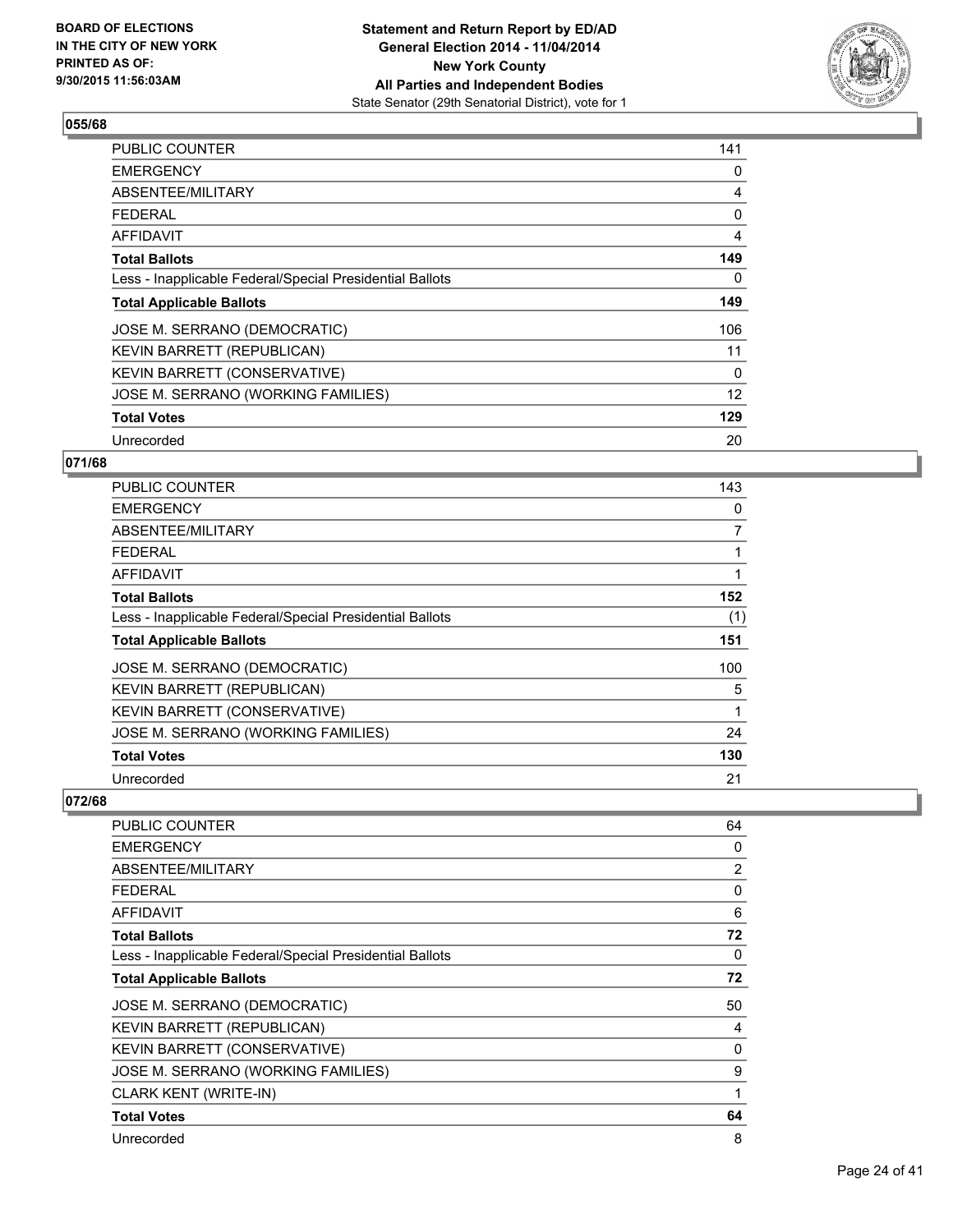

| <b>PUBLIC COUNTER</b>                                    | 202 |
|----------------------------------------------------------|-----|
| <b>EMERGENCY</b>                                         | 0   |
| ABSENTEE/MILITARY                                        | 8   |
| <b>FEDERAL</b>                                           | 1   |
| <b>AFFIDAVIT</b>                                         | 1   |
| <b>Total Ballots</b>                                     | 212 |
| Less - Inapplicable Federal/Special Presidential Ballots | (1) |
| <b>Total Applicable Ballots</b>                          | 211 |
| JOSE M. SERRANO (DEMOCRATIC)                             | 141 |
| KEVIN BARRETT (REPUBLICAN)                               | 13  |
| <b>KEVIN BARRETT (CONSERVATIVE)</b>                      | 2   |
| JOSE M. SERRANO (WORKING FAMILIES)                       | 29  |
| JANEL BAMBERG (WRITE-IN)                                 | 1   |
| UNATTRIBUTABLE WRITE-IN (WRITE-IN)                       | 3   |
| <b>Total Votes</b>                                       | 189 |
| Unrecorded                                               | 22  |

| <b>PUBLIC COUNTER</b>                                    | 144 |
|----------------------------------------------------------|-----|
| <b>EMERGENCY</b>                                         | 0   |
| ABSENTEE/MILITARY                                        | 10  |
| <b>FEDERAL</b>                                           | 1   |
| <b>AFFIDAVIT</b>                                         | 1   |
| <b>Total Ballots</b>                                     | 156 |
| Less - Inapplicable Federal/Special Presidential Ballots | (1) |
| <b>Total Applicable Ballots</b>                          | 155 |
| JOSE M. SERRANO (DEMOCRATIC)                             | 110 |
| KEVIN BARRETT (REPUBLICAN)                               | 6   |
| KEVIN BARRETT (CONSERVATIVE)                             | 3   |
| JOSE M. SERRANO (WORKING FAMILIES)                       | 14  |
| UNATTRIBUTABLE WRITE-IN (WRITE-IN)                       | 1   |
| <b>Total Votes</b>                                       | 134 |
| Unrecorded                                               | 21  |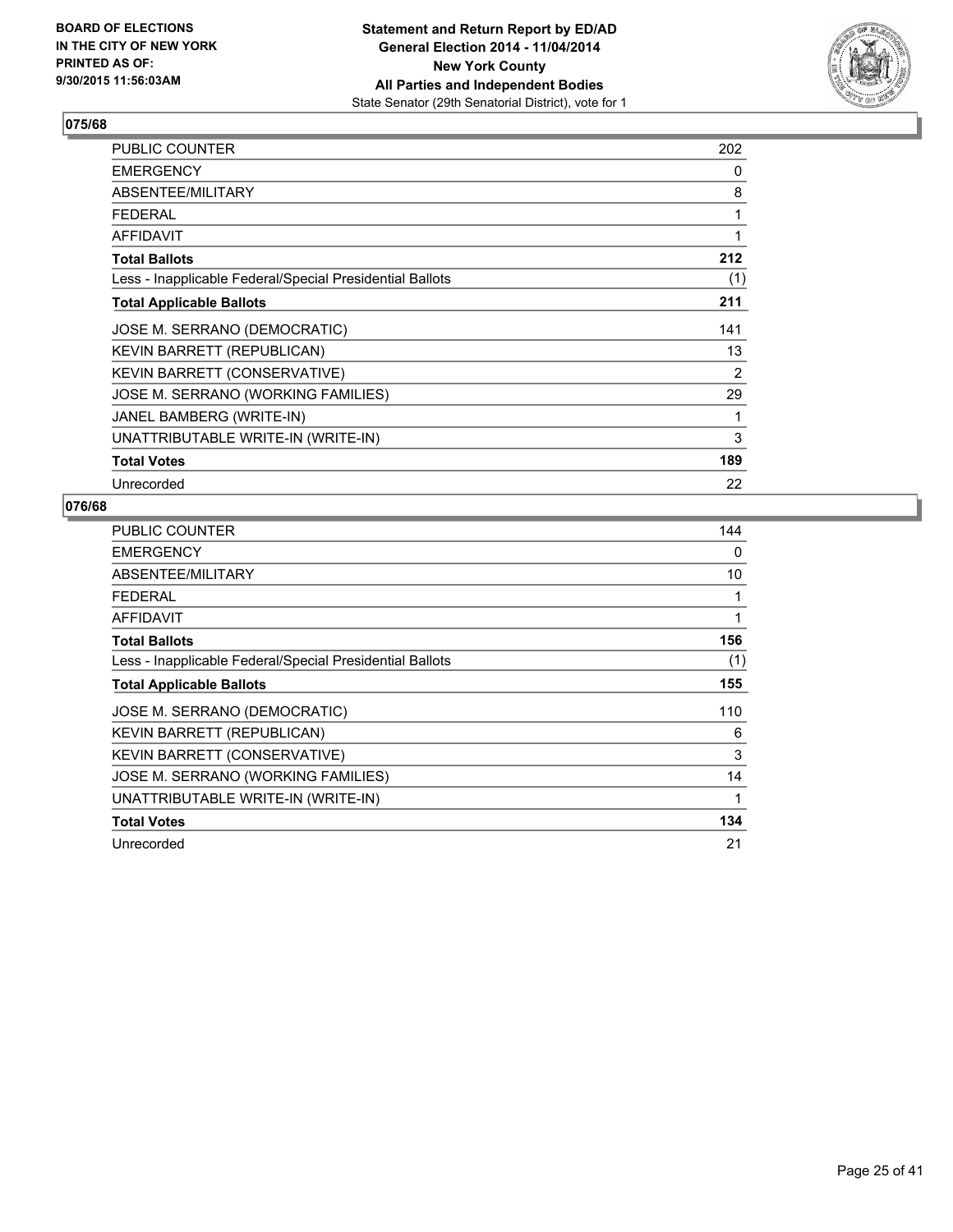

| <b>PUBLIC COUNTER</b>                                    | 96       |
|----------------------------------------------------------|----------|
| <b>EMERGENCY</b>                                         | 0        |
| ABSENTEE/MILITARY                                        |          |
| <b>FEDERAL</b>                                           | 0        |
| <b>AFFIDAVIT</b>                                         | $\Omega$ |
| <b>Total Ballots</b>                                     | 97       |
| Less - Inapplicable Federal/Special Presidential Ballots | 0        |
| <b>Total Applicable Ballots</b>                          | 97       |
| JOSE M. SERRANO (DEMOCRATIC)                             | 70       |
| <b>KEVIN BARRETT (REPUBLICAN)</b>                        | 6        |
| <b>KEVIN BARRETT (CONSERVATIVE)</b>                      | 0        |
| JOSE M. SERRANO (WORKING FAMILIES)                       | 11       |
| <b>Total Votes</b>                                       | 87       |
| Unrecorded                                               | 10       |

## **094/68**

| PUBLIC COUNTER                                           | 9   |
|----------------------------------------------------------|-----|
| <b>EMERGENCY</b>                                         | 0   |
| ABSENTEE/MILITARY                                        | 6   |
| <b>FEDERAL</b>                                           | 1   |
| <b>AFFIDAVIT</b>                                         | 5   |
| <b>Total Ballots</b>                                     | 21  |
| Less - Inapplicable Federal/Special Presidential Ballots | (1) |
| <b>Total Applicable Ballots</b>                          | 20  |
| JOSE M. SERRANO (DEMOCRATIC)                             | 14  |
| KEVIN BARRETT (REPUBLICAN)                               | 2   |
| KEVIN BARRETT (CONSERVATIVE)                             | 1   |
| JOSE M. SERRANO (WORKING FAMILIES)                       | 1   |
| <b>Total Votes</b>                                       | 18  |
| Unrecorded                                               | 2   |

| PUBLIC COUNTER                                           | 0 |
|----------------------------------------------------------|---|
| <b>EMERGENCY</b>                                         | 0 |
| ABSENTEE/MILITARY                                        | 0 |
| <b>FEDERAL</b>                                           | 0 |
| AFFIDAVIT                                                | 0 |
| <b>Total Ballots</b>                                     | 0 |
| Less - Inapplicable Federal/Special Presidential Ballots | 0 |
| <b>Total Applicable Ballots</b>                          | 0 |
| JOSE M. SERRANO (DEMOCRATIC)                             | 0 |
| KEVIN BARRETT (REPUBLICAN)                               | 0 |
| KEVIN BARRETT (CONSERVATIVE)                             | 0 |
| JOSE M. SERRANO (WORKING FAMILIES)                       | 0 |
| <b>Total Votes</b>                                       | 0 |
|                                                          |   |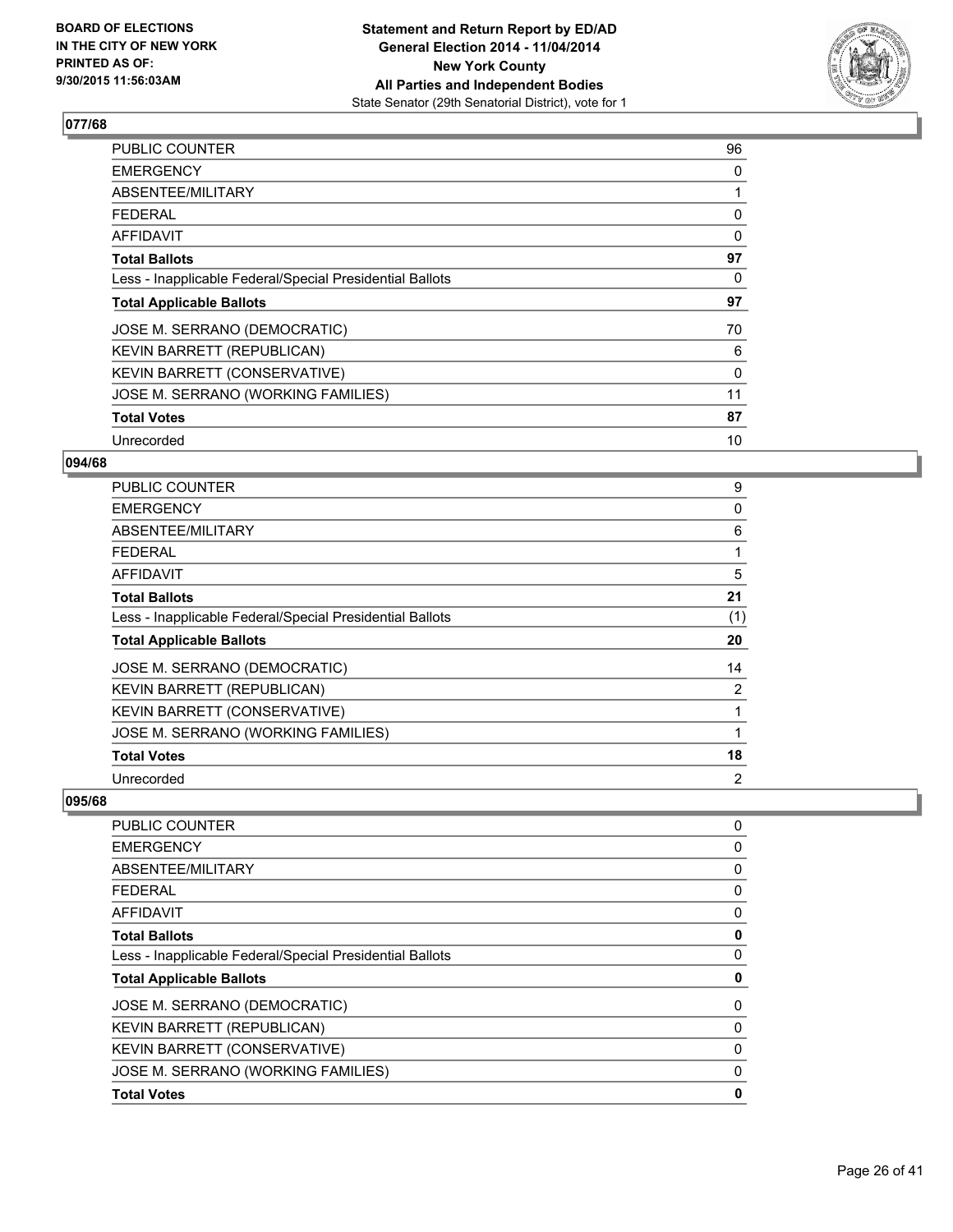

| <b>PUBLIC COUNTER</b>                                    | 0 |
|----------------------------------------------------------|---|
| <b>EMERGENCY</b>                                         | 0 |
| ABSENTEE/MILITARY                                        | 0 |
| <b>FEDERAL</b>                                           | 0 |
| AFFIDAVIT                                                | 0 |
| <b>Total Ballots</b>                                     | 0 |
| Less - Inapplicable Federal/Special Presidential Ballots | 0 |
| <b>Total Applicable Ballots</b>                          | 0 |
| JOSE M. SERRANO (DEMOCRATIC)                             | 0 |
| <b>KEVIN BARRETT (REPUBLICAN)</b>                        | 0 |
| KEVIN BARRETT (CONSERVATIVE)                             | 0 |
| JOSE M. SERRANO (WORKING FAMILIES)                       | 0 |
| <b>Total Votes</b>                                       | 0 |
|                                                          |   |

## **201/68**

| <b>PUBLIC COUNTER</b>                                    | 0 |
|----------------------------------------------------------|---|
| <b>EMERGENCY</b>                                         | 0 |
| ABSENTEE/MILITARY                                        | 0 |
| <b>FEDERAL</b>                                           | 0 |
| <b>AFFIDAVIT</b>                                         | 0 |
| <b>Total Ballots</b>                                     | 0 |
| Less - Inapplicable Federal/Special Presidential Ballots | 0 |
| <b>Total Applicable Ballots</b>                          | 0 |
| JOSE M. SERRANO (DEMOCRATIC)                             | 0 |
| <b>KEVIN BARRETT (REPUBLICAN)</b>                        | 0 |
| KEVIN BARRETT (CONSERVATIVE)                             | 0 |
| JOSE M. SERRANO (WORKING FAMILIES)                       | 0 |
| <b>Total Votes</b>                                       | 0 |

| PUBLIC COUNTER                                           | 0           |
|----------------------------------------------------------|-------------|
|                                                          |             |
| EMERGENCY                                                | 0           |
| ABSENTEE/MILITARY                                        | 0           |
| FEDERAL                                                  | 0           |
| AFFIDAVIT                                                | 0           |
| Total Ballots                                            | $\mathbf 0$ |
| Less - Inapplicable Federal/Special Presidential Ballots | $\mathbf 0$ |
| <b>Total Applicable Ballots</b>                          | 0           |
| JOSE M. SERRANO (DEMOCRATIC)                             | 0           |
| KEVIN BARRETT (REPUBLICAN)                               | 0           |
| KEVIN BARRETT (CONSERVATIVE)                             | 0           |
| JOSE M. SERRANO (WORKING FAMILIES)                       | 0           |
| <b>Total Votes</b>                                       | 0           |
|                                                          |             |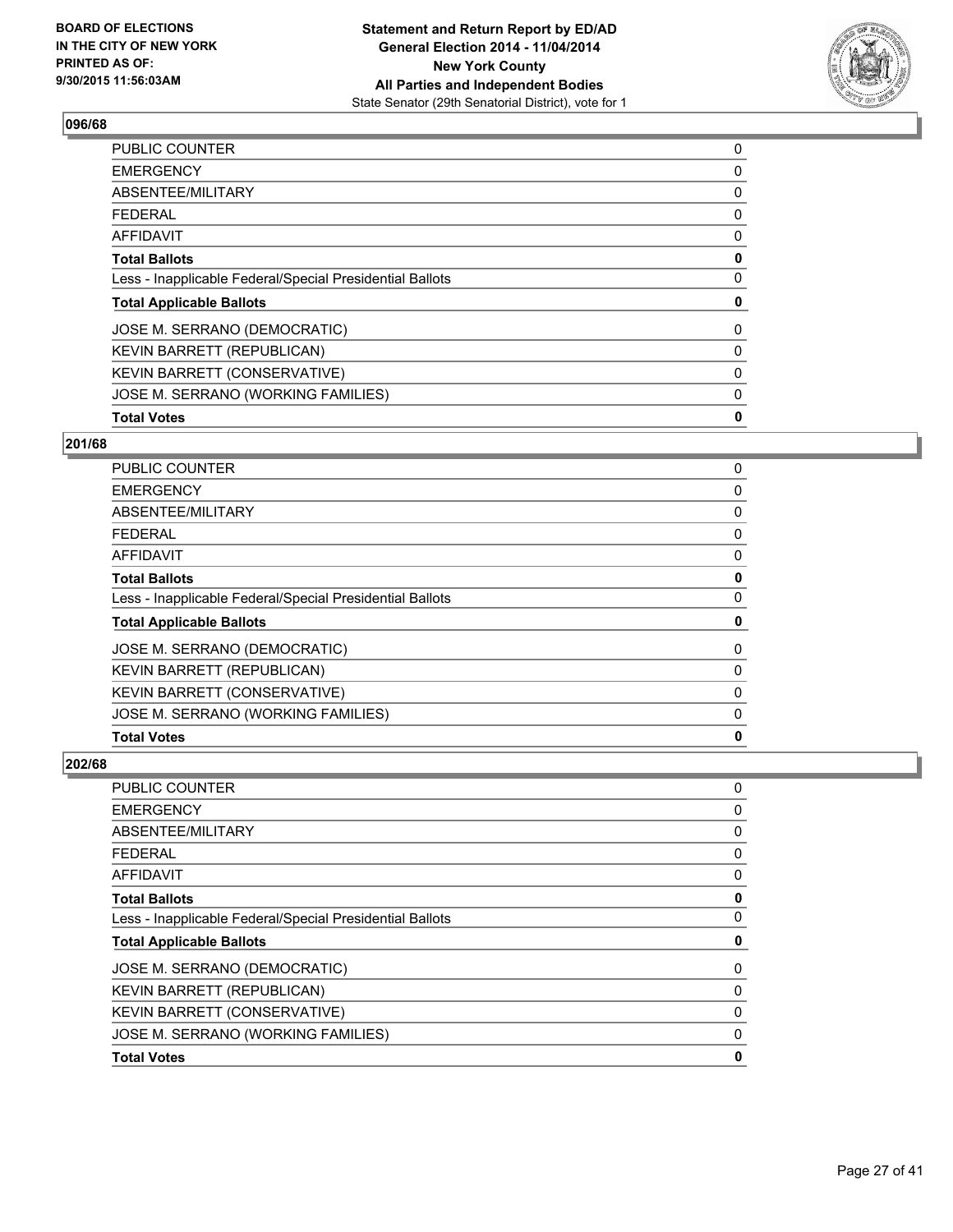

| <b>PUBLIC COUNTER</b>                                    | 0 |
|----------------------------------------------------------|---|
| <b>EMERGENCY</b>                                         | 0 |
| ABSENTEE/MILITARY                                        | 0 |
| <b>FEDERAL</b>                                           | 0 |
| AFFIDAVIT                                                | 0 |
| <b>Total Ballots</b>                                     | 0 |
| Less - Inapplicable Federal/Special Presidential Ballots | 0 |
| <b>Total Applicable Ballots</b>                          | 0 |
| JOSE M. SERRANO (DEMOCRATIC)                             | 0 |
| <b>KEVIN BARRETT (REPUBLICAN)</b>                        | 0 |
| KEVIN BARRETT (CONSERVATIVE)                             | 0 |
| JOSE M. SERRANO (WORKING FAMILIES)                       | 0 |
| <b>Total Votes</b>                                       | 0 |
|                                                          |   |

#### **205/68**

| <b>PUBLIC COUNTER</b>                                    | 0 |
|----------------------------------------------------------|---|
| <b>EMERGENCY</b>                                         | 0 |
| ABSENTEE/MILITARY                                        | 0 |
| <b>FEDERAL</b>                                           | 0 |
| <b>AFFIDAVIT</b>                                         | 0 |
| <b>Total Ballots</b>                                     | 0 |
| Less - Inapplicable Federal/Special Presidential Ballots | 0 |
| <b>Total Applicable Ballots</b>                          | 0 |
| JOSE M. SERRANO (DEMOCRATIC)                             | 0 |
| <b>KEVIN BARRETT (REPUBLICAN)</b>                        | 0 |
| KEVIN BARRETT (CONSERVATIVE)                             | 0 |
| JOSE M. SERRANO (WORKING FAMILIES)                       | 0 |
| <b>Total Votes</b>                                       | 0 |

| <b>Total Votes</b>                                       | 0 |
|----------------------------------------------------------|---|
| JOSE M. SERRANO (WORKING FAMILIES)                       | 0 |
| KEVIN BARRETT (CONSERVATIVE)                             | 0 |
| KEVIN BARRETT (REPUBLICAN)                               | 0 |
| JOSE M. SERRANO (DEMOCRATIC)                             | 0 |
| <b>Total Applicable Ballots</b>                          | 0 |
| Less - Inapplicable Federal/Special Presidential Ballots | 0 |
| <b>Total Ballots</b>                                     | 0 |
| AFFIDAVIT                                                | 0 |
| FEDERAL                                                  | 0 |
| ABSENTEE/MILITARY                                        | 0 |
| EMERGENCY                                                | 0 |
| PUBLIC COUNTER                                           | 0 |
|                                                          |   |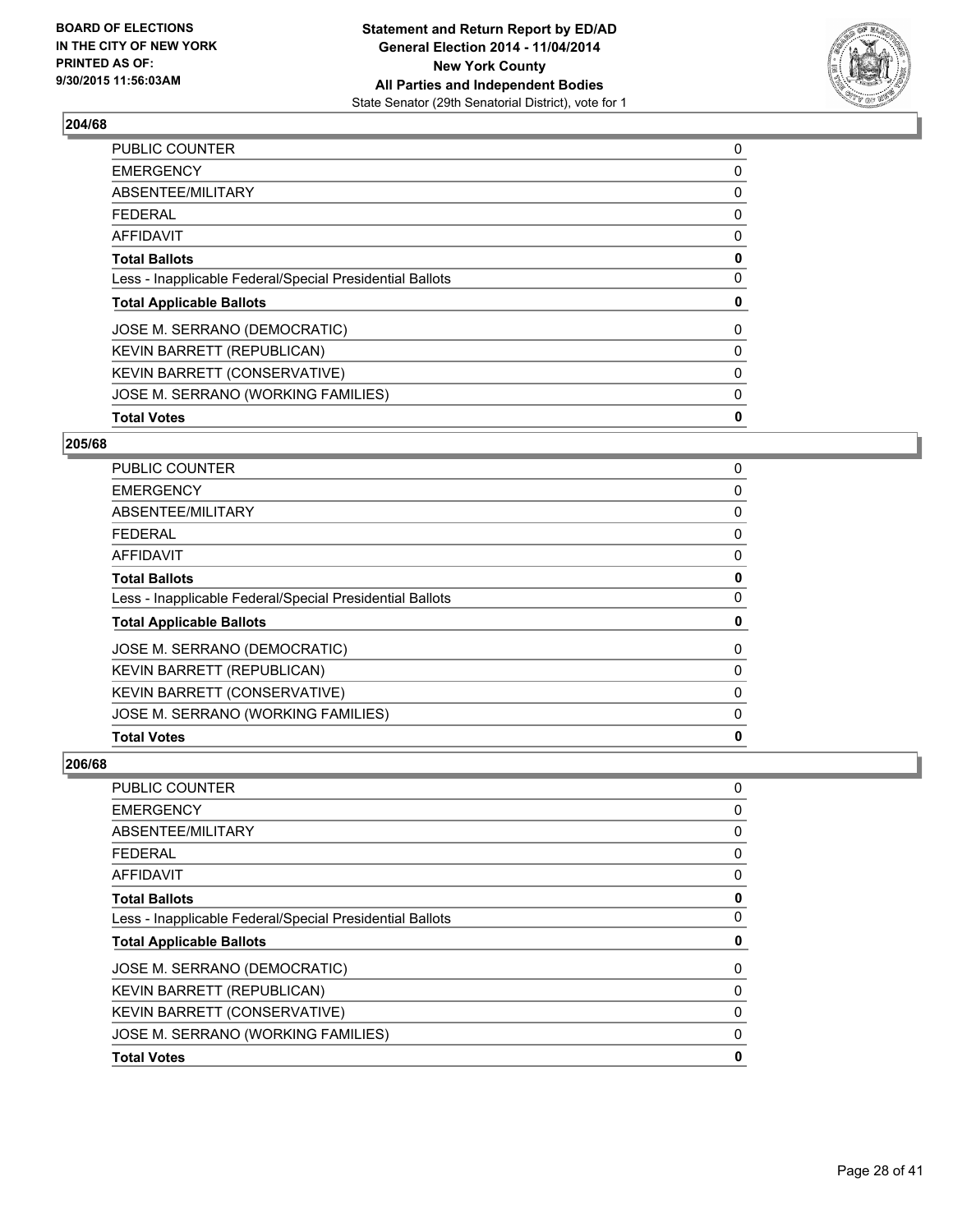

| <b>PUBLIC COUNTER</b>                                    | 218            |
|----------------------------------------------------------|----------------|
| <b>EMERGENCY</b>                                         |                |
| ABSENTEE/MILITARY                                        | $\overline{2}$ |
| <b>FEDERAL</b>                                           | $\overline{2}$ |
| <b>AFFIDAVIT</b>                                         | 0              |
| <b>Total Ballots</b>                                     | 223            |
| Less - Inapplicable Federal/Special Presidential Ballots | (2)            |
| <b>Total Applicable Ballots</b>                          | 221            |
| JOSE M. SERRANO (DEMOCRATIC)                             | 146            |
| <b>KEVIN BARRETT (REPUBLICAN)</b>                        | 27             |
| KEVIN BARRETT (CONSERVATIVE)                             | 8              |
| JOSE M. SERRANO (WORKING FAMILIES)                       | 28             |
| <b>Total Votes</b>                                       | 209            |
| Unrecorded                                               | 12             |

## **002/69**

| <b>PUBLIC COUNTER</b>                                    | 176 |
|----------------------------------------------------------|-----|
| <b>EMERGENCY</b>                                         | 0   |
| ABSENTEE/MILITARY                                        |     |
| <b>FEDERAL</b>                                           | 9   |
| AFFIDAVIT                                                | 2   |
| <b>Total Ballots</b>                                     | 188 |
| Less - Inapplicable Federal/Special Presidential Ballots | (9) |
| <b>Total Applicable Ballots</b>                          | 179 |
| JOSE M. SERRANO (DEMOCRATIC)                             | 104 |
| <b>KEVIN BARRETT (REPUBLICAN)</b>                        | 33  |
| <b>KEVIN BARRETT (CONSERVATIVE)</b>                      | 3   |
| JOSE M. SERRANO (WORKING FAMILIES)                       | 29  |
| <b>Total Votes</b>                                       | 169 |
| Unrecorded                                               | 10  |

| PUBLIC COUNTER                                           | 297 |
|----------------------------------------------------------|-----|
| <b>EMERGENCY</b>                                         | 0   |
| ABSENTEE/MILITARY                                        | 0   |
| <b>FEDERAL</b>                                           |     |
| AFFIDAVIT                                                | 3   |
| <b>Total Ballots</b>                                     | 301 |
| Less - Inapplicable Federal/Special Presidential Ballots | (1) |
| <b>Total Applicable Ballots</b>                          | 300 |
| JOSE M. SERRANO (DEMOCRATIC)                             | 209 |
| KEVIN BARRETT (REPUBLICAN)                               | 26  |
| KEVIN BARRETT (CONSERVATIVE)                             | 4   |
| JOSE M. SERRANO (WORKING FAMILIES)                       | 47  |
| <b>Total Votes</b>                                       | 286 |
| Unrecorded                                               | 14  |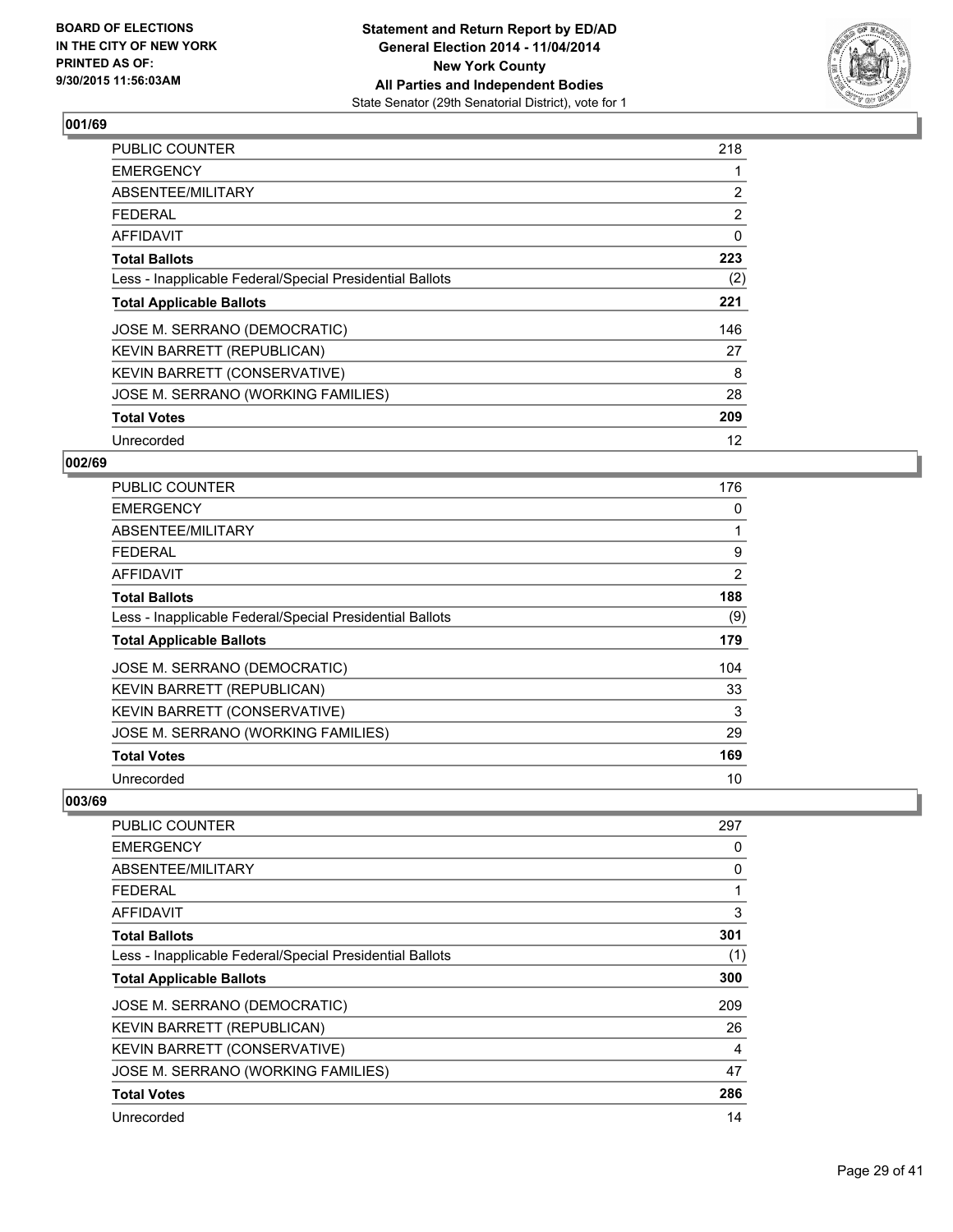

| <b>PUBLIC COUNTER</b>                                    | 273 |
|----------------------------------------------------------|-----|
| <b>EMERGENCY</b>                                         | 0   |
| ABSENTEE/MILITARY                                        | 5   |
| <b>FEDERAL</b>                                           | 6   |
| <b>AFFIDAVIT</b>                                         | 3   |
| <b>Total Ballots</b>                                     | 287 |
| Less - Inapplicable Federal/Special Presidential Ballots | (6) |
| <b>Total Applicable Ballots</b>                          | 281 |
| JOSE M. SERRANO (DEMOCRATIC)                             | 167 |
| <b>KEVIN BARRETT (REPUBLICAN)</b>                        | 40  |
| <b>KEVIN BARRETT (CONSERVATIVE)</b>                      | 6   |
| JOSE M. SERRANO (WORKING FAMILIES)                       | 49  |
| <b>Total Votes</b>                                       | 262 |
| Unrecorded                                               | 19  |

## **005/69**

| <b>PUBLIC COUNTER</b>                                    | 246 |
|----------------------------------------------------------|-----|
| <b>EMERGENCY</b>                                         | 0   |
| ABSENTEE/MILITARY                                        | 6   |
| <b>FEDERAL</b>                                           | 1   |
| <b>AFFIDAVIT</b>                                         | 1   |
| <b>Total Ballots</b>                                     | 254 |
| Less - Inapplicable Federal/Special Presidential Ballots | (1) |
| <b>Total Applicable Ballots</b>                          | 253 |
| JOSE M. SERRANO (DEMOCRATIC)                             | 165 |
| KEVIN BARRETT (REPUBLICAN)                               | 34  |
| KEVIN BARRETT (CONSERVATIVE)                             | 5   |
| JOSE M. SERRANO (WORKING FAMILIES)                       | 39  |
| UNATTRIBUTABLE WRITE-IN (WRITE-IN)                       | 1   |
| <b>Total Votes</b>                                       | 244 |
| Unrecorded                                               | 9   |

| <b>PUBLIC COUNTER</b>                                    | 331 |
|----------------------------------------------------------|-----|
| <b>EMERGENCY</b>                                         | 0   |
| ABSENTEE/MILITARY                                        | 9   |
| <b>FEDERAL</b>                                           | 7   |
| AFFIDAVIT                                                | 4   |
| <b>Total Ballots</b>                                     | 351 |
| Less - Inapplicable Federal/Special Presidential Ballots | (7) |
| <b>Total Applicable Ballots</b>                          | 344 |
| JOSE M. SERRANO (DEMOCRATIC)                             | 227 |
| KEVIN BARRETT (REPUBLICAN)                               | 50  |
| KEVIN BARRETT (CONSERVATIVE)                             | 4   |
| JOSE M. SERRANO (WORKING FAMILIES)                       | 43  |
| <b>Total Votes</b>                                       | 324 |
| Unrecorded                                               | 20  |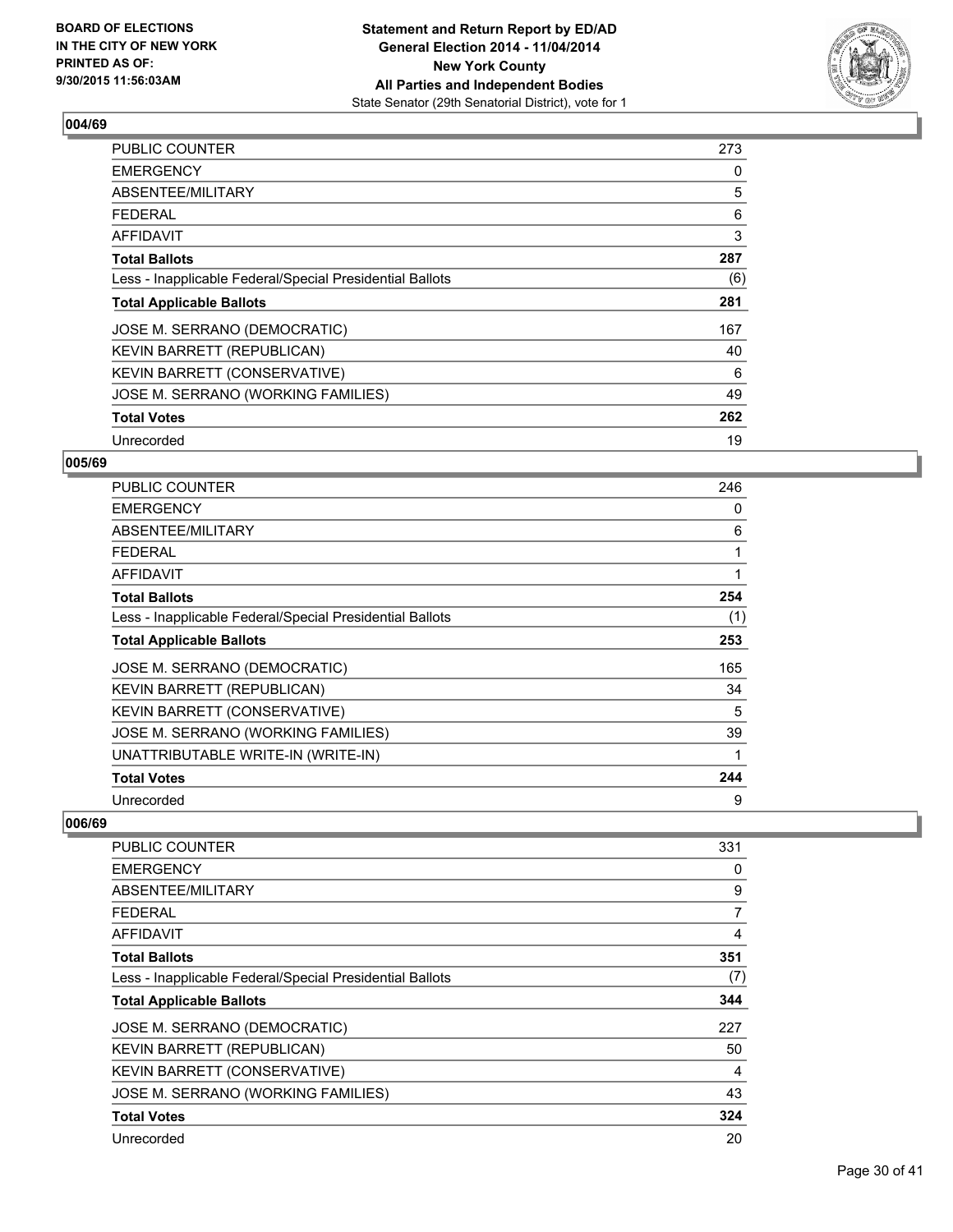

| <b>PUBLIC COUNTER</b>                                    | 258 |
|----------------------------------------------------------|-----|
| <b>EMERGENCY</b>                                         | 0   |
| ABSENTEE/MILITARY                                        | 5   |
| <b>FEDERAL</b>                                           | 7   |
| <b>AFFIDAVIT</b>                                         |     |
| <b>Total Ballots</b>                                     | 271 |
| Less - Inapplicable Federal/Special Presidential Ballots | (7) |
| <b>Total Applicable Ballots</b>                          | 264 |
| JOSE M. SERRANO (DEMOCRATIC)                             | 163 |
| <b>KEVIN BARRETT (REPUBLICAN)</b>                        | 39  |
| <b>KEVIN BARRETT (CONSERVATIVE)</b>                      | 5   |
| JOSE M. SERRANO (WORKING FAMILIES)                       | 48  |
| <b>Total Votes</b>                                       | 255 |
| Unrecorded                                               | 9   |

## **008/69**

| PUBLIC COUNTER                                           | 0 |
|----------------------------------------------------------|---|
| <b>EMERGENCY</b>                                         | 0 |
| ABSENTEE/MILITARY                                        | 0 |
| <b>FEDERAL</b>                                           | 0 |
| <b>AFFIDAVIT</b>                                         | 0 |
| <b>Total Ballots</b>                                     | 0 |
| Less - Inapplicable Federal/Special Presidential Ballots | 0 |
| <b>Total Applicable Ballots</b>                          | 0 |
| JOSE M. SERRANO (DEMOCRATIC)                             | 0 |
| <b>KEVIN BARRETT (REPUBLICAN)</b>                        | 0 |
| KEVIN BARRETT (CONSERVATIVE)                             | 0 |
| JOSE M. SERRANO (WORKING FAMILIES)                       | 0 |
| <b>Total Votes</b>                                       | 0 |

| <b>PUBLIC COUNTER</b>                                    | 279 |
|----------------------------------------------------------|-----|
| <b>EMERGENCY</b>                                         | 0   |
| ABSENTEE/MILITARY                                        | 11  |
| <b>FEDERAL</b>                                           | 8   |
| <b>AFFIDAVIT</b>                                         | 4   |
| <b>Total Ballots</b>                                     | 302 |
| Less - Inapplicable Federal/Special Presidential Ballots | (8) |
| <b>Total Applicable Ballots</b>                          | 294 |
| JOSE M. SERRANO (DEMOCRATIC)                             | 205 |
| KEVIN BARRETT (REPUBLICAN)                               | 39  |
| KEVIN BARRETT (CONSERVATIVE)                             | 5   |
| JOSE M. SERRANO (WORKING FAMILIES)                       | 30  |
| <b>Total Votes</b>                                       | 279 |
| Unrecorded                                               | 15  |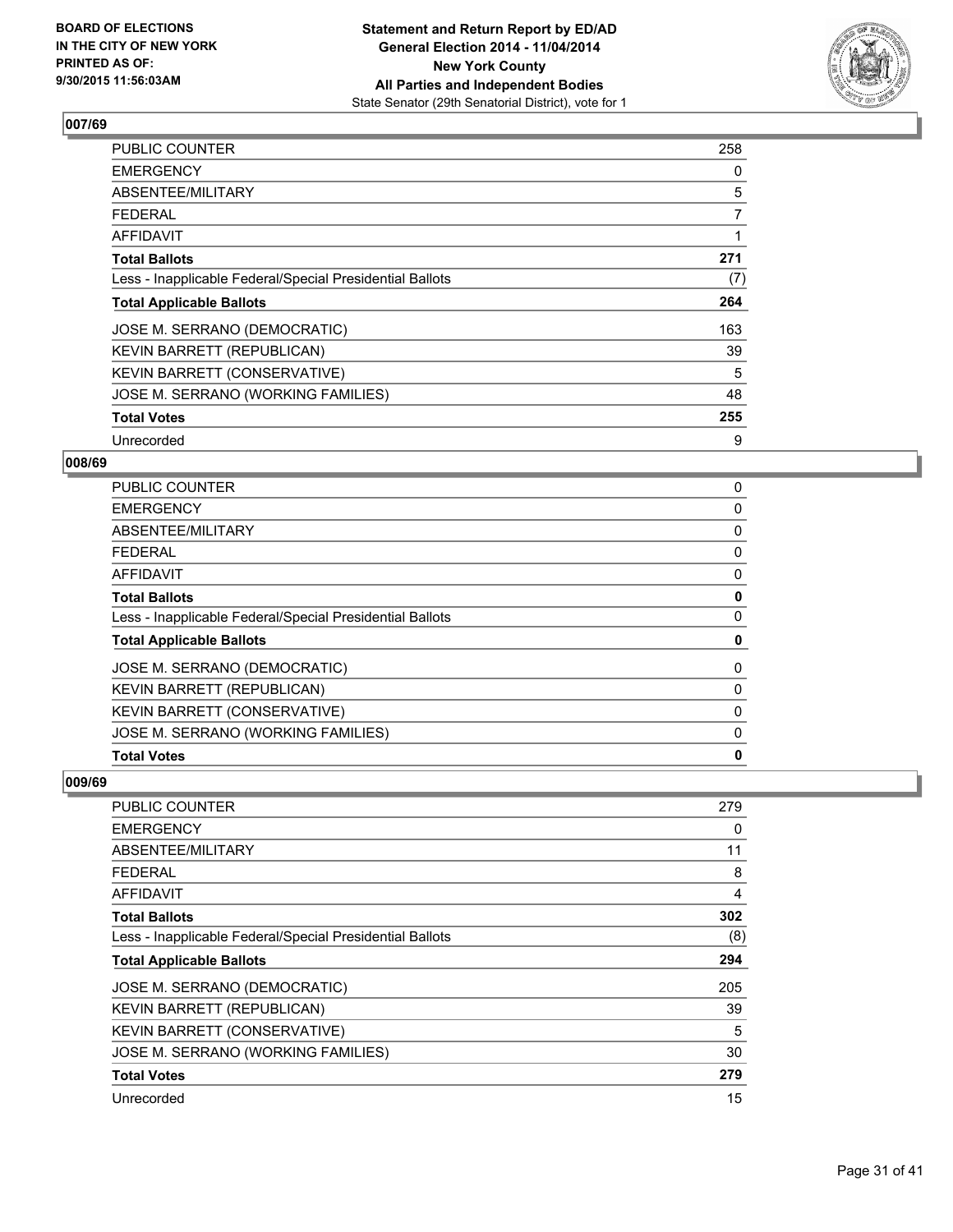

| <b>PUBLIC COUNTER</b>                                    | 342            |
|----------------------------------------------------------|----------------|
| <b>EMERGENCY</b>                                         | 0              |
| ABSENTEE/MILITARY                                        | $\overline{7}$ |
| <b>FEDERAL</b>                                           |                |
| <b>AFFIDAVIT</b>                                         | 11             |
| <b>Total Ballots</b>                                     | 361            |
| Less - Inapplicable Federal/Special Presidential Ballots | (1)            |
| <b>Total Applicable Ballots</b>                          | 360            |
| JOSE M. SERRANO (DEMOCRATIC)                             | 243            |
| <b>KEVIN BARRETT (REPUBLICAN)</b>                        | 36             |
| <b>KEVIN BARRETT (CONSERVATIVE)</b>                      | 8              |
| JOSE M. SERRANO (WORKING FAMILIES)                       | 58             |
| <b>Total Votes</b>                                       | 345            |
| Unrecorded                                               | 15             |

## **011/69**

| <b>PUBLIC COUNTER</b>                                    | 343            |
|----------------------------------------------------------|----------------|
| <b>EMERGENCY</b>                                         | 0              |
| ABSENTEE/MILITARY                                        | 13             |
| <b>FEDERAL</b>                                           | 8              |
| <b>AFFIDAVIT</b>                                         | $\overline{2}$ |
| <b>Total Ballots</b>                                     | 366            |
| Less - Inapplicable Federal/Special Presidential Ballots | (8)            |
| <b>Total Applicable Ballots</b>                          | 358            |
| JOSE M. SERRANO (DEMOCRATIC)                             | 219            |
| KEVIN BARRETT (REPUBLICAN)                               | 42             |
| KEVIN BARRETT (CONSERVATIVE)                             | 5              |
| JOSE M. SERRANO (WORKING FAMILIES)                       | 66             |
| JOHN C. LIU (WRITE-IN)                                   | 1              |
| <b>Total Votes</b>                                       | 333            |
| Unrecorded                                               | 25             |

| PUBLIC COUNTER                                           | 290 |
|----------------------------------------------------------|-----|
| <b>EMERGENCY</b>                                         | 0   |
| ABSENTEE/MILITARY                                        | 9   |
| <b>FEDERAL</b>                                           | 8   |
| AFFIDAVIT                                                | 7   |
| <b>Total Ballots</b>                                     | 314 |
| Less - Inapplicable Federal/Special Presidential Ballots | (8) |
| <b>Total Applicable Ballots</b>                          | 306 |
| JOSE M. SERRANO (DEMOCRATIC)                             | 201 |
| <b>KEVIN BARRETT (REPUBLICAN)</b>                        | 32  |
| KEVIN BARRETT (CONSERVATIVE)                             | 9   |
| JOSE M. SERRANO (WORKING FAMILIES)                       | 36  |
| <b>Total Votes</b>                                       | 278 |
|                                                          |     |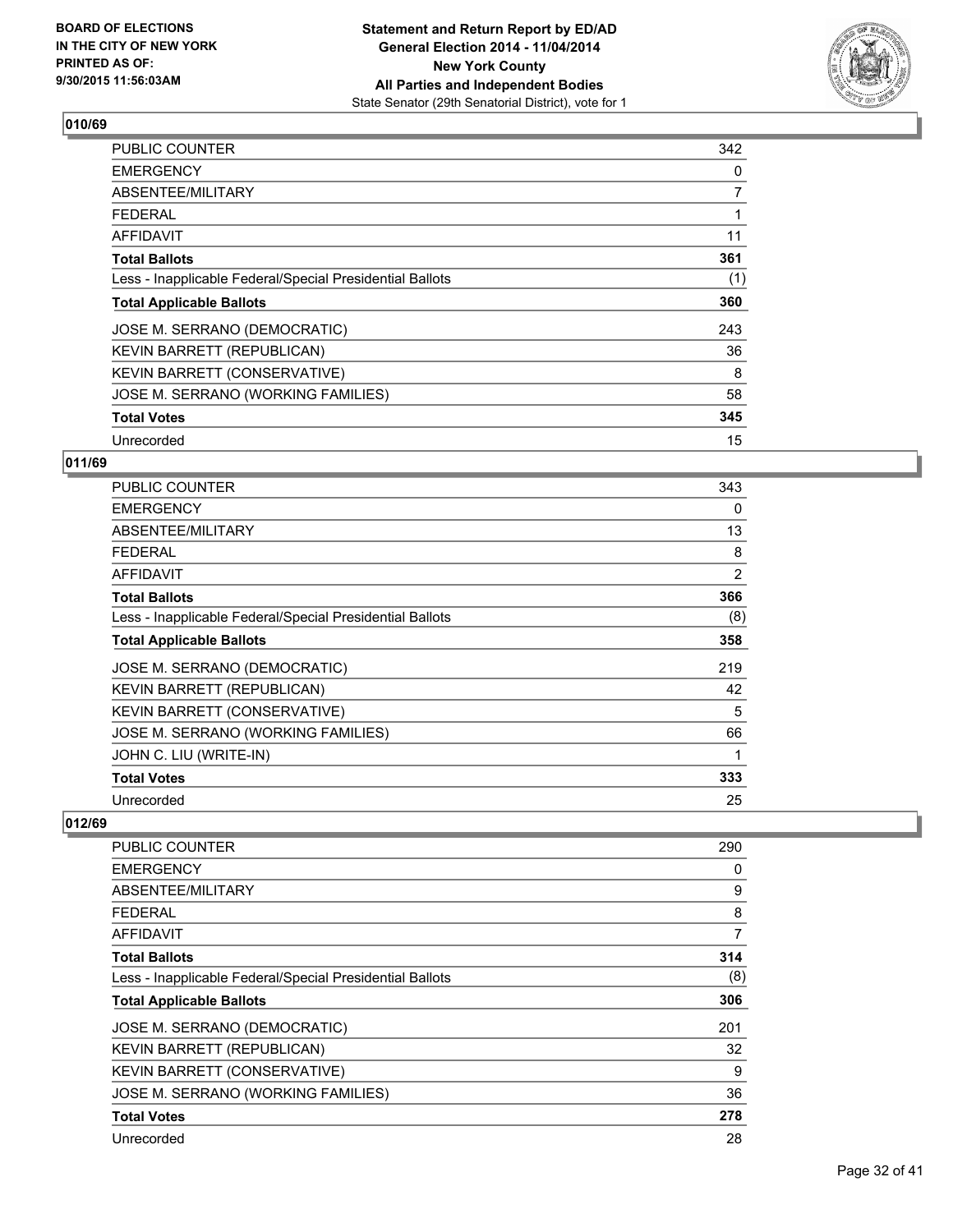

| PUBLIC COUNTER                                           | 210            |
|----------------------------------------------------------|----------------|
| <b>EMERGENCY</b>                                         | 0              |
| ABSENTEE/MILITARY                                        | 3              |
| <b>FEDERAL</b>                                           | 4              |
| <b>AFFIDAVIT</b>                                         | $\overline{2}$ |
| <b>Total Ballots</b>                                     | 219            |
| Less - Inapplicable Federal/Special Presidential Ballots | (4)            |
| <b>Total Applicable Ballots</b>                          | 215            |
| JOSE M. SERRANO (DEMOCRATIC)                             | 132            |
| KEVIN BARRETT (REPUBLICAN)                               | 39             |
| KEVIN BARRETT (CONSERVATIVE)                             | 2              |
| JOSE M. SERRANO (WORKING FAMILIES)                       | 24             |
| <b>Total Votes</b>                                       | 197            |
| Unrecorded                                               | 18             |

| PUBLIC COUNTER                                           | 283 |
|----------------------------------------------------------|-----|
| <b>EMERGENCY</b>                                         | 0   |
| ABSENTEE/MILITARY                                        | 9   |
| <b>FEDERAL</b>                                           | 8   |
| <b>AFFIDAVIT</b>                                         | 6   |
| <b>Total Ballots</b>                                     | 306 |
| Less - Inapplicable Federal/Special Presidential Ballots | (8) |
| <b>Total Applicable Ballots</b>                          | 298 |
| JOSE M. SERRANO (DEMOCRATIC)                             | 194 |
| <b>KEVIN BARRETT (REPUBLICAN)</b>                        | 51  |
| <b>KEVIN BARRETT (CONSERVATIVE)</b>                      | 7   |
| JOSE M. SERRANO (WORKING FAMILIES)                       | 26  |
| DEBORAH BATTS (WRITE-IN)                                 |     |
| UNATTRIBUTABLE WRITE-IN (WRITE-IN)                       | 1   |
| <b>Total Votes</b>                                       | 280 |
| Unrecorded                                               | 18  |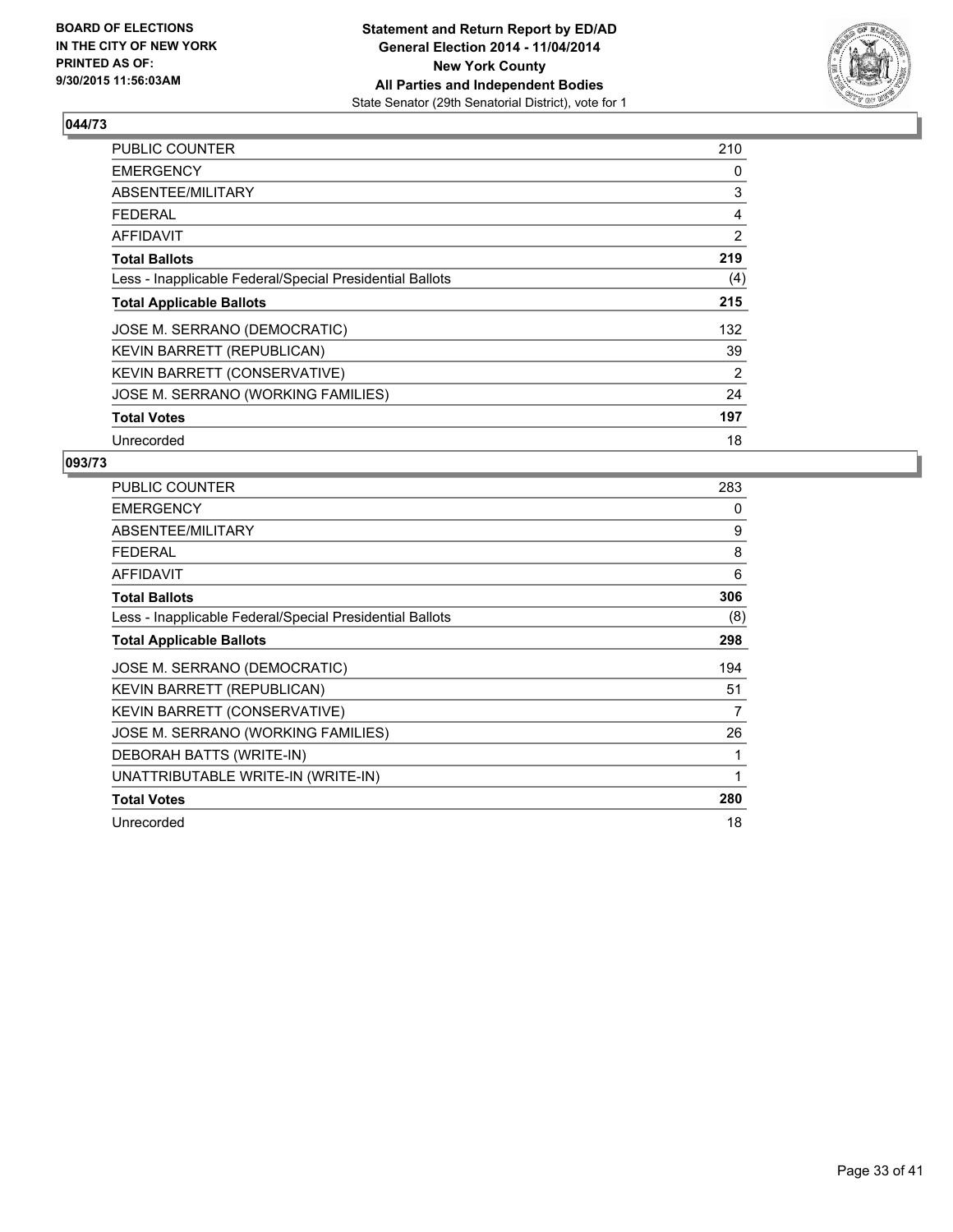

| PUBLIC COUNTER                                           | 193            |
|----------------------------------------------------------|----------------|
| <b>EMERGENCY</b>                                         | 0              |
| ABSENTEE/MILITARY                                        | $\overline{2}$ |
| <b>FEDERAL</b>                                           |                |
| <b>AFFIDAVIT</b>                                         | 2              |
| <b>Total Ballots</b>                                     | 198            |
| Less - Inapplicable Federal/Special Presidential Ballots | (1)            |
| <b>Total Applicable Ballots</b>                          | 197            |
| JOSE M. SERRANO (DEMOCRATIC)                             | 133            |
| <b>KEVIN BARRETT (REPUBLICAN)</b>                        | 32             |
| <b>KEVIN BARRETT (CONSERVATIVE)</b>                      | 2              |
| JOSE M. SERRANO (WORKING FAMILIES)                       | 22             |
| <b>Total Votes</b>                                       | 189            |
| Unrecorded                                               | 8              |

## **095/73**

| <b>PUBLIC COUNTER</b>                                    | 355 |
|----------------------------------------------------------|-----|
| <b>EMERGENCY</b>                                         | 0   |
| ABSENTEE/MILITARY                                        | 6   |
| <b>FEDERAL</b>                                           |     |
| AFFIDAVIT                                                |     |
| <b>Total Ballots</b>                                     | 363 |
| Less - Inapplicable Federal/Special Presidential Ballots | (1) |
| <b>Total Applicable Ballots</b>                          | 362 |
| JOSE M. SERRANO (DEMOCRATIC)                             | 238 |
| KEVIN BARRETT (REPUBLICAN)                               | 39  |
| KEVIN BARRETT (CONSERVATIVE)                             | 16  |
| JOSE M. SERRANO (WORKING FAMILIES)                       | 20  |
| <b>Total Votes</b>                                       | 313 |
| Unrecorded                                               | 49  |

| PUBLIC COUNTER                                           | 238            |
|----------------------------------------------------------|----------------|
| <b>EMERGENCY</b>                                         | 0              |
| ABSENTEE/MILITARY                                        | $\overline{7}$ |
| <b>FEDERAL</b>                                           | 4              |
| AFFIDAVIT                                                | 3              |
| Total Ballots                                            | 252            |
| Less - Inapplicable Federal/Special Presidential Ballots | (4)            |
| <b>Total Applicable Ballots</b>                          | 248            |
| JOSE M. SERRANO (DEMOCRATIC)                             | 138            |
| KEVIN BARRETT (REPUBLICAN)                               | 74             |
| KEVIN BARRETT (CONSERVATIVE)                             | 5              |
| JOSE M. SERRANO (WORKING FAMILIES)                       | 17             |
| <b>Total Votes</b>                                       | 234            |
| Unrecorded                                               | 14             |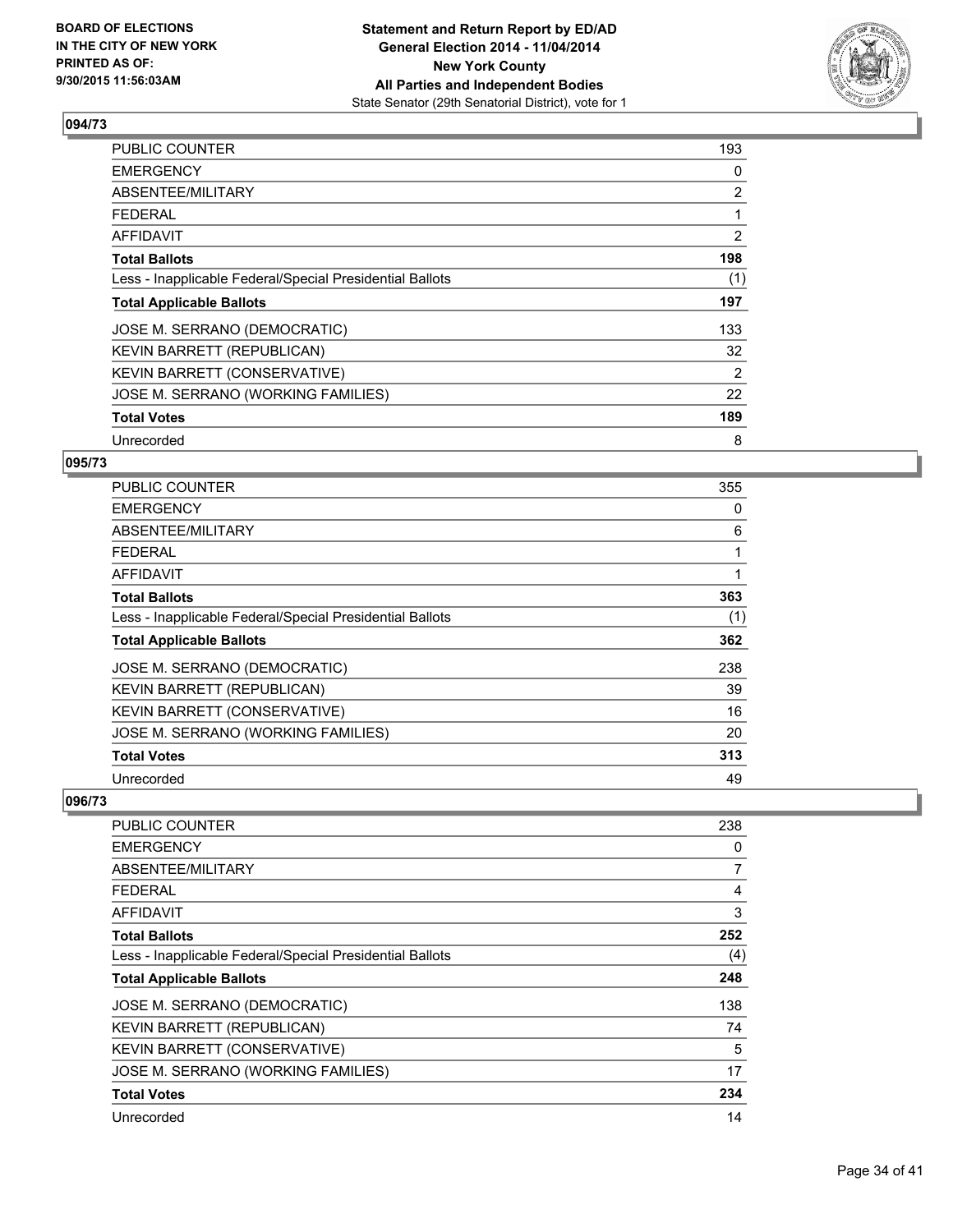

| <b>Total Votes</b>                                       | 0 |
|----------------------------------------------------------|---|
| JOSE M. SERRANO (WORKING FAMILIES)                       | 0 |
| KEVIN BARRETT (CONSERVATIVE)                             | 0 |
| <b>KEVIN BARRETT (REPUBLICAN)</b>                        | 0 |
| JOSE M. SERRANO (DEMOCRATIC)                             | 0 |
| <b>Total Applicable Ballots</b>                          | 0 |
| Less - Inapplicable Federal/Special Presidential Ballots | 0 |
| <b>Total Ballots</b>                                     | 0 |
| <b>AFFIDAVIT</b>                                         | 0 |
| <b>FEDERAL</b>                                           | 0 |
| ABSENTEE/MILITARY                                        | 0 |
| <b>EMERGENCY</b>                                         | 0 |
| <b>PUBLIC COUNTER</b>                                    | 0 |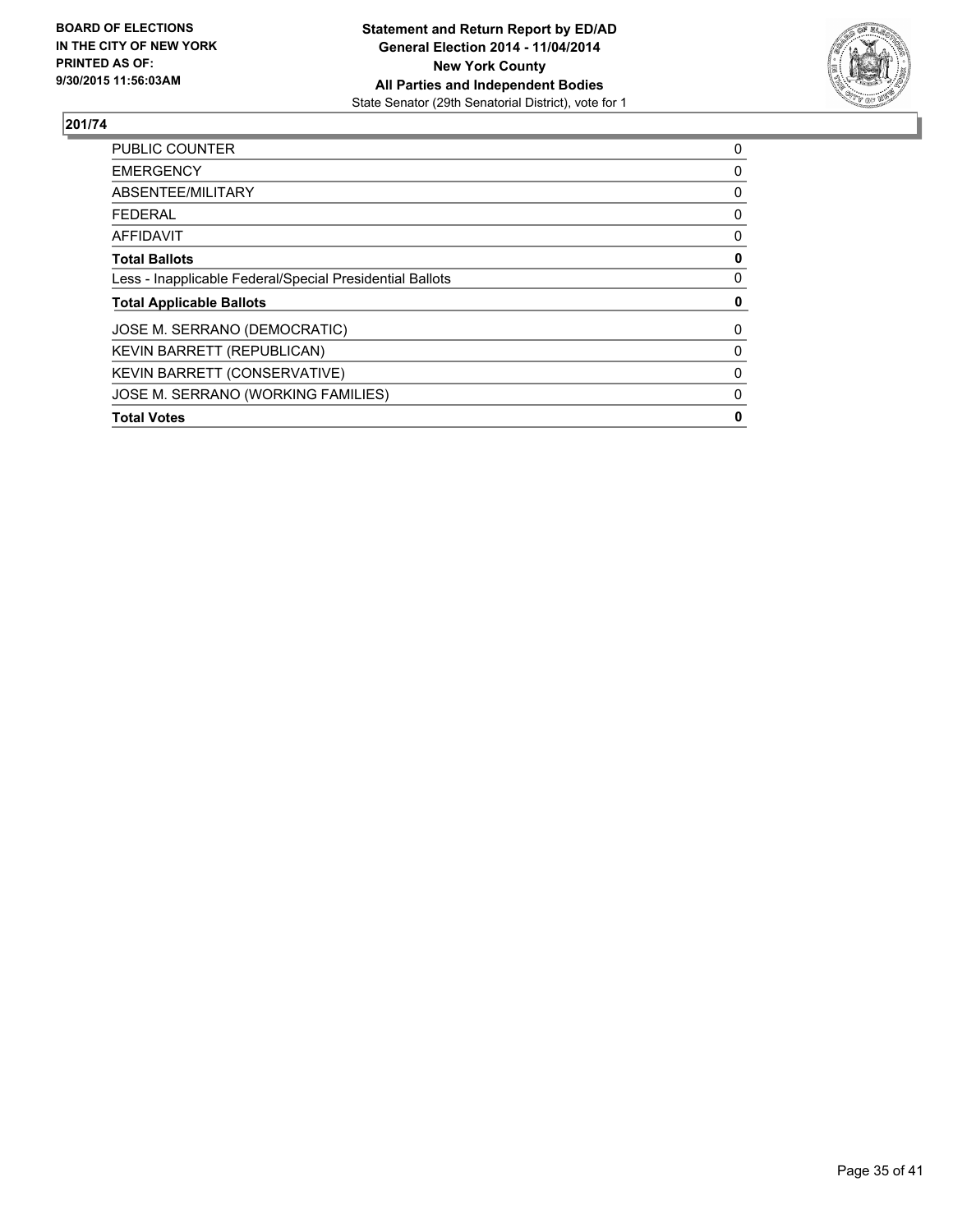

| <b>Total Votes</b>                                       | 0 |
|----------------------------------------------------------|---|
| JOSE M. SERRANO (WORKING FAMILIES)                       | 0 |
| <b>KEVIN BARRETT (CONSERVATIVE)</b>                      | 0 |
| KEVIN BARRETT (REPUBLICAN)                               | 0 |
| JOSE M. SERRANO (DEMOCRATIC)                             | 0 |
| <b>Total Applicable Ballots</b>                          | 0 |
| Less - Inapplicable Federal/Special Presidential Ballots | 0 |
| <b>Total Ballots</b>                                     | 0 |
| <b>AFFIDAVIT</b>                                         | 0 |
| <b>FEDERAL</b>                                           | 0 |
| ABSENTEE/MILITARY                                        | 0 |
| <b>EMERGENCY</b>                                         | 0 |
| <b>PUBLIC COUNTER</b>                                    | 0 |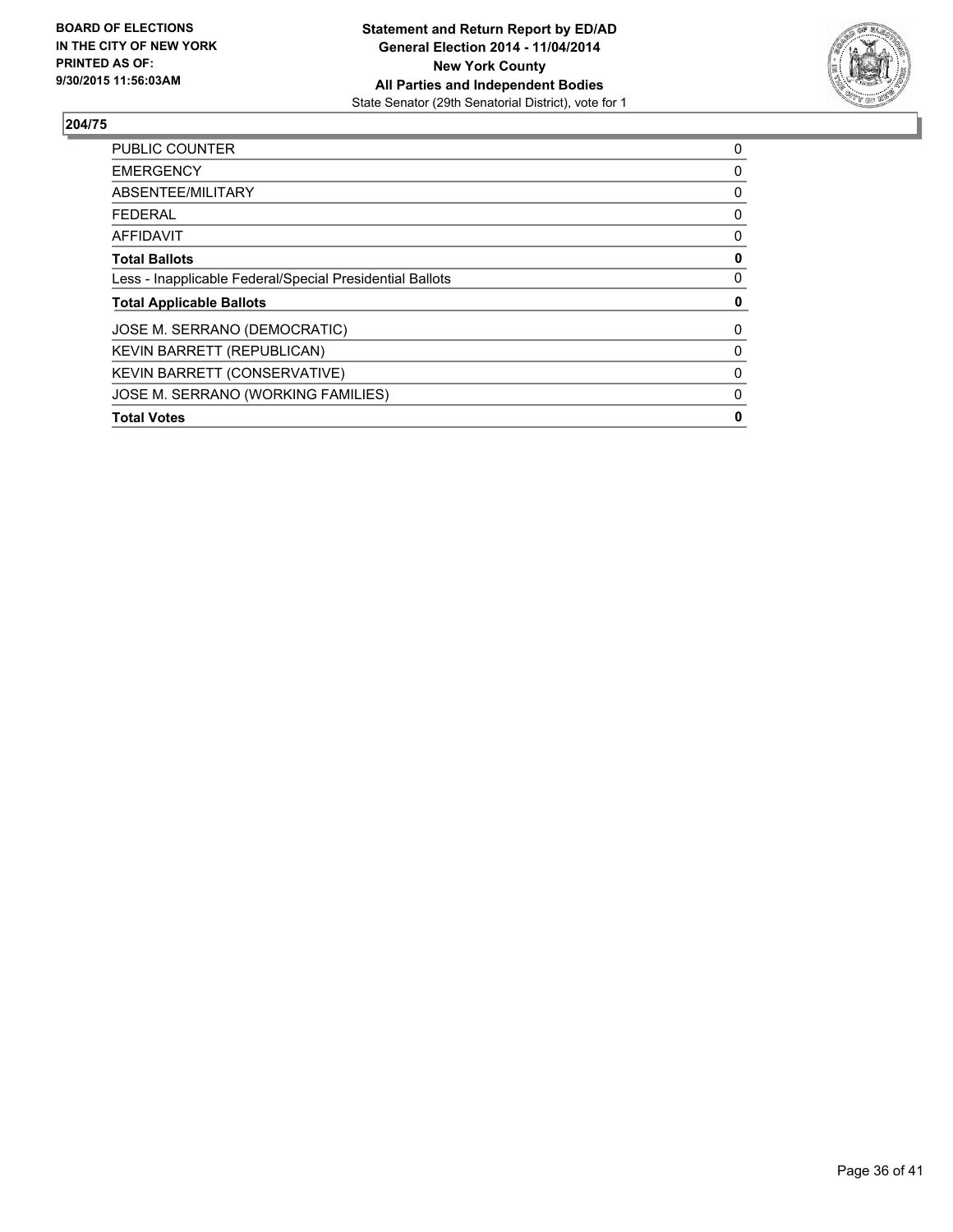

| PUBLIC COUNTER                                           | 153            |
|----------------------------------------------------------|----------------|
| <b>EMERGENCY</b>                                         | 0              |
| ABSENTEE/MILITARY                                        |                |
| FEDERAL                                                  | 3              |
| <b>AFFIDAVIT</b>                                         | 4              |
| <b>Total Ballots</b>                                     | 161            |
| Less - Inapplicable Federal/Special Presidential Ballots | (3)            |
| <b>Total Applicable Ballots</b>                          | 158            |
| JOSE M. SERRANO (DEMOCRATIC)                             | 115            |
| <b>KEVIN BARRETT (REPUBLICAN)</b>                        | 27             |
| KEVIN BARRETT (CONSERVATIVE)                             | $\overline{2}$ |
| JOSE M. SERRANO (WORKING FAMILIES)                       | 7              |
| <b>Total Votes</b>                                       | 151            |
| Unrecorded                                               | 7              |

## **082/76**

| <b>PUBLIC COUNTER</b>                                    | 97             |
|----------------------------------------------------------|----------------|
| <b>EMERGENCY</b>                                         | 0              |
| ABSENTEE/MILITARY                                        | $\overline{2}$ |
| FEDERAL                                                  | 1              |
| AFFIDAVIT                                                | 5              |
| <b>Total Ballots</b>                                     | 105            |
| Less - Inapplicable Federal/Special Presidential Ballots | (1)            |
| <b>Total Applicable Ballots</b>                          | 104            |
| JOSE M. SERRANO (DEMOCRATIC)                             | 66             |
| KEVIN BARRETT (REPUBLICAN)                               | 18             |
| KEVIN BARRETT (CONSERVATIVE)                             | 4              |
| JOSE M. SERRANO (WORKING FAMILIES)                       | 12             |
| <b>Total Votes</b>                                       | 100            |
| Unrecorded                                               |                |

| PUBLIC COUNTER                                           | 459 |
|----------------------------------------------------------|-----|
| <b>EMERGENCY</b>                                         | 0   |
| ABSENTEE/MILITARY                                        | 15  |
| <b>FEDERAL</b>                                           | 7   |
| AFFIDAVIT                                                | 5   |
| Total Ballots                                            | 486 |
| Less - Inapplicable Federal/Special Presidential Ballots | (7) |
| <b>Total Applicable Ballots</b>                          | 479 |
| JOSE M. SERRANO (DEMOCRATIC)                             | 311 |
| KEVIN BARRETT (REPUBLICAN)                               | 46  |
| KEVIN BARRETT (CONSERVATIVE)                             | 14  |
| JOSE M. SERRANO (WORKING FAMILIES)                       | 81  |
| <b>Total Votes</b>                                       | 452 |
| Unrecorded                                               | 27  |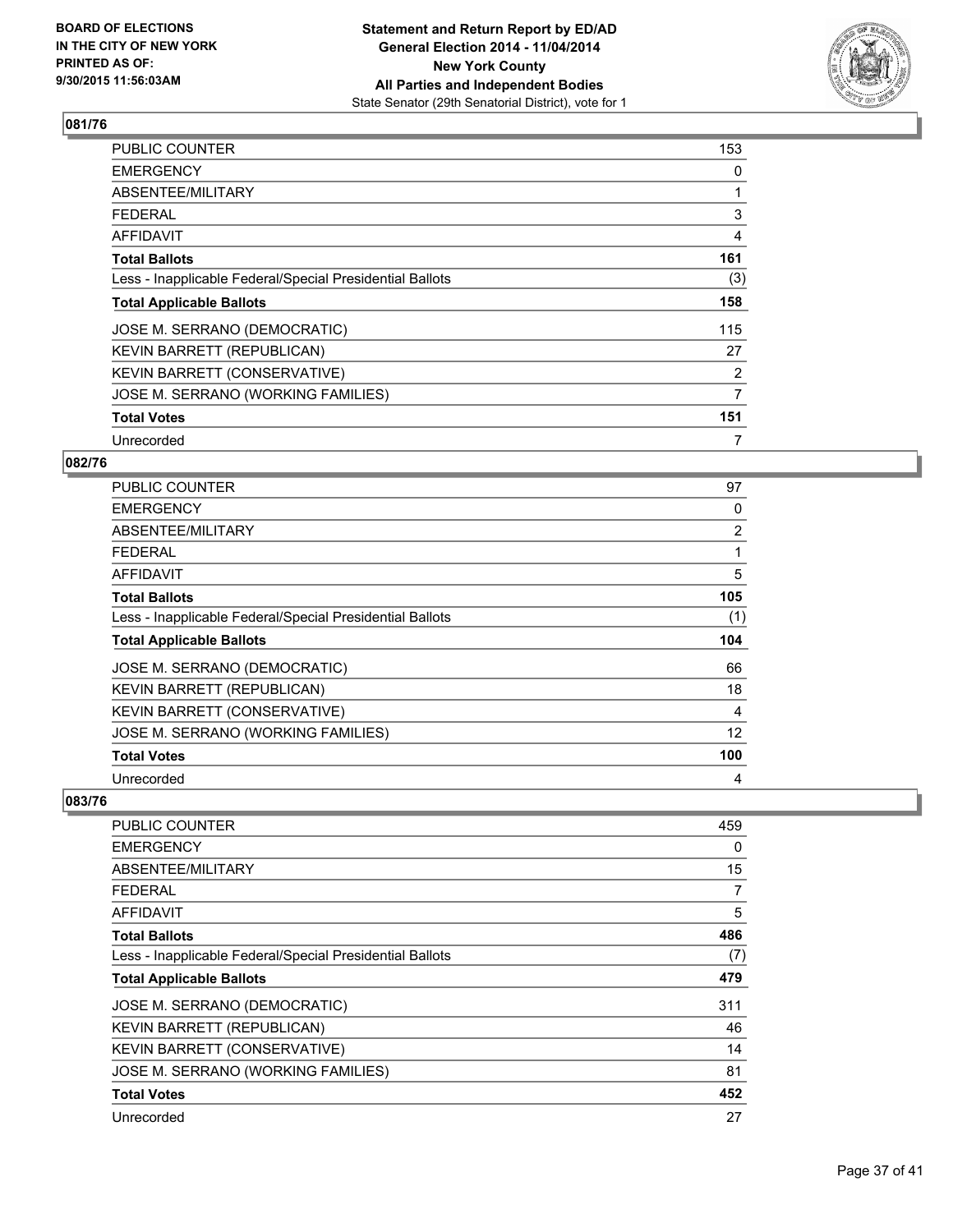

| PUBLIC COUNTER                                           | 267 |
|----------------------------------------------------------|-----|
| <b>EMERGENCY</b>                                         | 0   |
| ABSENTEE/MILITARY                                        | 3   |
| <b>FEDERAL</b>                                           |     |
| <b>AFFIDAVIT</b>                                         | 4   |
| <b>Total Ballots</b>                                     | 275 |
| Less - Inapplicable Federal/Special Presidential Ballots | (1) |
| <b>Total Applicable Ballots</b>                          | 274 |
| JOSE M. SERRANO (DEMOCRATIC)                             | 186 |
| <b>KEVIN BARRETT (REPUBLICAN)</b>                        | 27  |
| KEVIN BARRETT (CONSERVATIVE)                             | 4   |
| JOSE M. SERRANO (WORKING FAMILIES)                       | 28  |
| <b>Total Votes</b>                                       | 245 |
| Unrecorded                                               | 29  |

## **085/76**

| PUBLIC COUNTER                                           | 202            |
|----------------------------------------------------------|----------------|
| <b>EMERGENCY</b>                                         | 0              |
| ABSENTEE/MILITARY                                        | 5              |
| <b>FEDERAL</b>                                           | $\overline{2}$ |
| AFFIDAVIT                                                | 2              |
| <b>Total Ballots</b>                                     | 211            |
| Less - Inapplicable Federal/Special Presidential Ballots | (2)            |
| <b>Total Applicable Ballots</b>                          | 209            |
| JOSE M. SERRANO (DEMOCRATIC)                             | 145            |
| <b>KEVIN BARRETT (REPUBLICAN)</b>                        | 23             |
| <b>KEVIN BARRETT (CONSERVATIVE)</b>                      | 3              |
| JOSE M. SERRANO (WORKING FAMILIES)                       | 23             |
| <b>Total Votes</b>                                       | 194            |
| Unrecorded                                               | 15             |

| PUBLIC COUNTER                                           | 203 |
|----------------------------------------------------------|-----|
| <b>EMERGENCY</b>                                         | 0   |
| ABSENTEE/MILITARY                                        | 4   |
| <b>FEDERAL</b>                                           | 5   |
| AFFIDAVIT                                                | 1   |
| Total Ballots                                            | 213 |
| Less - Inapplicable Federal/Special Presidential Ballots | (5) |
| <b>Total Applicable Ballots</b>                          | 208 |
| JOSE M. SERRANO (DEMOCRATIC)                             | 133 |
| KEVIN BARRETT (REPUBLICAN)                               | 41  |
| KEVIN BARRETT (CONSERVATIVE)                             | 5   |
| JOSE M. SERRANO (WORKING FAMILIES)                       | 17  |
| <b>Total Votes</b>                                       | 196 |
| Unrecorded                                               | 12  |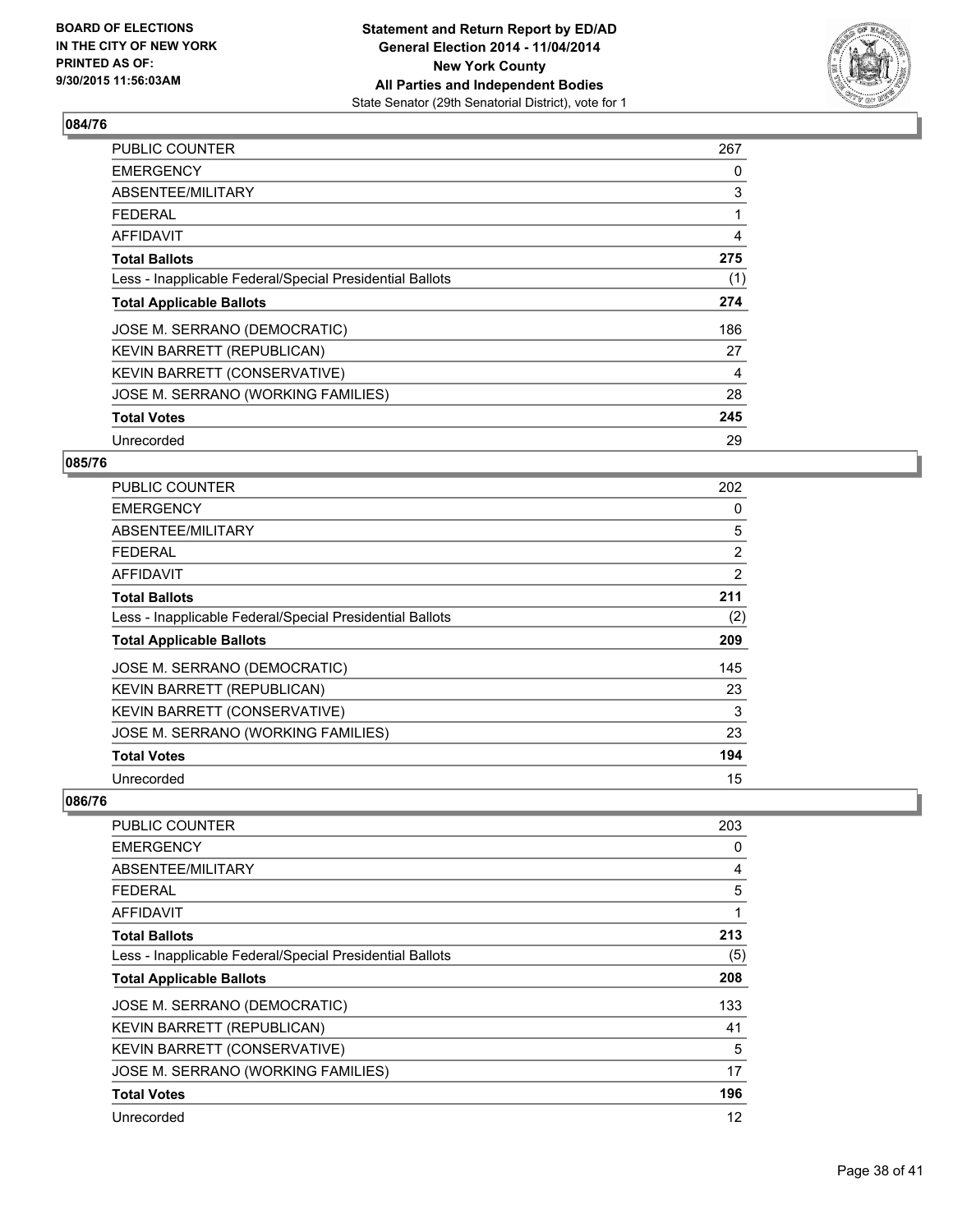

| PUBLIC COUNTER                                           | 83             |
|----------------------------------------------------------|----------------|
| <b>EMERGENCY</b>                                         | 0              |
| ABSENTEE/MILITARY                                        |                |
| FEDERAL                                                  | $\overline{2}$ |
| <b>AFFIDAVIT</b>                                         | 6              |
| <b>Total Ballots</b>                                     | 92             |
| Less - Inapplicable Federal/Special Presidential Ballots | (2)            |
| <b>Total Applicable Ballots</b>                          | 90             |
| JOSE M. SERRANO (DEMOCRATIC)                             | 72             |
| KEVIN BARRETT (REPUBLICAN)                               | 6              |
| KEVIN BARRETT (CONSERVATIVE)                             | 3              |
| JOSE M. SERRANO (WORKING FAMILIES)                       | 5              |
| <b>Total Votes</b>                                       | 86             |
| Unrecorded                                               | 4              |

## **204/76**

| <b>Total Votes</b>                                       | 0 |
|----------------------------------------------------------|---|
| JOSE M. SERRANO (WORKING FAMILIES)                       | 0 |
| KEVIN BARRETT (CONSERVATIVE)                             | 0 |
| KEVIN BARRETT (REPUBLICAN)                               | 0 |
| JOSE M. SERRANO (DEMOCRATIC)                             | 0 |
| <b>Total Applicable Ballots</b>                          | 0 |
| Less - Inapplicable Federal/Special Presidential Ballots | 0 |
| <b>Total Ballots</b>                                     | 0 |
| <b>AFFIDAVIT</b>                                         | 0 |
| <b>FEDERAL</b>                                           | 0 |
| ABSENTEE/MILITARY                                        | 0 |
| <b>EMERGENCY</b>                                         | 0 |
| PUBLIC COUNTER                                           | 0 |

| 0<br>0<br>0<br>0<br>0<br>0<br>0<br>0<br>0<br>0<br>0<br>0 | <b>PUBLIC COUNTER</b>                                    | 0 |
|----------------------------------------------------------|----------------------------------------------------------|---|
|                                                          | <b>EMERGENCY</b>                                         |   |
|                                                          | ABSENTEE/MILITARY                                        |   |
|                                                          | <b>FEDERAL</b>                                           |   |
|                                                          | <b>AFFIDAVIT</b>                                         |   |
|                                                          | <b>Total Ballots</b>                                     |   |
|                                                          | Less - Inapplicable Federal/Special Presidential Ballots |   |
|                                                          | <b>Total Applicable Ballots</b>                          |   |
|                                                          | JOSE M. SERRANO (DEMOCRATIC)                             |   |
|                                                          | KEVIN BARRETT (REPUBLICAN)                               |   |
|                                                          | KEVIN BARRETT (CONSERVATIVE)                             |   |
|                                                          | JOSE M. SERRANO (WORKING FAMILIES)                       |   |
|                                                          | <b>Total Votes</b>                                       |   |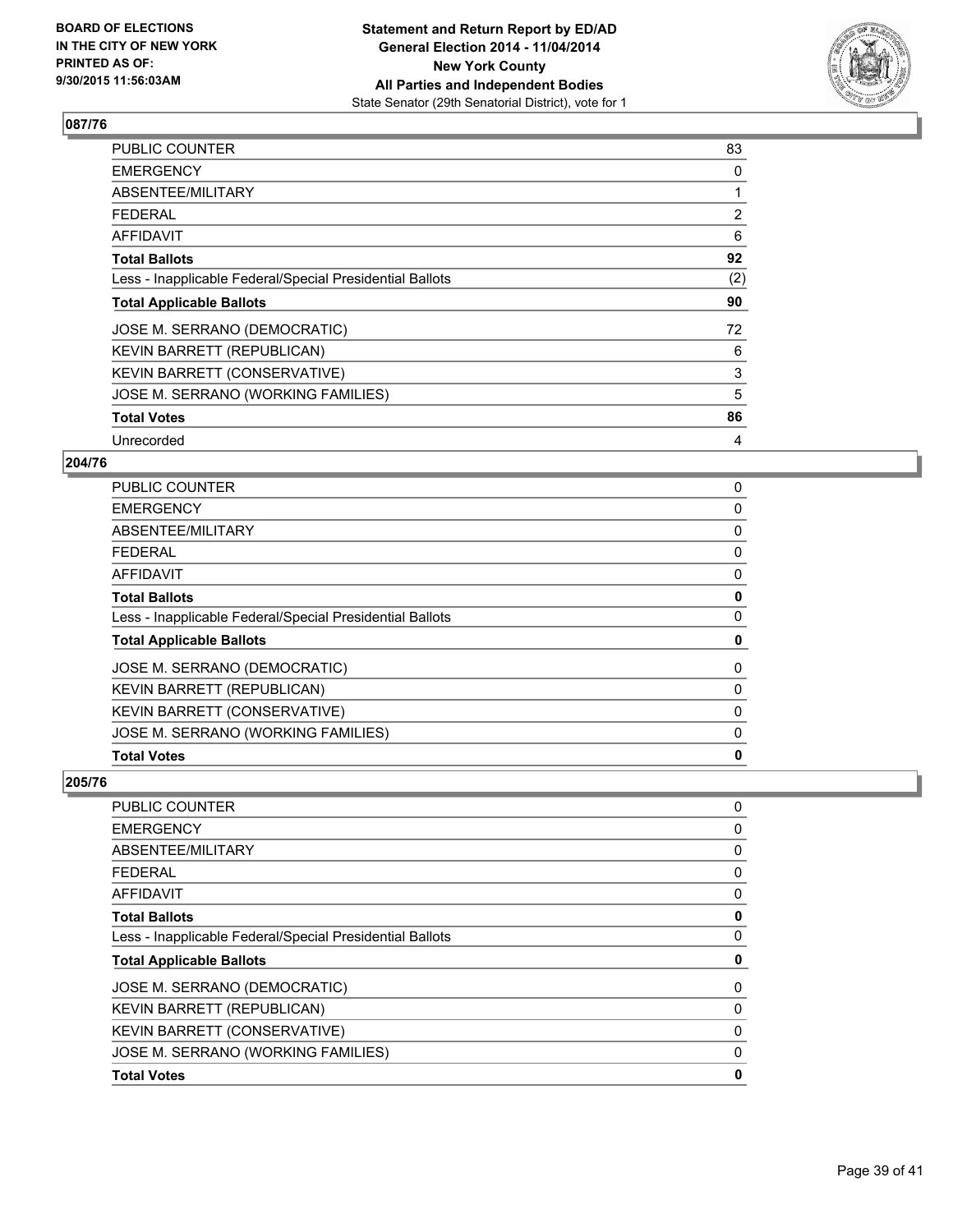

| <b>PUBLIC COUNTER</b>                                    | 0 |
|----------------------------------------------------------|---|
| <b>EMERGENCY</b>                                         | 0 |
| ABSENTEE/MILITARY                                        | 0 |
| <b>FEDERAL</b>                                           | 0 |
| AFFIDAVIT                                                | 0 |
| <b>Total Ballots</b>                                     | 0 |
| Less - Inapplicable Federal/Special Presidential Ballots | 0 |
| <b>Total Applicable Ballots</b>                          | 0 |
| JOSE M. SERRANO (DEMOCRATIC)                             | 0 |
| KEVIN BARRETT (REPUBLICAN)                               | 0 |
| <b>KEVIN BARRETT (CONSERVATIVE)</b>                      | 0 |
| JOSE M. SERRANO (WORKING FAMILIES)                       | 0 |
| <b>Total Votes</b>                                       | 0 |
|                                                          |   |

| PUBLIC COUNTER                                           | 0 |
|----------------------------------------------------------|---|
| <b>EMERGENCY</b>                                         | 0 |
| ABSENTEE/MILITARY                                        | 0 |
| <b>FEDERAL</b>                                           | 0 |
| AFFIDAVIT                                                | 0 |
| <b>Total Ballots</b>                                     | 0 |
| Less - Inapplicable Federal/Special Presidential Ballots | 0 |
| <b>Total Applicable Ballots</b>                          | 0 |
| JOSE M. SERRANO (DEMOCRATIC)                             | 0 |
| KEVIN BARRETT (REPUBLICAN)                               | 0 |
| KEVIN BARRETT (CONSERVATIVE)                             | 0 |
| JOSE M. SERRANO (WORKING FAMILIES)                       | 0 |
| <b>Total Votes</b>                                       | 0 |